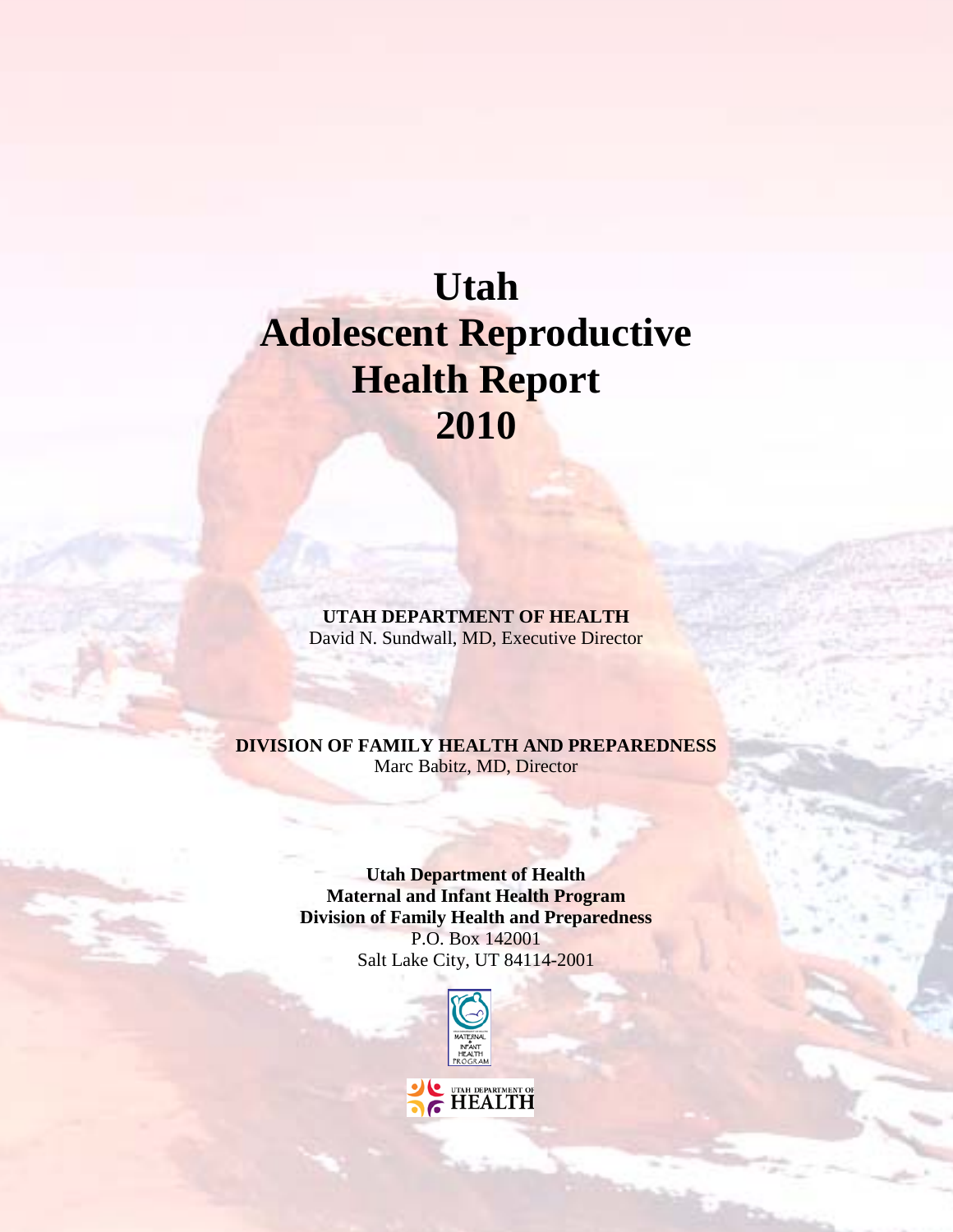# **Table of Contents**

|                                     | 2<br>3<br>$\overline{4}$ |
|-------------------------------------|--------------------------|
|                                     | 6                        |
| Data: Charts and Tables             |                          |
| <b>Pregnancy Among Teens</b>        |                          |
|                                     |                          |
|                                     | 10                       |
|                                     | -11                      |
| Live Births                         |                          |
|                                     |                          |
|                                     |                          |
|                                     |                          |
|                                     |                          |
|                                     |                          |
|                                     |                          |
|                                     |                          |
|                                     |                          |
|                                     |                          |
|                                     |                          |
| <b>Outcomes of Teen Pregnancies</b> |                          |
|                                     | 24                       |
|                                     | 25                       |
|                                     | 26                       |
|                                     | 27                       |
| <b>Topical Reports</b>              |                          |
|                                     |                          |
|                                     | 32                       |
|                                     |                          |
|                                     | 43                       |
|                                     |                          |
|                                     |                          |
|                                     |                          |
|                                     |                          |
|                                     |                          |
|                                     |                          |
|                                     | 77                       |
|                                     |                          |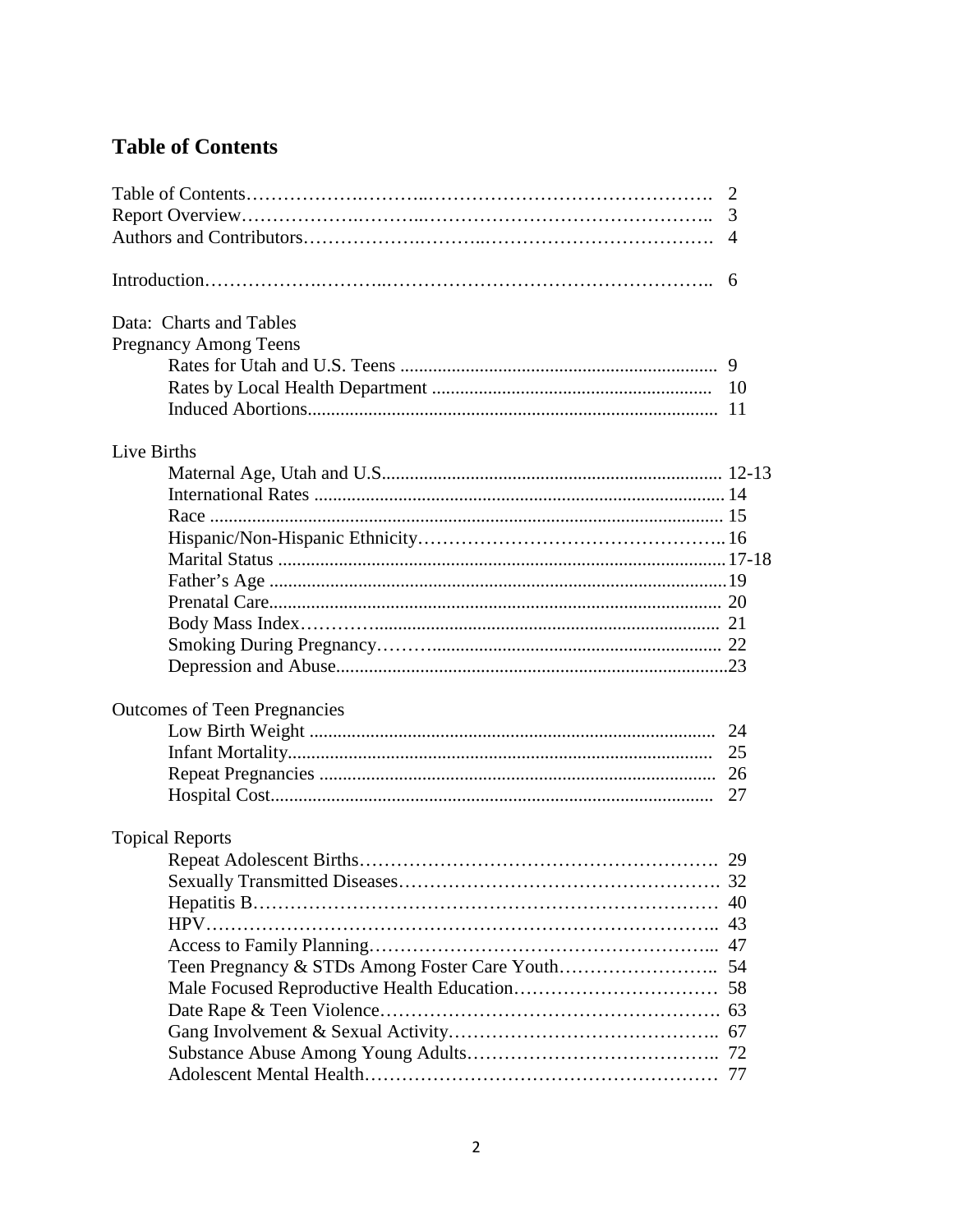#### **Overview**

The Utah Department of Health is pleased to release this report on the reproductive health of adolescents in Utah. The focus of this report is adolescent pregnancy and how certain behaviors can increase the risk of youth engaging in unsafe practices. For the purposes of this report, adolescence is defined as ages 11-24. The authors and contributors represent an interdisciplinary group of researchers, health educators, clinicians, and other advocates for the health and well being of Utah adolescents.

This report consists of the following three sections:

**Introduction:** Defining adolescents and identifying behaviors that place today's youth at an increased risk for pregnancy and sexually transmitted diseases.

**Utah Data:** Various tables and charts that provide the most current data for adolescent births, pregnancies, and related factors.

**Topical Reports:** This section consists of a variety of reports related to adolescent reproductive health. Topics include, but are not limited to: repeat teen births, sexually transmitted diseases, substance abuse, gang activity, and adolescent mental health. Each of the eight topical reports follows the same format and provides the following information:

- Problem Statement
- Background
- Utah Data
- National Data
- Who is at Risk
- What is Being Done
- Local Resources
- National Resources
- Recommendations
- References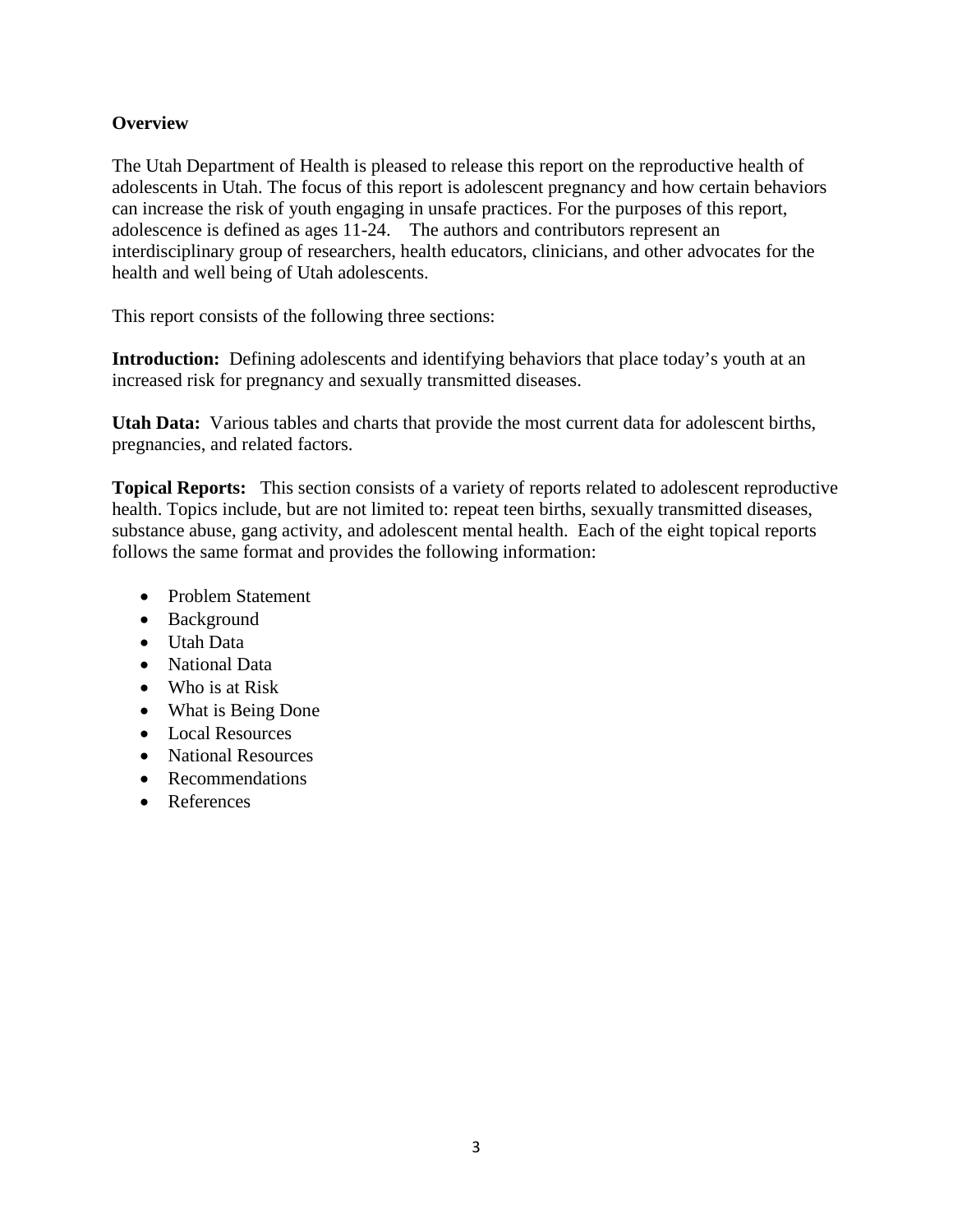# **Authors and Contributors**

**Jennifer Mayfield, MS, CHES,** is the Adolescent Health Coordinator with the Maternal and Infant Health Program at the Utah Department of Health.

**Joanne McGarry, MSPH,** is the former Utah Pregnancy Risk Assessment Monitoring System (PRAMS) Project Coordinator with the Maternal and Infant Health Program at the Utah Department of Health.

**Lois Bloebaum, BSN, MPA,** is the Manager of the Maternal and Infant Health Program in the Maternal and Child Health Bureau at the Utah Department of Health.

**Joni Hemond, MD,** is the Assistant Professor and Medical Director of the University of Utah's Teen Mother and Child Program

**Christie Kinghorn**, **JD,** is the Program Administrator for Child Abuse Prevention with the Division of Child and Family Services at the Department of Human Services.

**Katie McMinn** is the Coordinator for Domestic Violence Prevention, Rape & Sexual Assault Prevention, and Teen Dating Violence Prevention with the Violence and Injury Prevention Program at the Utah Department of Health.

**Ken Roach, MS, LPC,** is a family therapist at Salt Lake County Division of Youth Services, and adjunct faculty at the University of Phoenix and Argosy University.

**Debby Carapezza RN, MSN,** is the Nurse Consultant with the Maternal and Infant Health Program at the Utah Department of Health.

**Benjamin Reaves, MA ED**, is the Prevention Program Manager with the Utah Department of Human Services, Division of Substance Abuse and Mental Health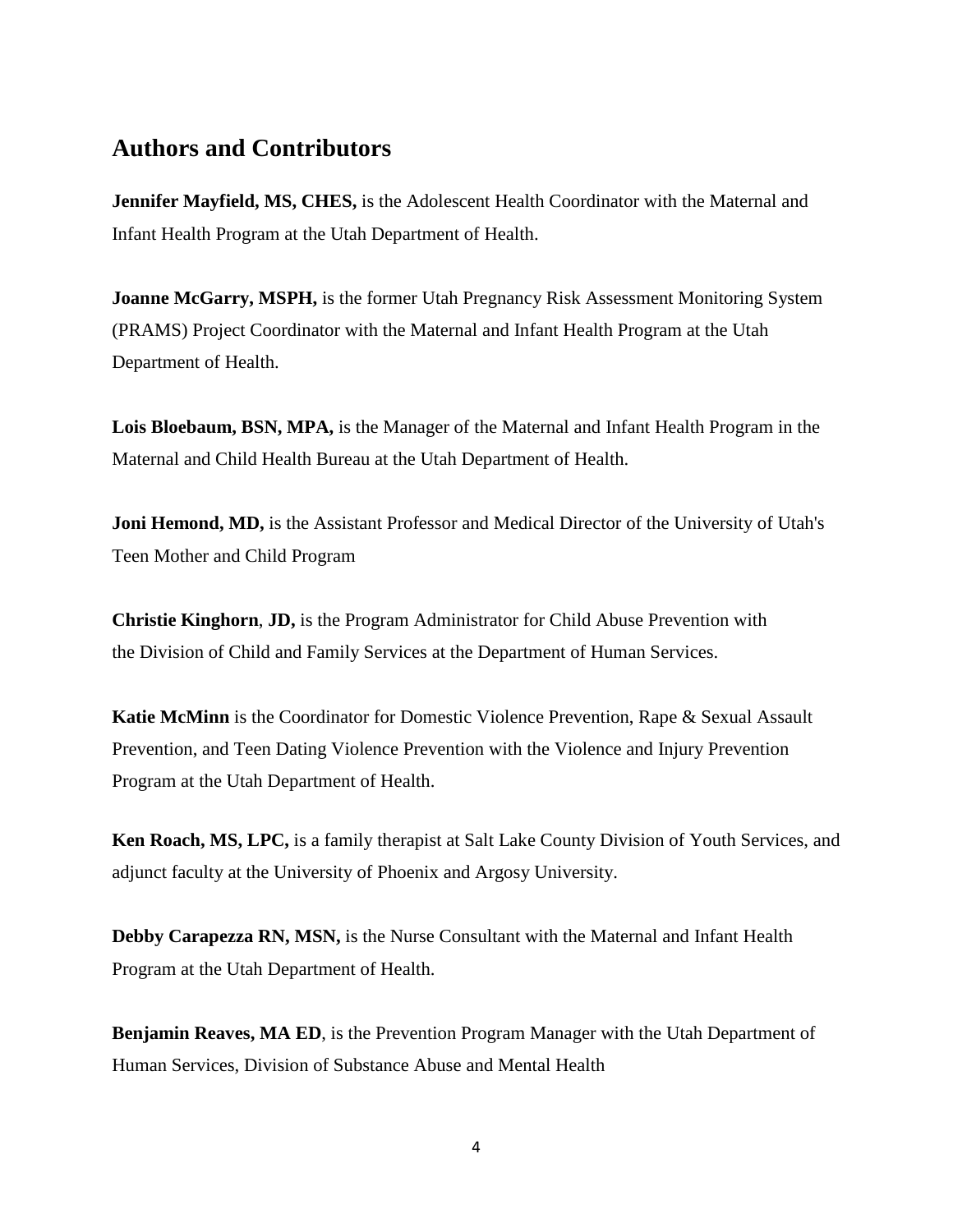**Lori Smith, LCSW,** is the former Children's Mental Health Promotion Specialist with the Utah Department of Health.

**Kristin Reisig, LCSW,** is the Clinical Director for Children, Youth, and Family with the Utah Department of Human Services, Division of Substance Abuse and Mental Health.

**Emily Holmes** is the STD Prevention Coordinator with the Communicable Disease Prevention Program at the Utah Department of Health.

**Annabel Sheinberg, MM,** is the Education Director for Planned Parenthood Association of Utah.

**Nasrin Zandkarimi, M.Ed.,** is the Adolescent and Ethnic Outreach Coordinator with the Utah Department of Health, Immunization Program.

**Laurie Baksh, MPH**, is the Utah Pregnancy Risk Assessment Monitoring System (PRAMS) Data Manager with the Utah Department of Health, Maternal and Infant Health Program.

**Robert Satterfield** is the Epidemiologist for the Utah Department of Health, Maternal and Child Health, Data Resources Program.

**Shaheen Hossain, PhD**, is the Maternal and Child Health Epidemiologist and Manager of the Data Resources Program in the Maternal and Child Health Bureau at the Utah Department of Health.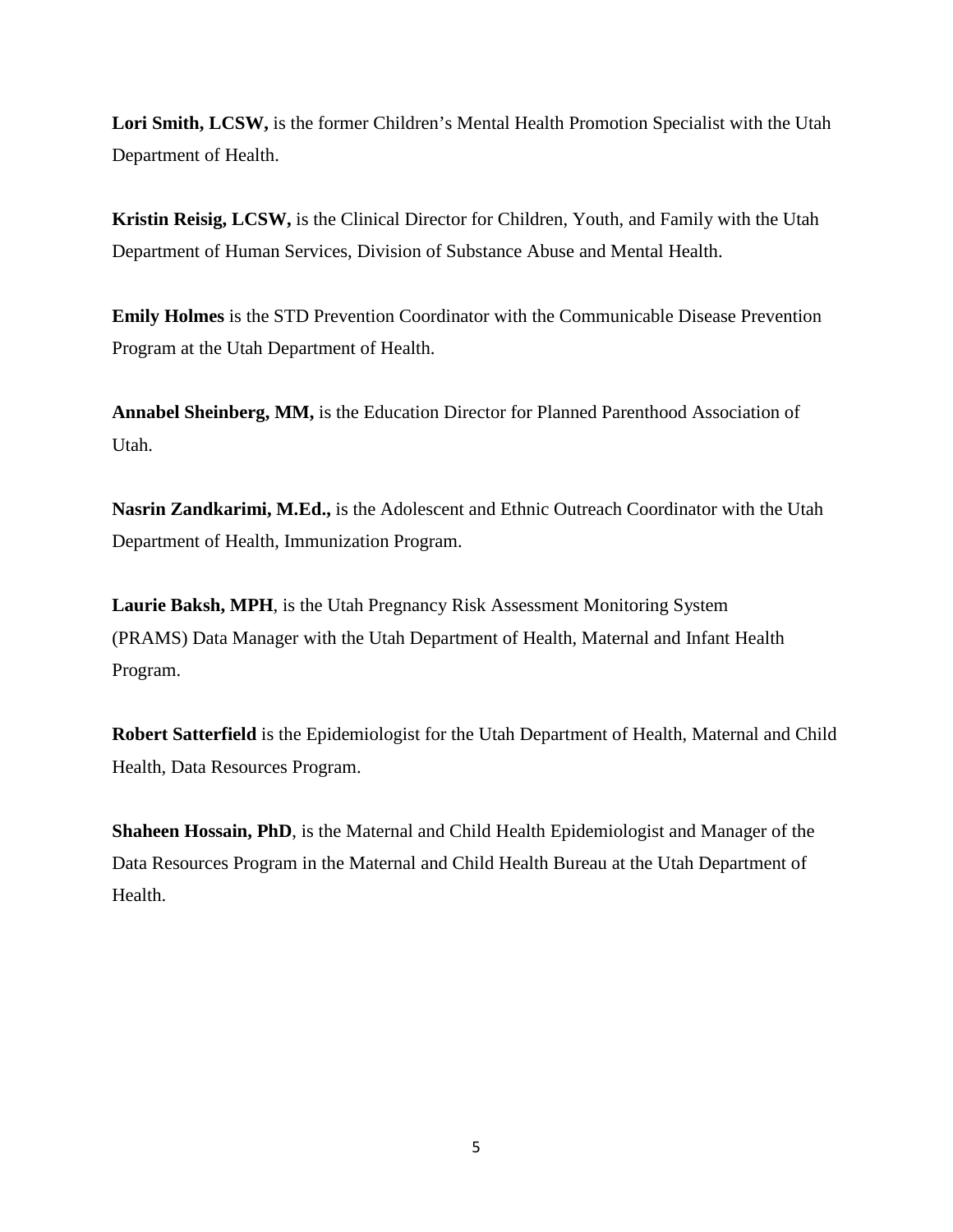#### **Introduction**

Adolescent pregnancy is a persistent health and social problem that has serious consequences at the individual, family, and community levels. Pregnancy during the teen years poses health problems for mothers and their infants. Teen pregnancy increases a family's chances of living in poverty (especially compared with married adults who start families after age 20), and results in high social costs for health care and public assistance. Teen pregnancy may result in: induced abortions, inadequate prenatal care, repeat births before age 20, proportionally higher rates of low birth weight infants and infant mortality, subsequent infant illnesses and/or disabilities, low educational attainment and low marriage rates.

*Birth Rate:* Teen births (ages 15-19) in Utah account for approximately 7% of all births in the state. In 2008, 3,745 adolescents ages 15-19 gave birth. More than a thousand (1,122) children were born to adolescents 15 -17 years of age. The 2008 birth rate for Utah teens ages 15-19 was 34.4 per 1,000 females in this age group compared to the national rate of 42.5 per 1,000. For data comparison purposes, Utah divides the state into 62 small areas. Of these small areas, 18 have teen birth rates higher than the nation. When Utah's teen population is broken down by race and ethnicity, the highest birth rates occur among Hispanic girls aged 15–19. Black, Native American and Pacific Islander adolescents had higher birth rates in Utah than White adolescents. Teen birth rates in both Utah and the United States are significantly higher than the rates for many Western European nations.

The Utah Department of Health, Maternal and Infant Health Program continues to work on improving the health of Utah adolescents. The Adolescent Health activities are guided by the Utah Adolescent Health Network, a group of diverse stakeholders from government, academic, non-profit and community organizations. While the mission of the Adolescent Health Network is to improve the overall health and well being of Utah adolescents, the current focus of the Network is adolescent reproductive health. The Network was a key player in the development of this Utah Adolescent Reproductive Health report.

Utah's teen birth rate has been declining steadily since the early 1990s. It is slightly lower than the U .S. teen birth rate. Low socioeconomic status (SES) and ethnically diverse populations are overrepresented in Utah's teen pregnancy rates. Utah's teen mothers suffer more poor outcomes than older mothers, such as low birth weight births and infant mortality. In addition, children of teen mothers are more likely to encounter other health risks than children of older mothers. Examples of these risks include exposure to environmental tobacco smoke and infrequent seatbelt use.

Although the rate of teen births in Utah is declining, there is concern about the rising rate of repeat teen births. Also, due to the poor pregnancy and economic outcomes for teen mothers and their children, there continues to be great concern about teen pregnancy, despite the decline in rates. The following recommendations are identified as priority interventions that could be useful in continuing to decrease the trend of teen births in Utah and improving outcomes for teens and their children.

• Continue the promotion of sexual abstinence among teens through innovative programs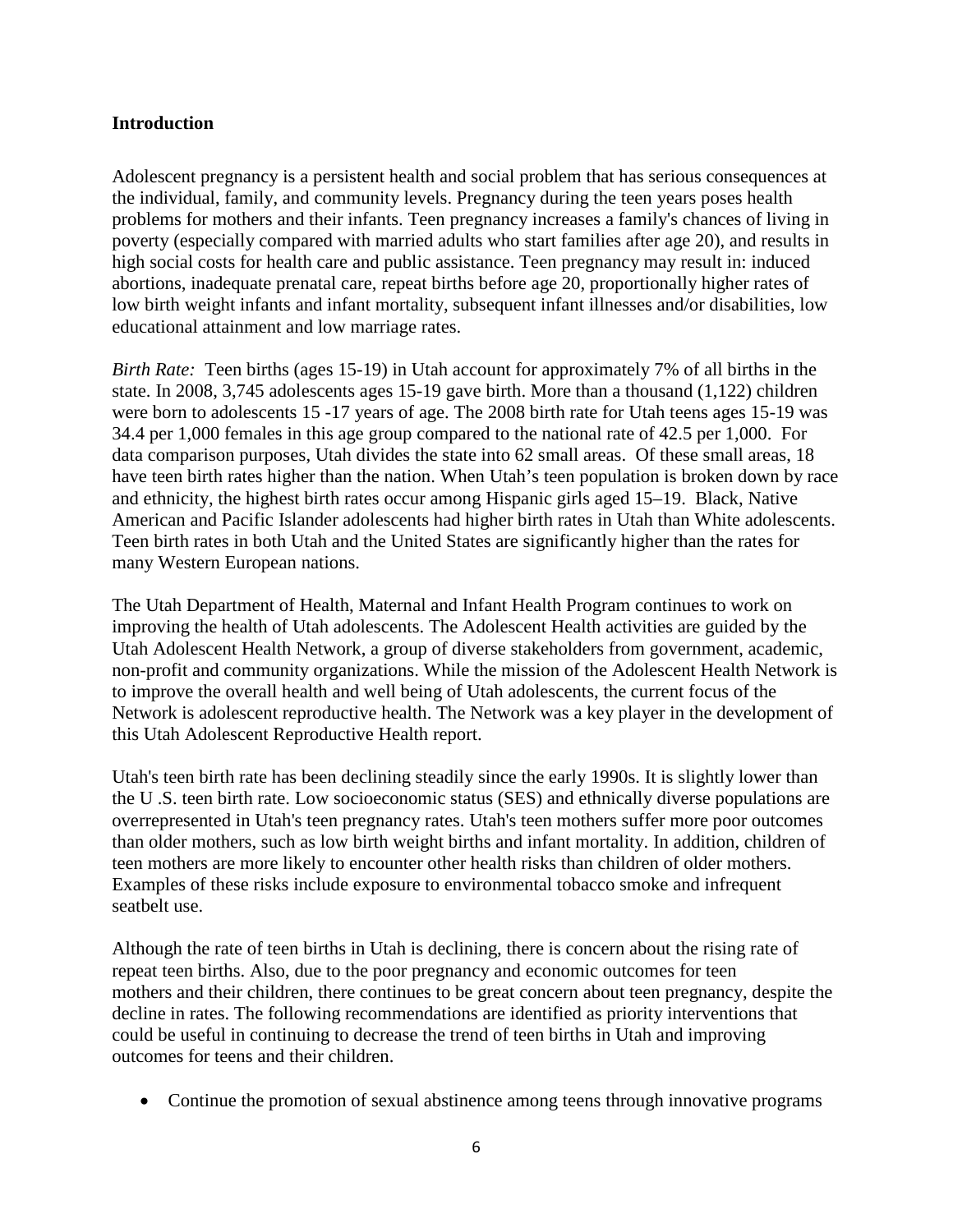that educate teens about the importance of remaining abstinent until marriage

- Assure access to contraceptive education and services for those teens who are sexually active
- Facilitate prevention of repeat teen pregnancies by assuring optimal perinatal healthcare for pregnant teens
- Encourage policies that promote completion of high school for pregnant teens
- Assure access to early and continuous prenatal care for pregnant teens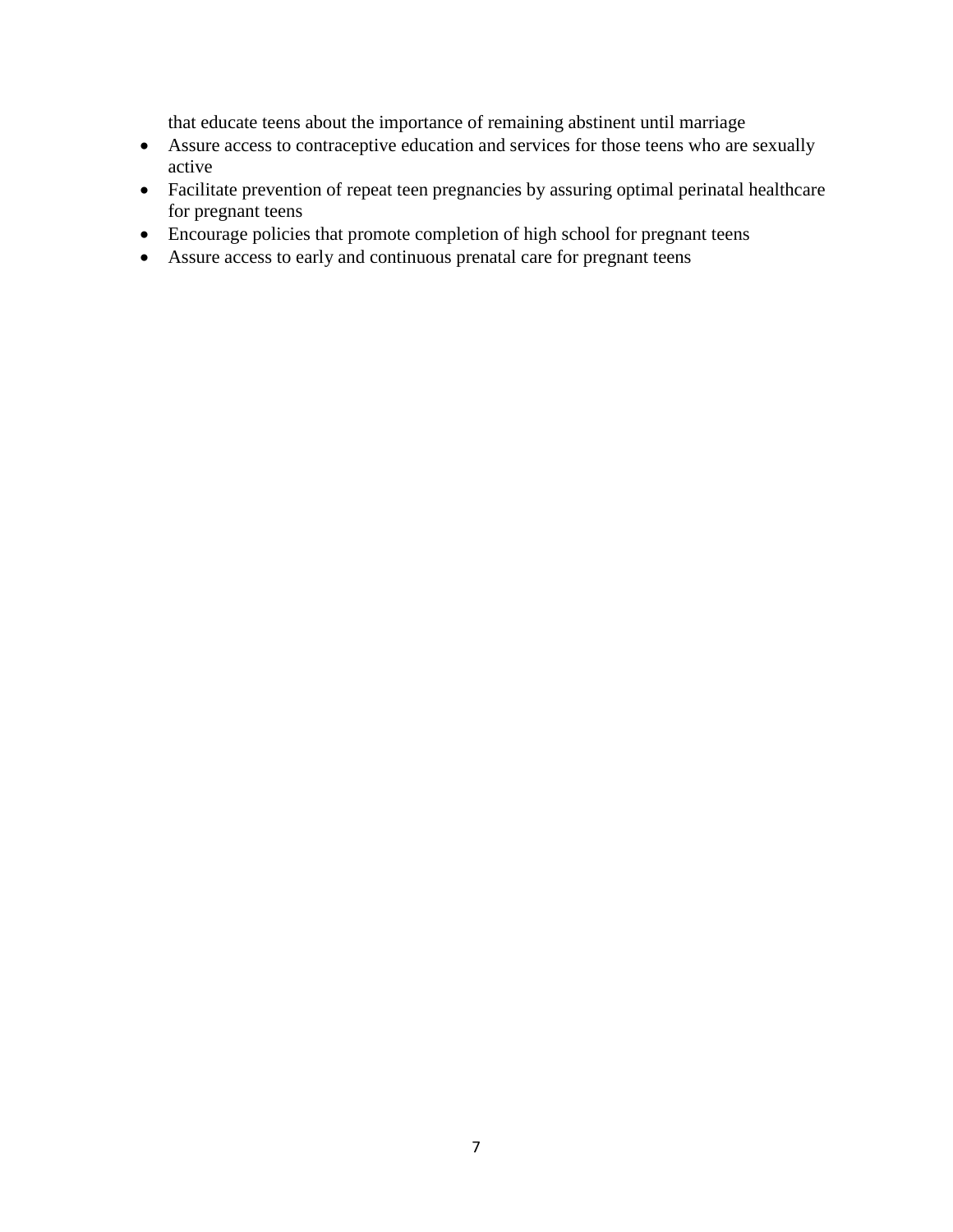# UTAH DATA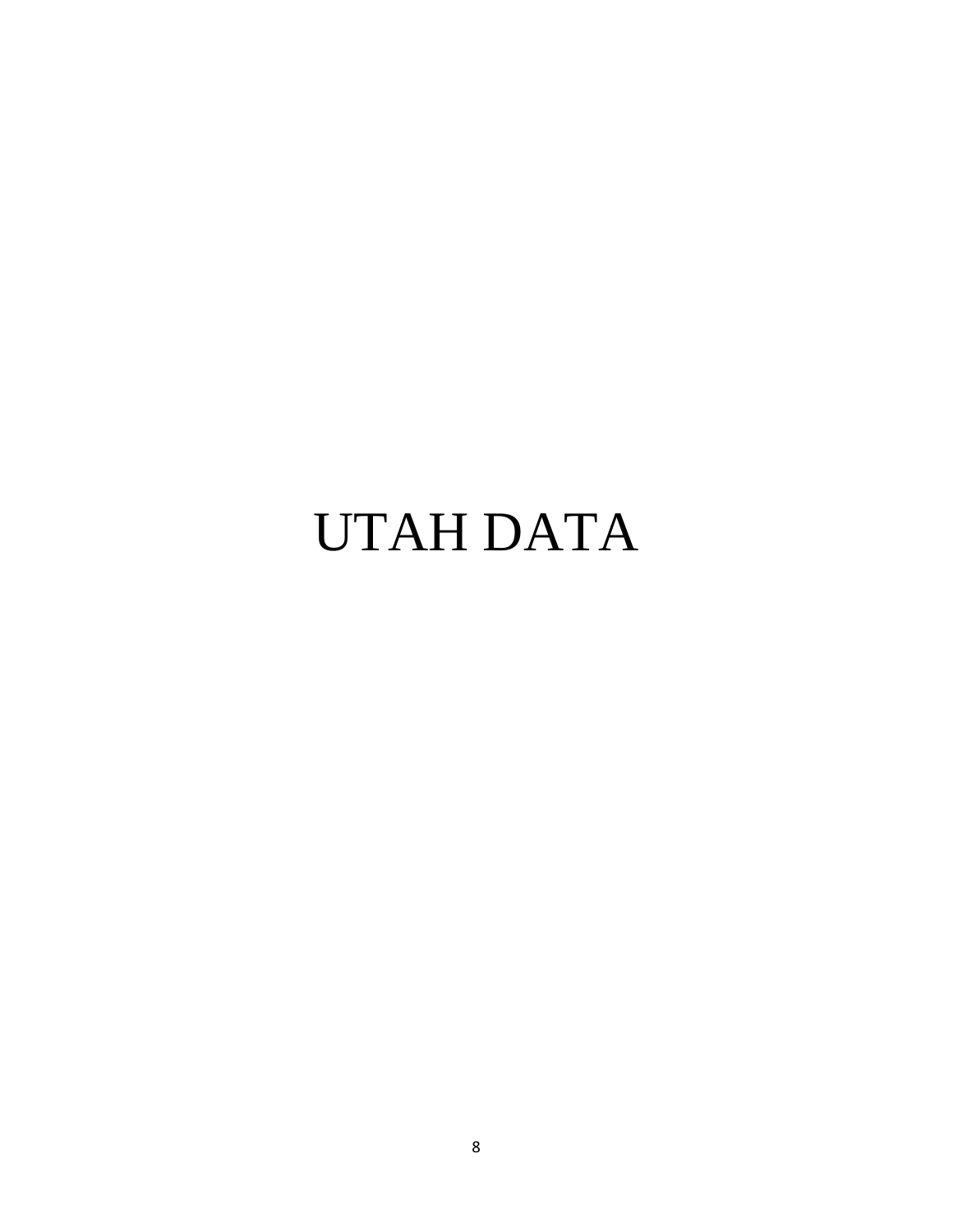#### **Pregnancy Rates for Utah Teens**

The reported pregnancy rate includes live births, fetal deaths and abortions.

#### Figure1



#### **Pregnancy Rate for Females Age 15-19, Utah and U.S., 1990-2008**

- The rate of reported pregnancies for Utah females 15-19 years of age (per 1,000) population) declined 43% between 1990 and 2005, with a slight rise in 2006 and 2007.
- The rate of reported pregnancies for U.S. females 15-19 years of age is significantly higher than Utah's rate; however, it has also steadily declined since 1990.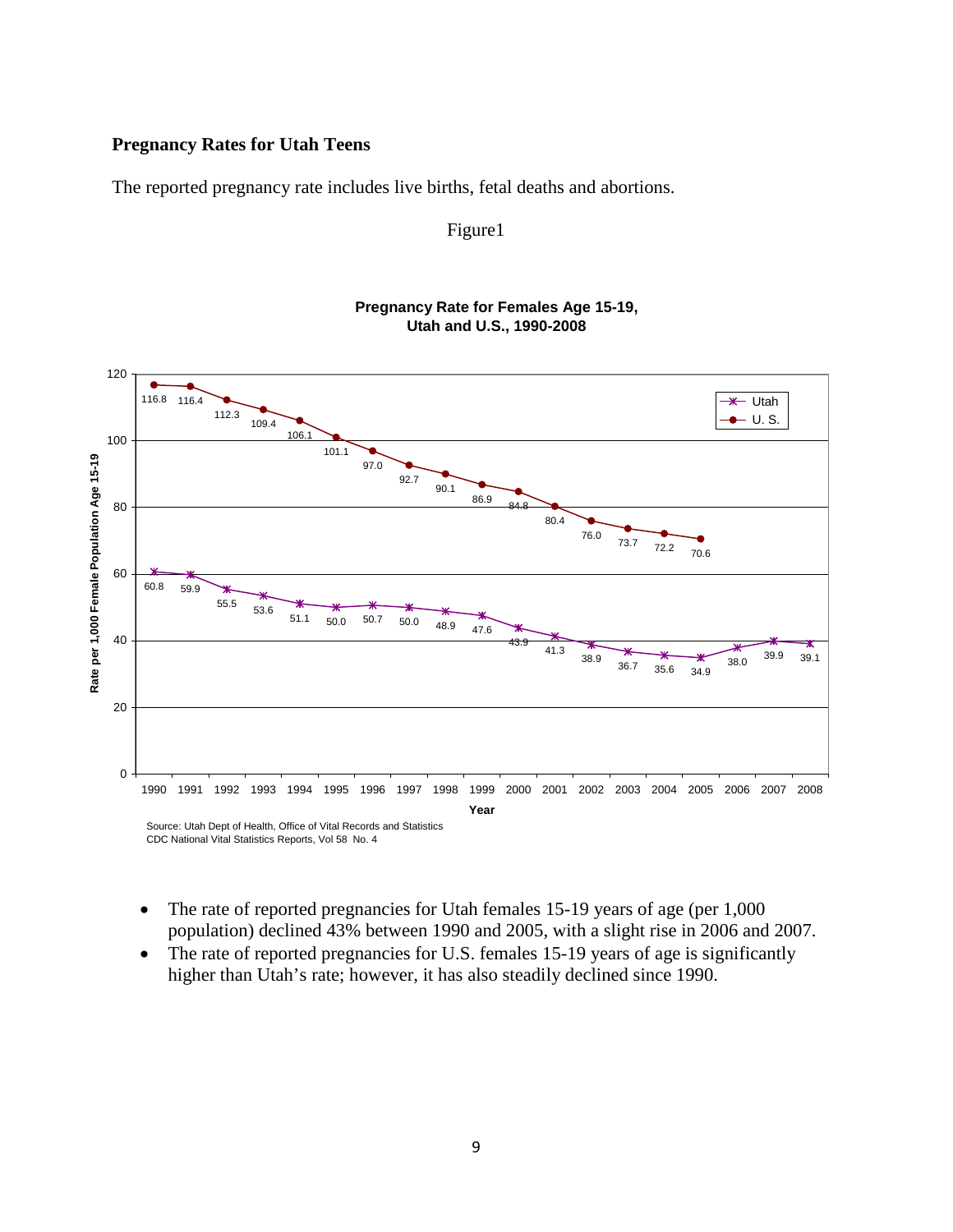#### **Local Health Department Teenage Pregnancy Rates**

The reported pregnancy rate includes live births, fetal deaths and abortions.

#### Figure 2



**Pregnancy Rate for Females Age 15-19 by Local Health Department and Utah, 3-Year Average, 2006-2008 and U.S. 2005**

- The three-year average pregnancy rate for Utah teens 2006-2008 was 41.3 (per 1,000 females age 15-19).
- TriCounty, Weber-Morgan, and Salt Lake Valley Health Districts (LHDs) led the state in the reported pregnancy rate for 2006-2008.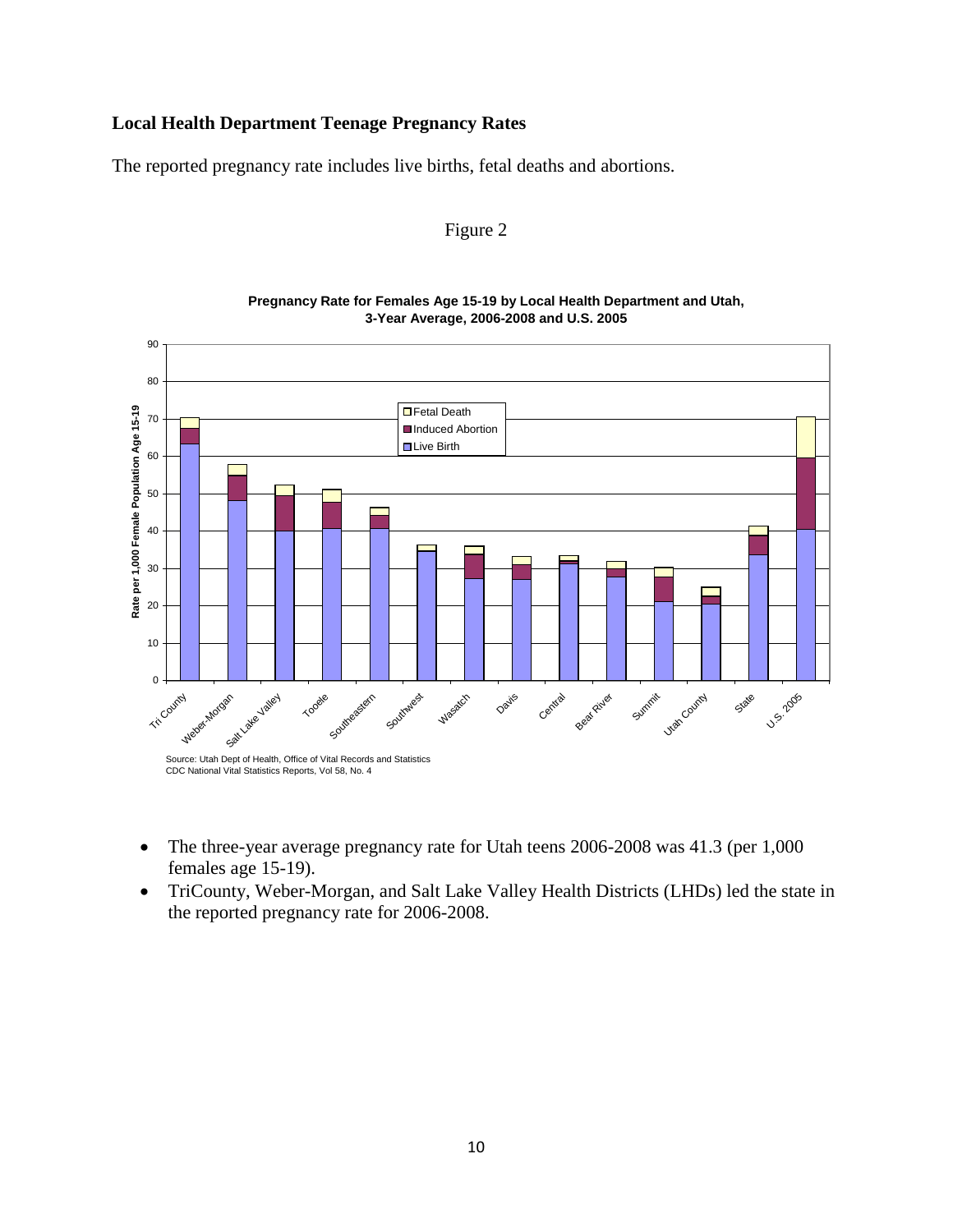#### **Induced Abortions**

Utah teens tend to have difficulty accessing abortion services since state law requires parental notification. Teens tend to wait to have their pregnancy diagnosed, thus delaying the timing of abortion. Abortion is a safer procedure when performed early in pregnancy.



**Induced Abortion Rate for Females Age 15-19,** 

Figure 3

- Since 1990, abortion rates have declined among Utah women 15-19 years of age.
- Additional data from Vital Records indicated in 1997, 36% of teens ages 15-19 who had abortions reported no contraception use during the year before conception, while in 2008, 58% of teens ages 15-19 reported not using contraception during the year prior to having an abortion.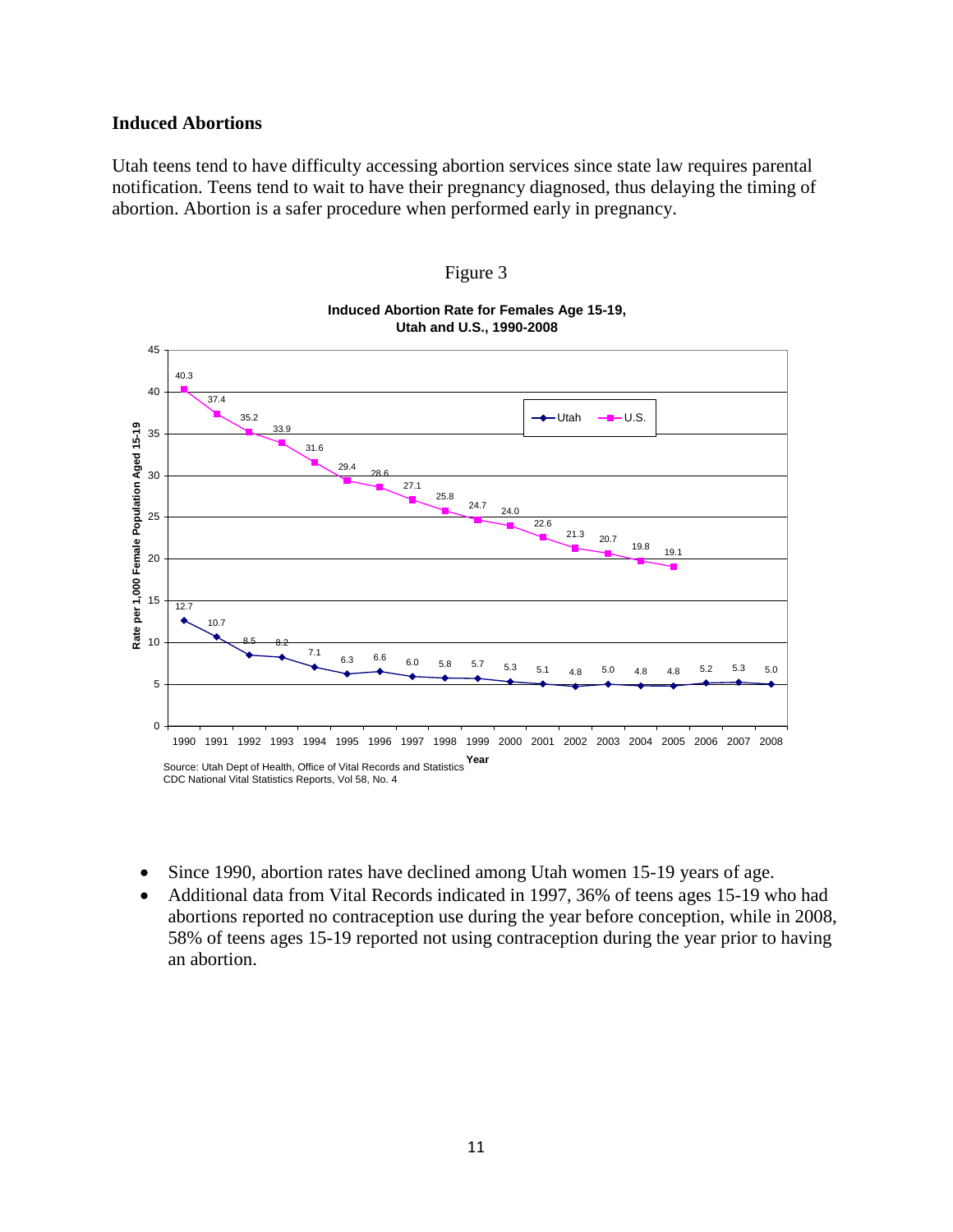#### **Maternal Age**

Over the past 13 years, among Utah women there has been a larger change in live birth rates over time for women 15-17 years of age than for women 18-19 years of age.



Figure 4

**Birth Rate for Females Age 15-17 and 18-19,** 

- Birth rates for Utah females 15-17 years of age remained relatively stable at around 24 to 26 births per 1,000 teens until 2000, when they began decreasing to the rate of 14.8 in 2004.
- Since 2004, the birth rate for females 15-17 years of age increased slightly to the current rate of 18.5 births per 1,000 teens.
- For Utah women 18-19 years of age, the teen birth rate peaked in 1997 at 71.4 births per 1,000 teens, and has since declined to the 2008 rate of 54.5.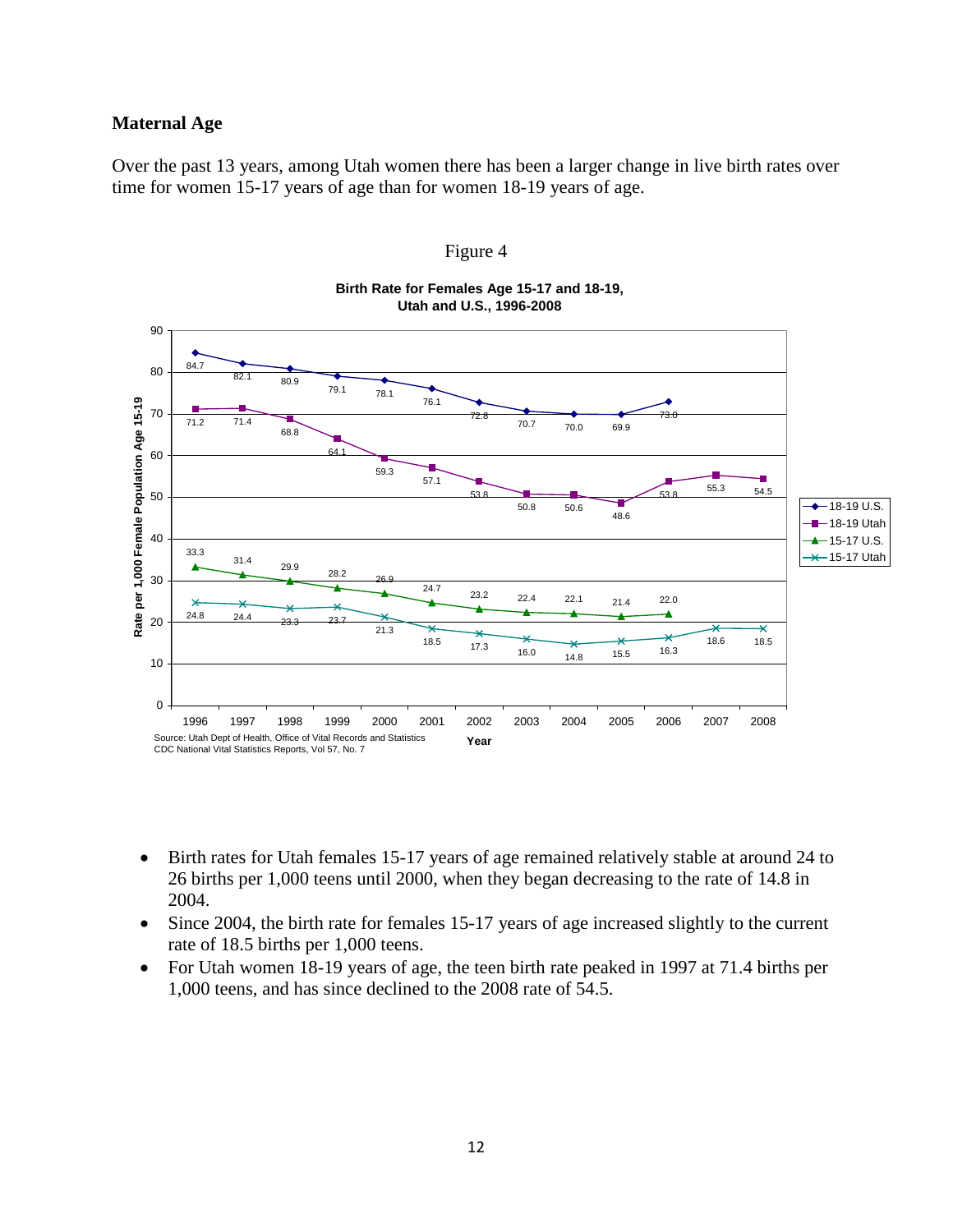#### **Birth Rate for Teens**

#### Figure 5



**Birth Rate for Females Age 15-19, Utah and U.S., 1996-2008**

- From 1996-2005, the overall Utah teen birth rate among 15-19 year old females declined, followed by a slight increase in 2006 and 2007.
- Utah teens experienced lower birth rates than rates recorded for teens nationally.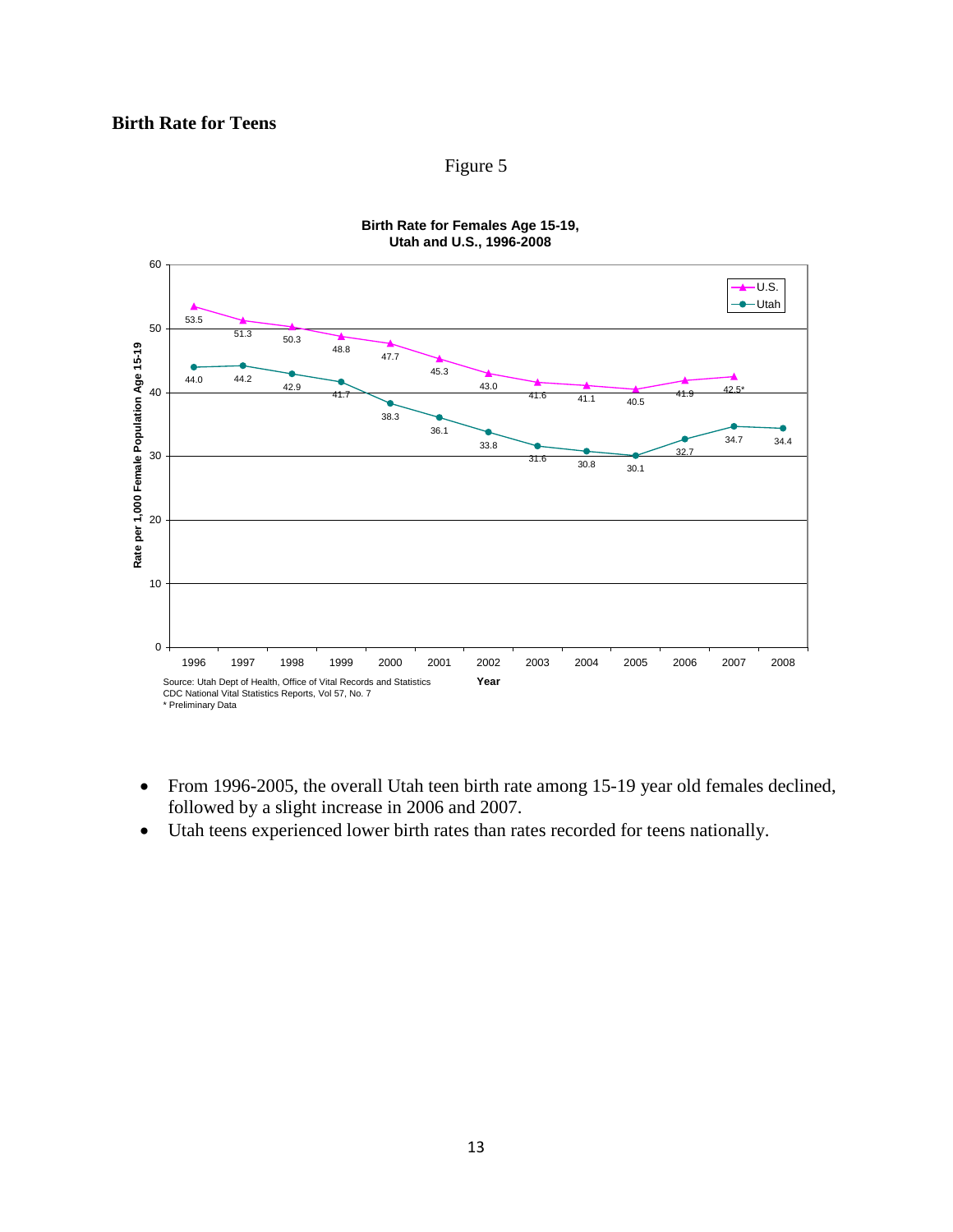#### **International Birth Rates**

Although Utah's teen pregnancy rate is among the lowest in the United States, the U.S. rate is much higher than other industrialized nations.

#### Figure 6



# **Birth Rate of Females Age 15-19 Utah, U.S.**

Source: Teen Birth Rates: How Does the United States Compare? National Campaign to Prevent Teen and Unplanned Pregnancy. http://www.thenationalcampaign.org/resources/pdf/TBR\_InternationalComparison2006.pdf. Accessed 7/12/10. United Nations Statistics Division. Demographic Yearbook 2006. Utah Dept of Health, Office of Vital Records and Statistics

- Despite a one-third decline since the early 1990s, the United States still has the highest rates of teen pregnancy and birth among comparable countries.
- By way of comparison, the U.S. teen birth rate is **1.5** times higher than that of the United Kingdom, which has the highest teen birth rate in Europe; more than **3** times higher than the teen birth rate in Canada; more than **8** times higher than the teen birth rate in Japan; and **7** times higher than Denmark and Sweden.
- Data are for 2006, the most recent year for which comparable information is available from all countries, unless otherwise noted.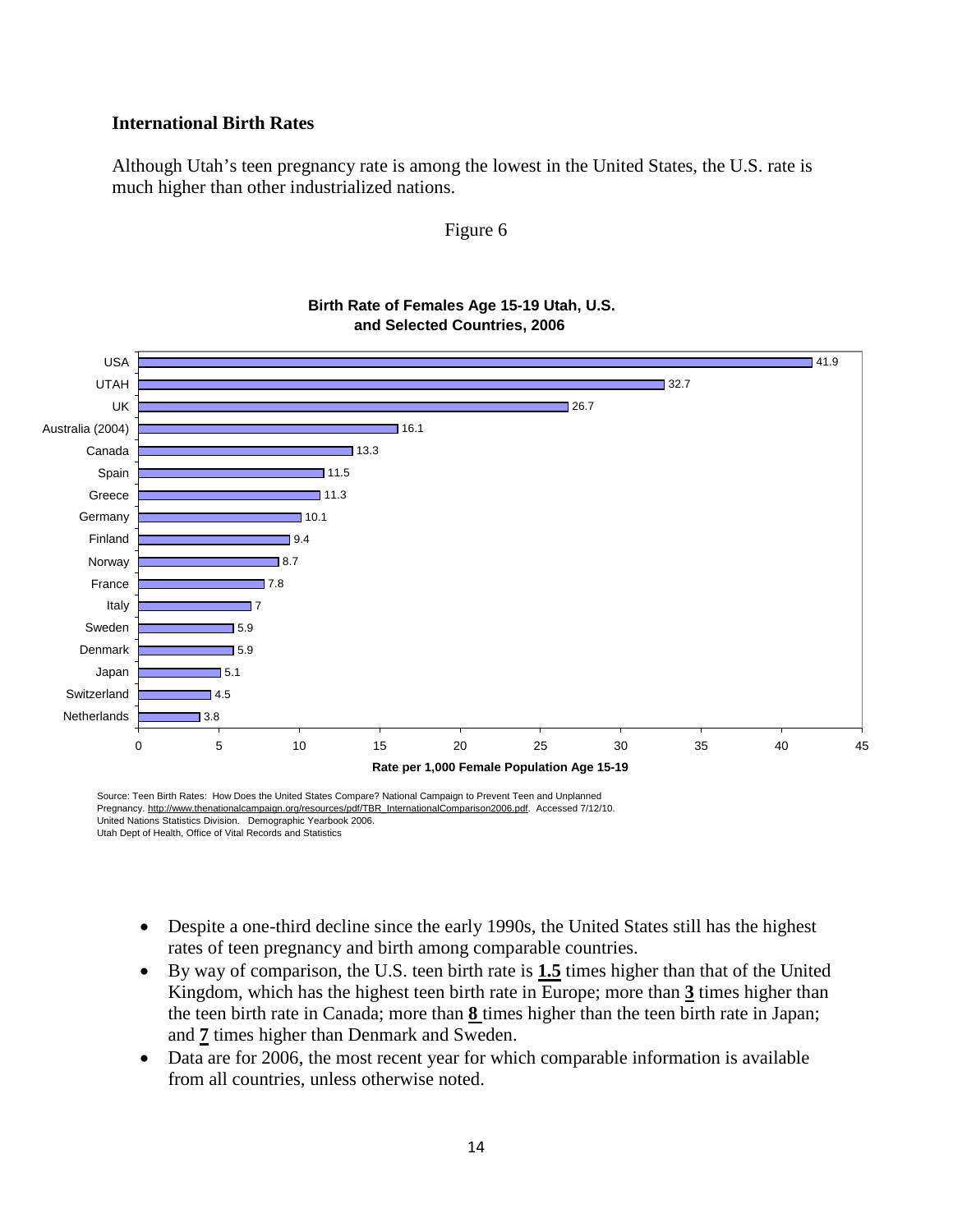

Figure 7

#### **Birth Rate of Females Age 15-19 by Race, 3-Year Average, Utah 2006-2008**

Source: Utah Department of Health, Office of Vital Records and Statistics

- Teen birth rates are higher among Black, American Indian, and Pacific Islander teens in Utah than among White teens.
- Asian teens have the lowest birth rates among all racial groups in Utah.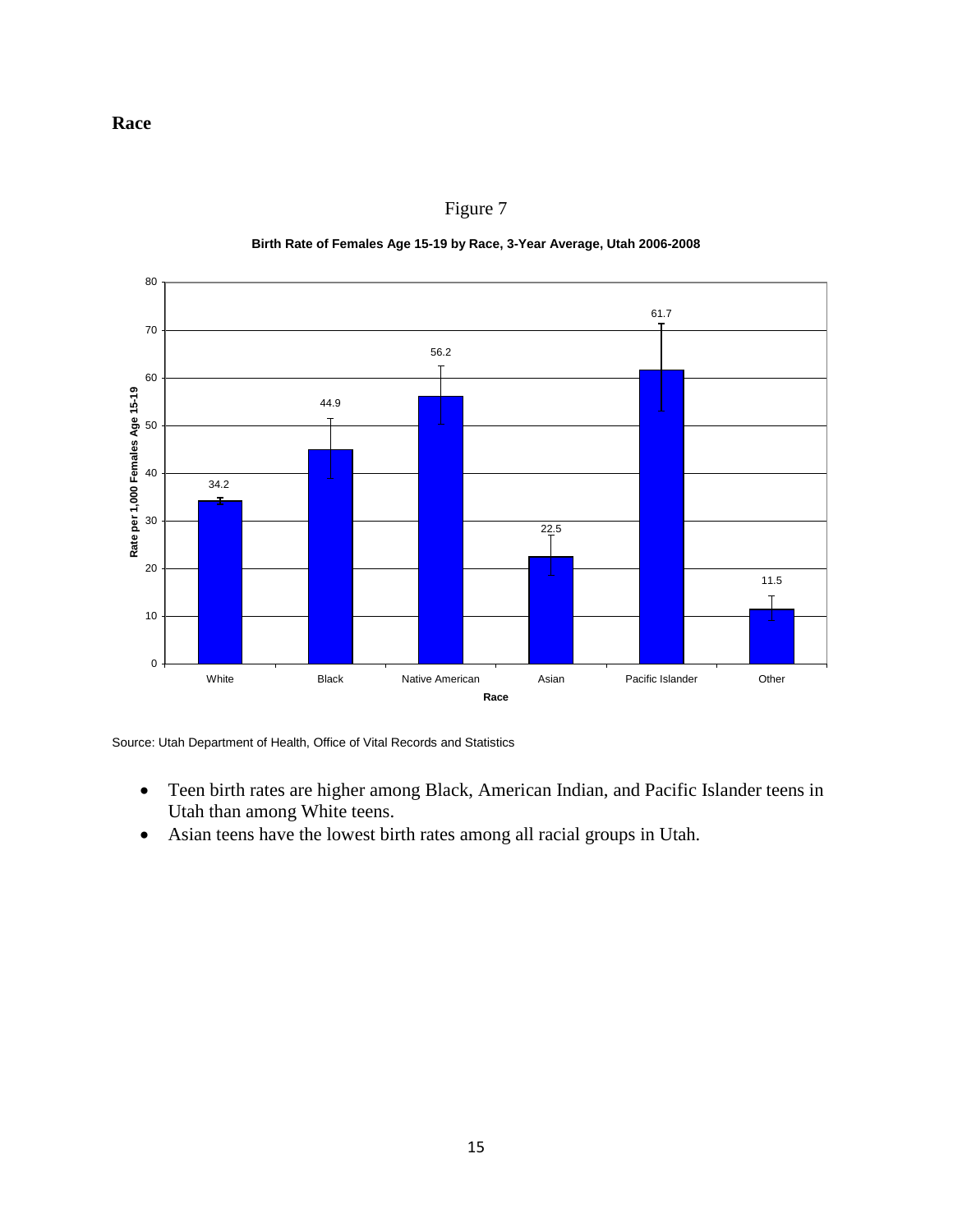## **Ethnicity**



## Figure 8

**Birth Rate for Females Age 15-19 by Hispanic/Non-Hispanic Ethnicity 3-Year Average, Utah 2006-2008**

Source:

Utah Dept of Health, Center for Health Data, Indicator Based Information System for Public Health Web site [\(http://ibis.health.utah.gov\)](http://ibis.health.utah.gov/) Retrieved Wed, 23 June 2010 10:17:53.

• Birth rates for Hispanic teenagers 15-19 years of age are 4.5 times greater than for Non-Hispanic teenagers.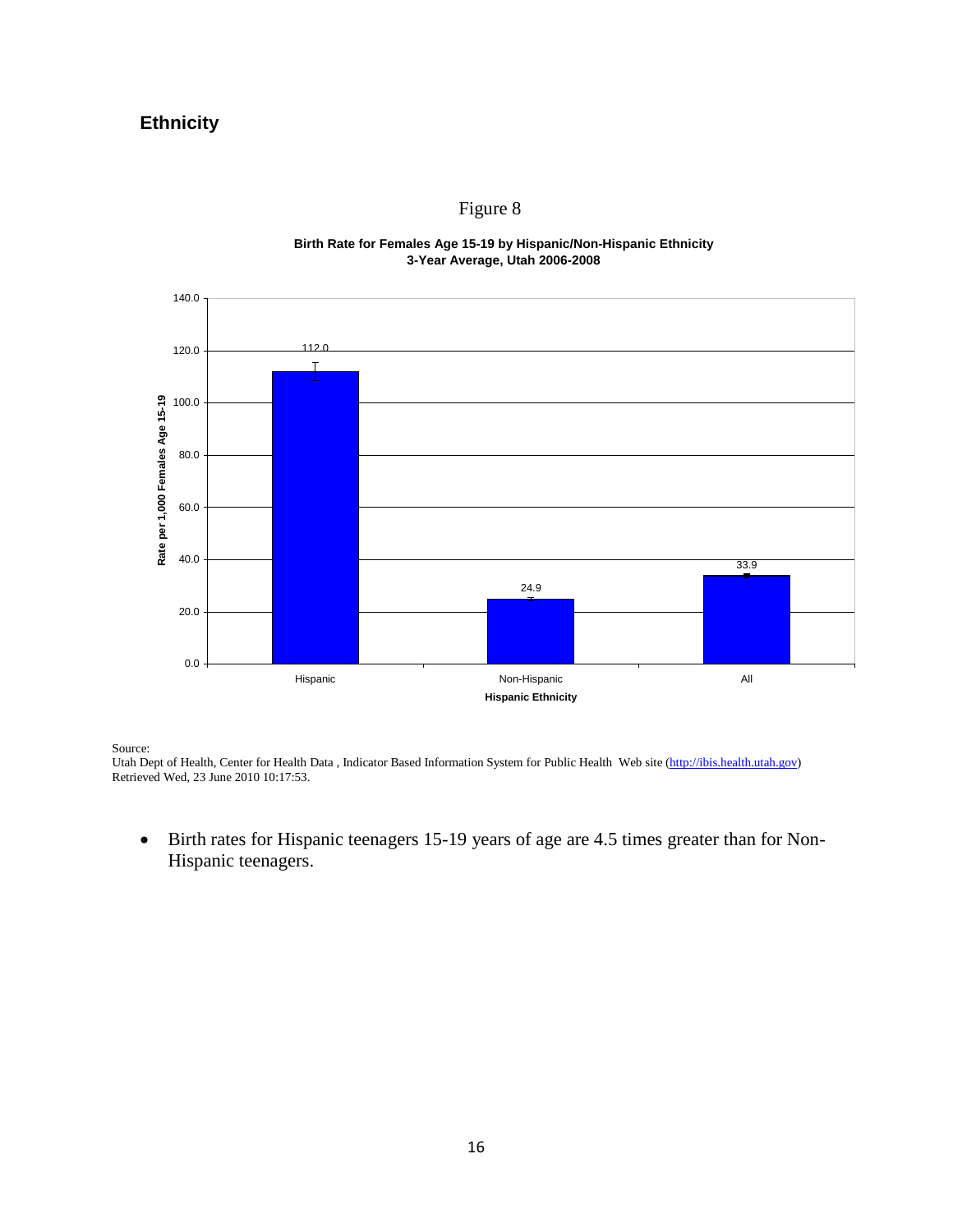#### **Marital Status Age 15-17**

In Utah, births to unmarried women have become a larger proportion of births to Utah teens.





• Among females ages 15-17 who gave birth in Utah during 2008, 87% were not married.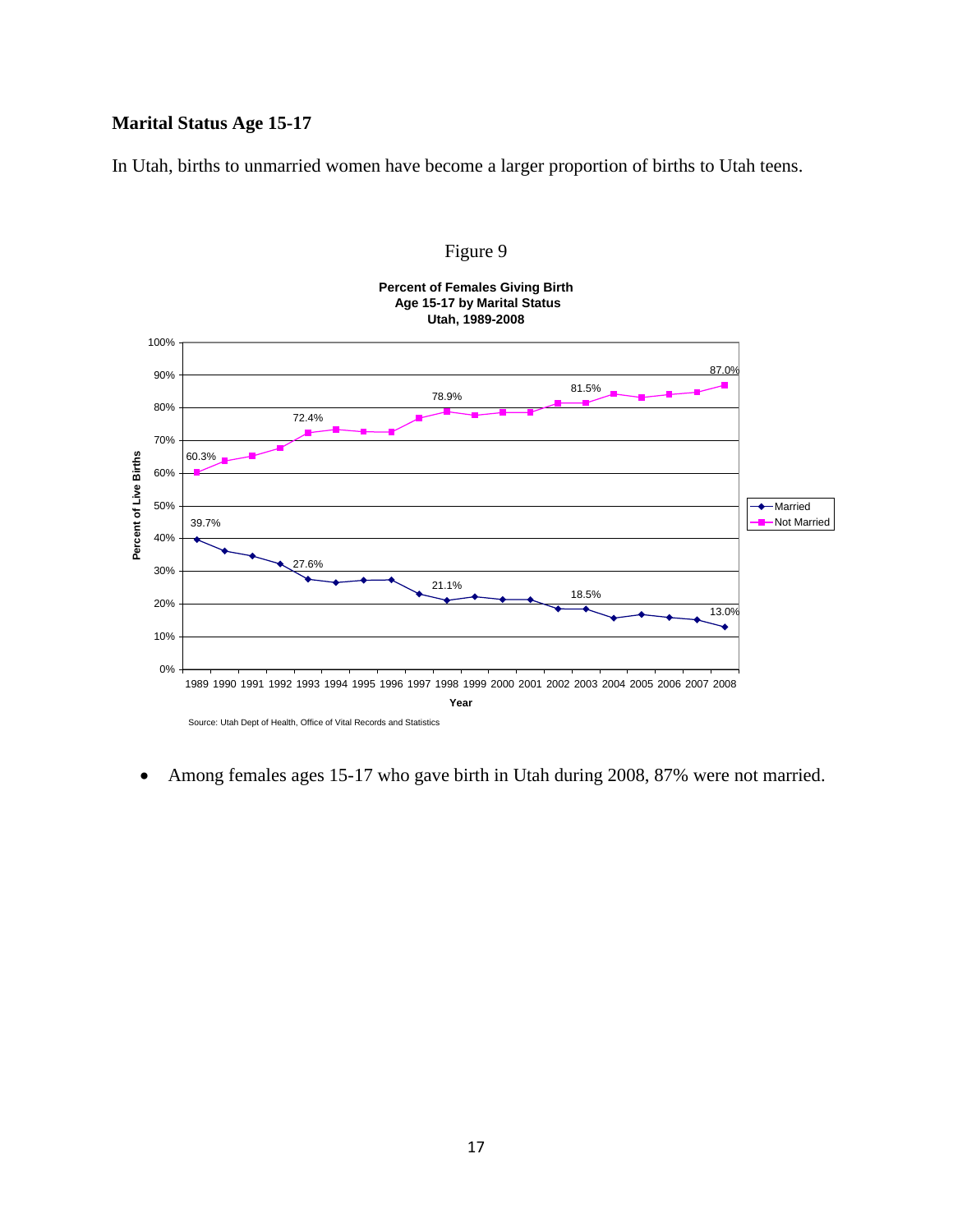#### **Marital Status Age 18-19**

In Utah, births to unmarried women have become a larger proportion of births to Utah teens.



#### Figure 10

• Among females ages 18-19 who gave birth in Utah during 2008, 69.5% were not married.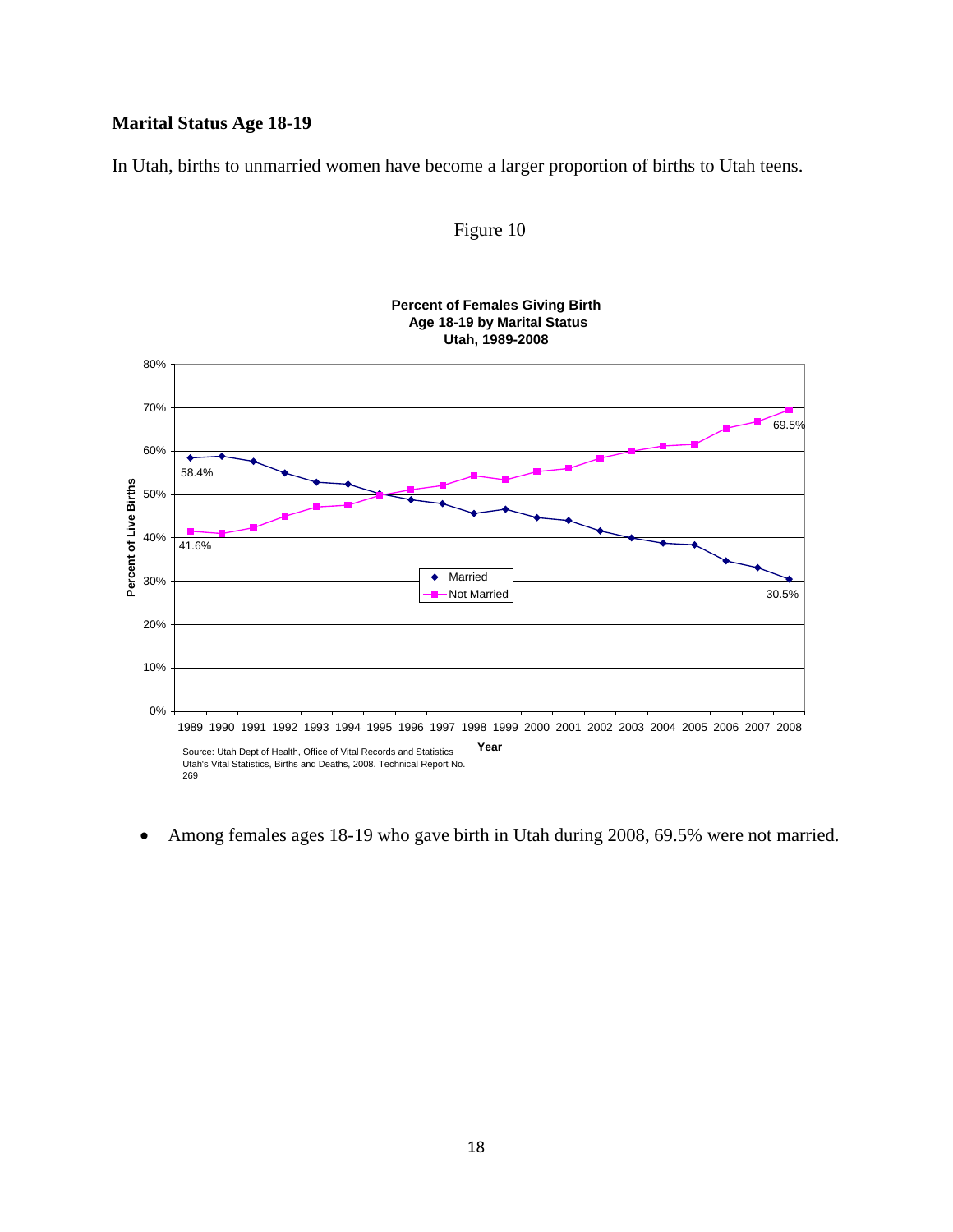#### **Age of Father of Infants Born to Adolescent Mothers**





**Distribution of Father's Age to Females Age 15-17 That Reported Age, 3-Year Average, Utah, 2006-2008**

Source: Utah Dept of Health, Office of Vital Records and Statistics

• 43% of Utah teen births to females age 15-17 reported no information about the father.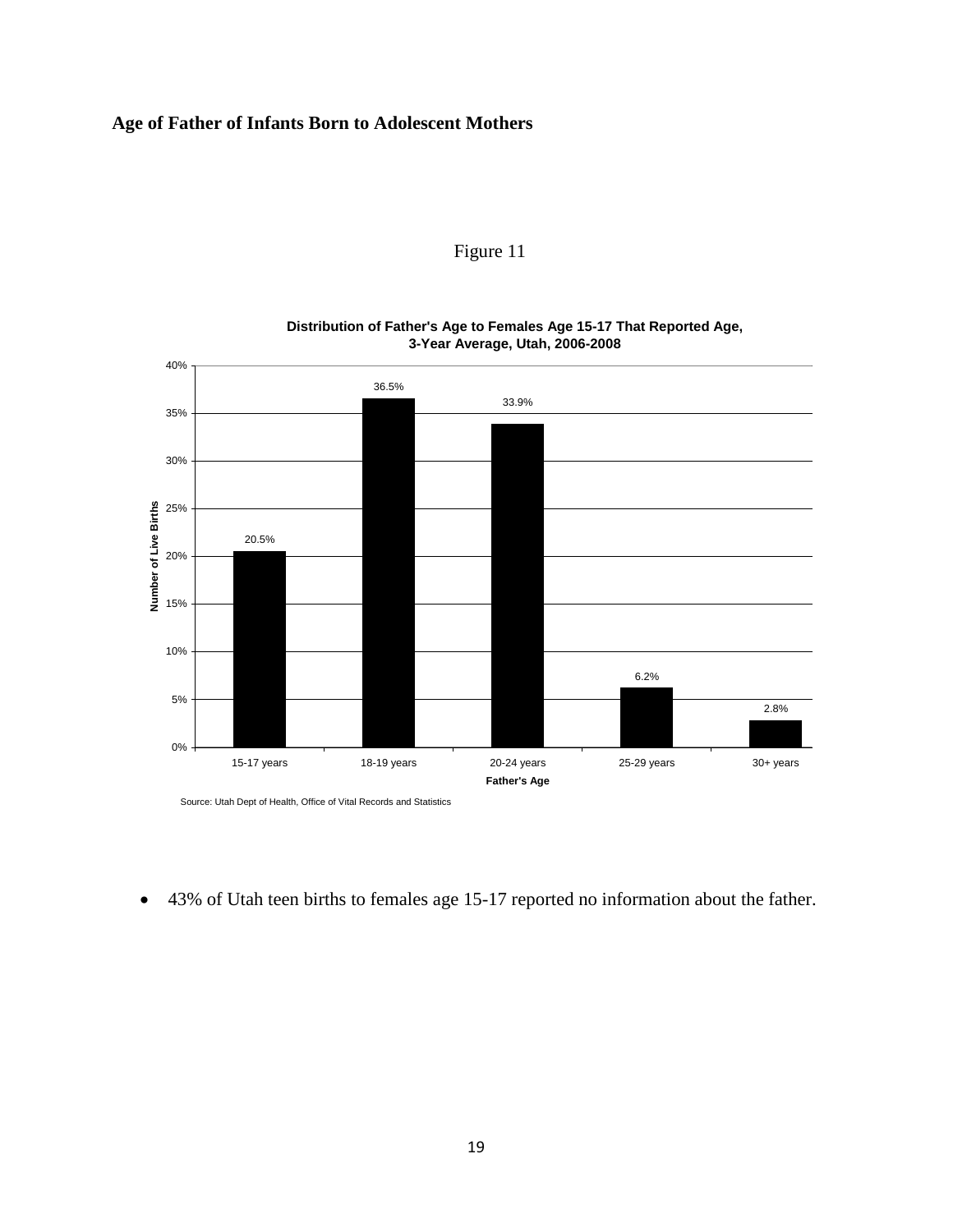#### **Prenatal Care**

Prenatal care has long been recognized as an important contributor to ensuring the health of mothers and infants. Prenatal care should consist of early and ongoing risk assessment to identify and intervene with factors that may have an impact on pregnancy outcomes.





Source: Utah Department of Health, Office of Vital Records and Statistics, obtained via IBIS 4/23/10 Adequate prenatal care is based on the Kotelchuck criteria

- Only 56% of females 15-17 years of age entered care in the first three months of pregnancy.
- Only 60% of pregnant 15- to 17-year-old teens had an adequate number of prenatal care visits during their pregnancies.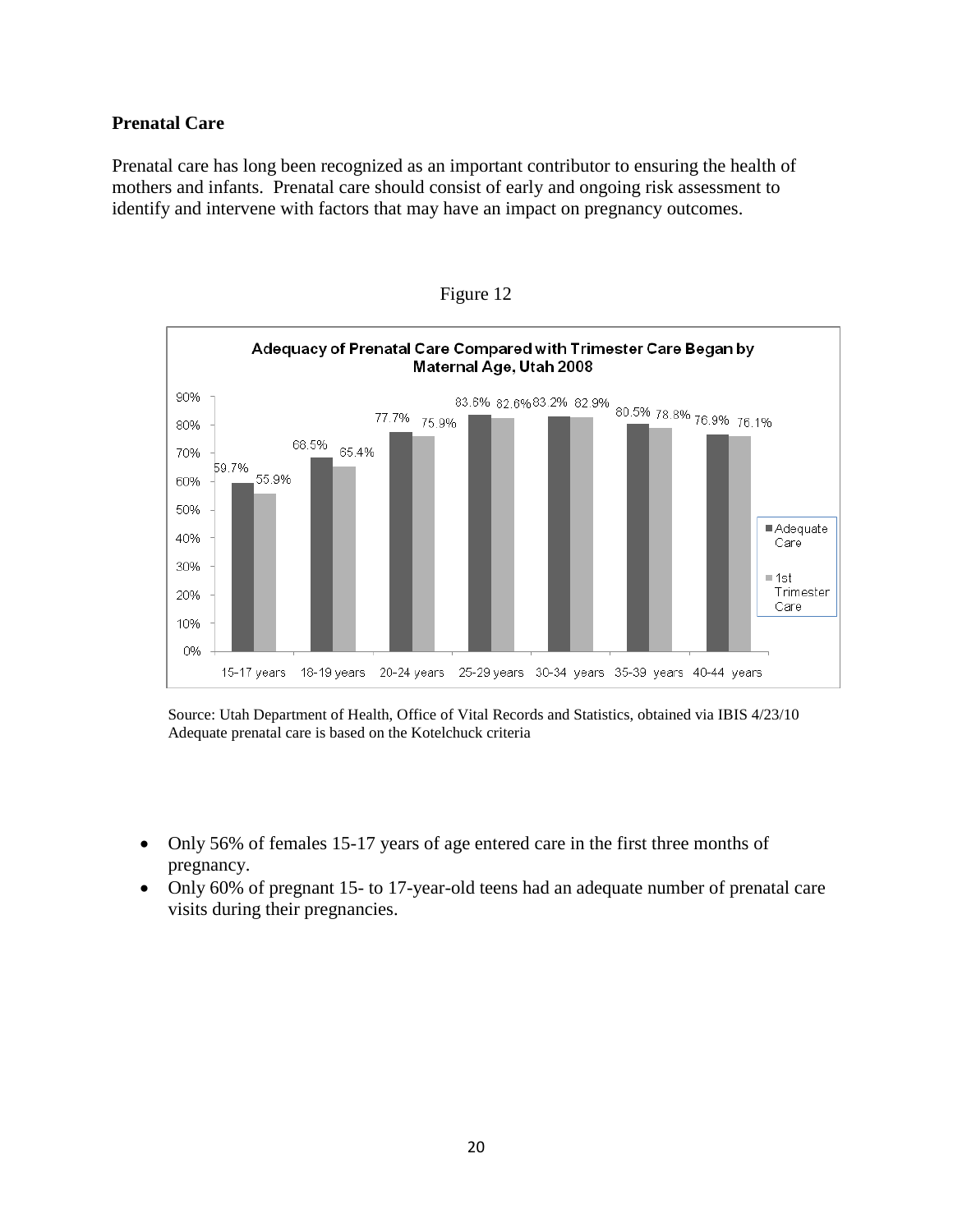#### **Body Mass Index**

Pre-pregnancy Body Mass Index (BMI) is an indicator of the overall health of women that can affect pregnancy outcomes. Women who are underweight prior to pregnancy have been reported to be at higher risk for low birth weight births and women who are overweight or obese have been reported to be at higher risk for diabetes and cesarean section delivery.



Figure 13

Source: Utah Department of Health, Office of Vital Records and Statistics, obtained via IBIS 4/23/10

• The largest percentage of Utah teens who delivered live born infants during 2008 had a normal pre-pregnancy BMI; in fact, a significantly higher percentage of teens than adult women had a normal BMI prior to pregnancy.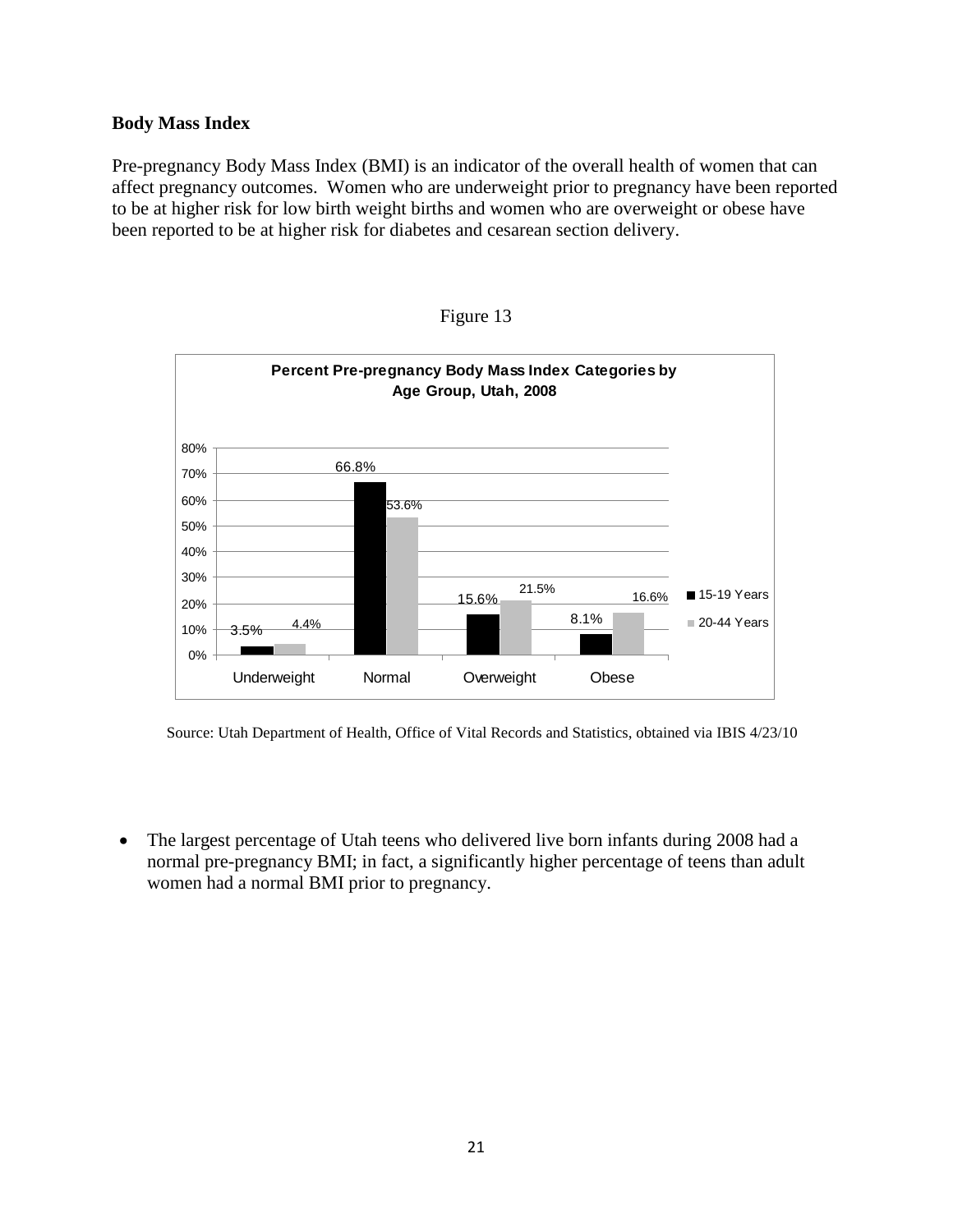#### **Smoking During Pregnancy**

Tobacco use during pregnancy can lead to low birth weight infants. While Utah reports low smoking rates among pregnant women in general, rates among Utah teen mothers are disproportionately high.





Source: Utah Department of Health, Office of Vital Records and Statistics, obtained via IBIS 4/23/10

• Teens and women in their early twenties are significantly more likely to smoke during pregnancy than adult pregnant women.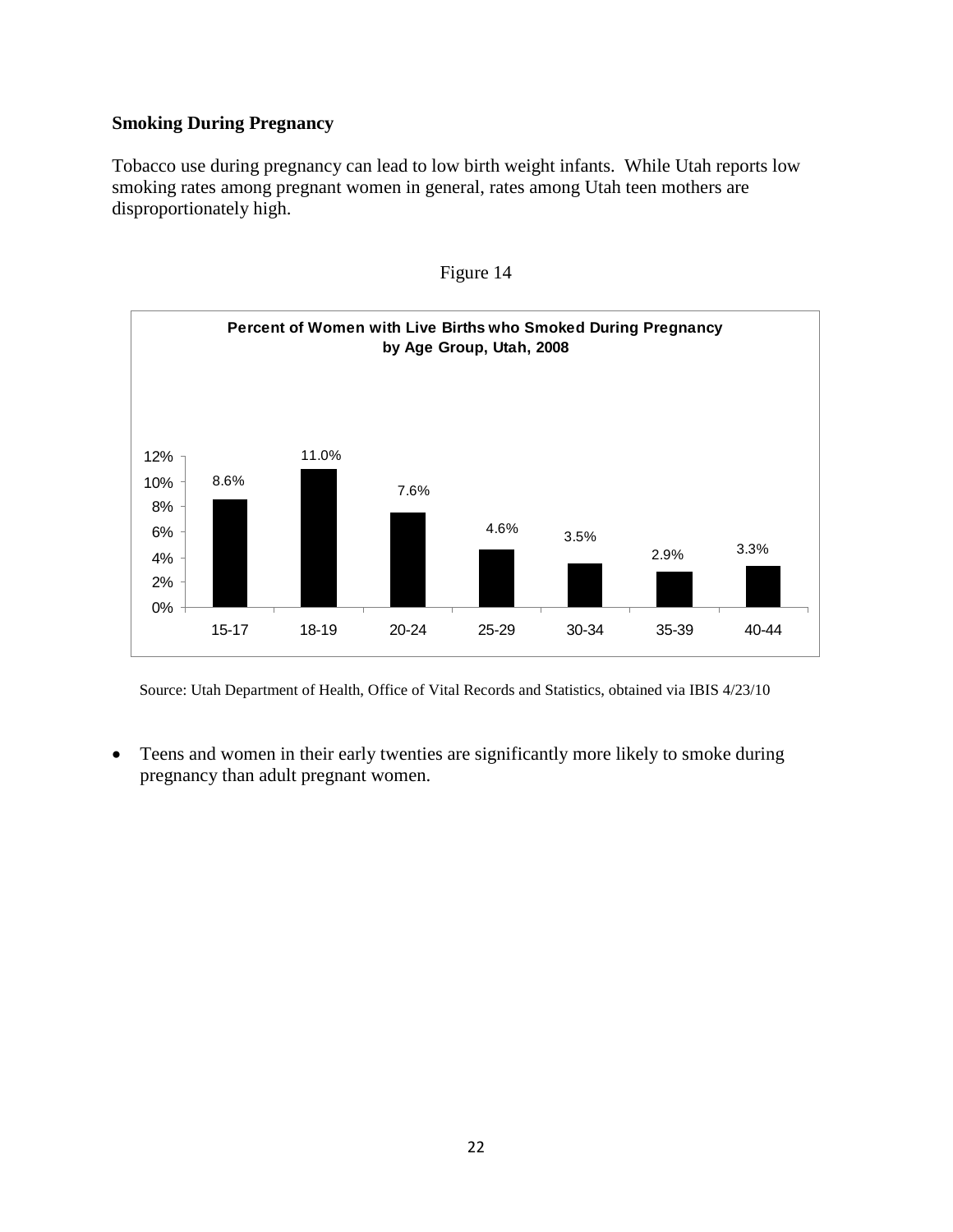#### **Depression and Abuse**

Selected emotional indicators related to teen mothers were analyzed from Utah Pregnancy Risk Assessment Monitoring System (PRAMS) data. These data were compared to that of older mothers. Abuse is defined as a husband or partner pushing, hitting, slapping, kicking, choking, or physically hurting a girl or woman in any other way, with 'before pregnancy' being defined as the 12 months prior to pregnancy.



Figure 15

Source: Utah Department of Health, Utah PRAMS data, obtained via IBIS 7/6/10.

- Postpartum depression was higher for teens who delivered a live birth compared to adult women.
- Abuse both before and during pregnancy was higher for teen mothers. Abuse decreased for both adult and teen mothers during pregnancy compared to before pregnancy.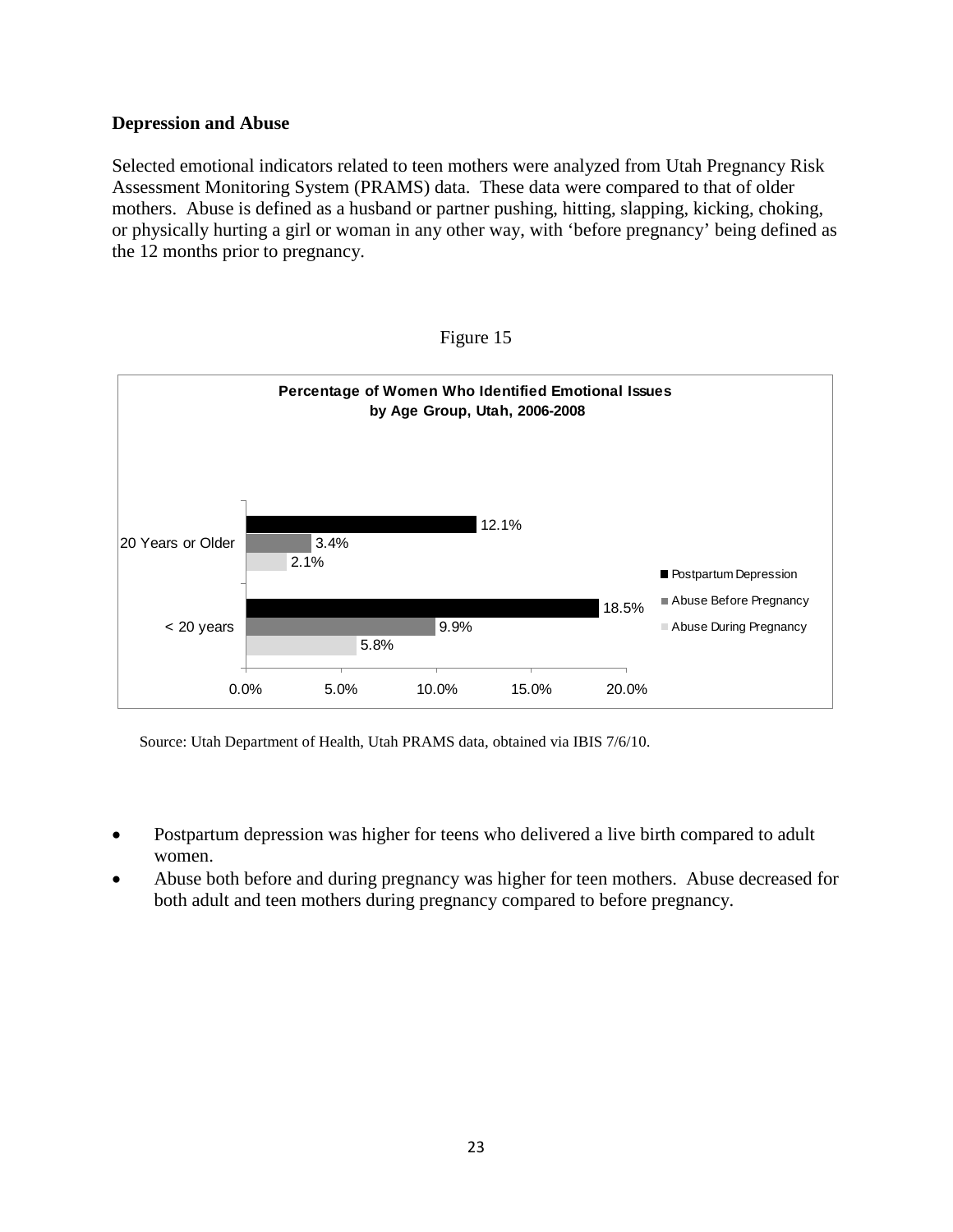#### **Low Birth Weight**

Infants born to teen mothers are at greater risk for low birth weight, preterm delivery, and other complications. Low birth weight (infants born weighing less than 2,500 grams or 5.5 pounds) is related to poor infant health, such as respiratory distress, newborn anemia, neurological problems, and even death.





Source: Utah Department of Health, Office of Vital Records and Statistics, obtain through IBIS 4/23/10

• Compared to women ages 25-29, teen moms had significantly higher rates of low birthweight babies (.0001).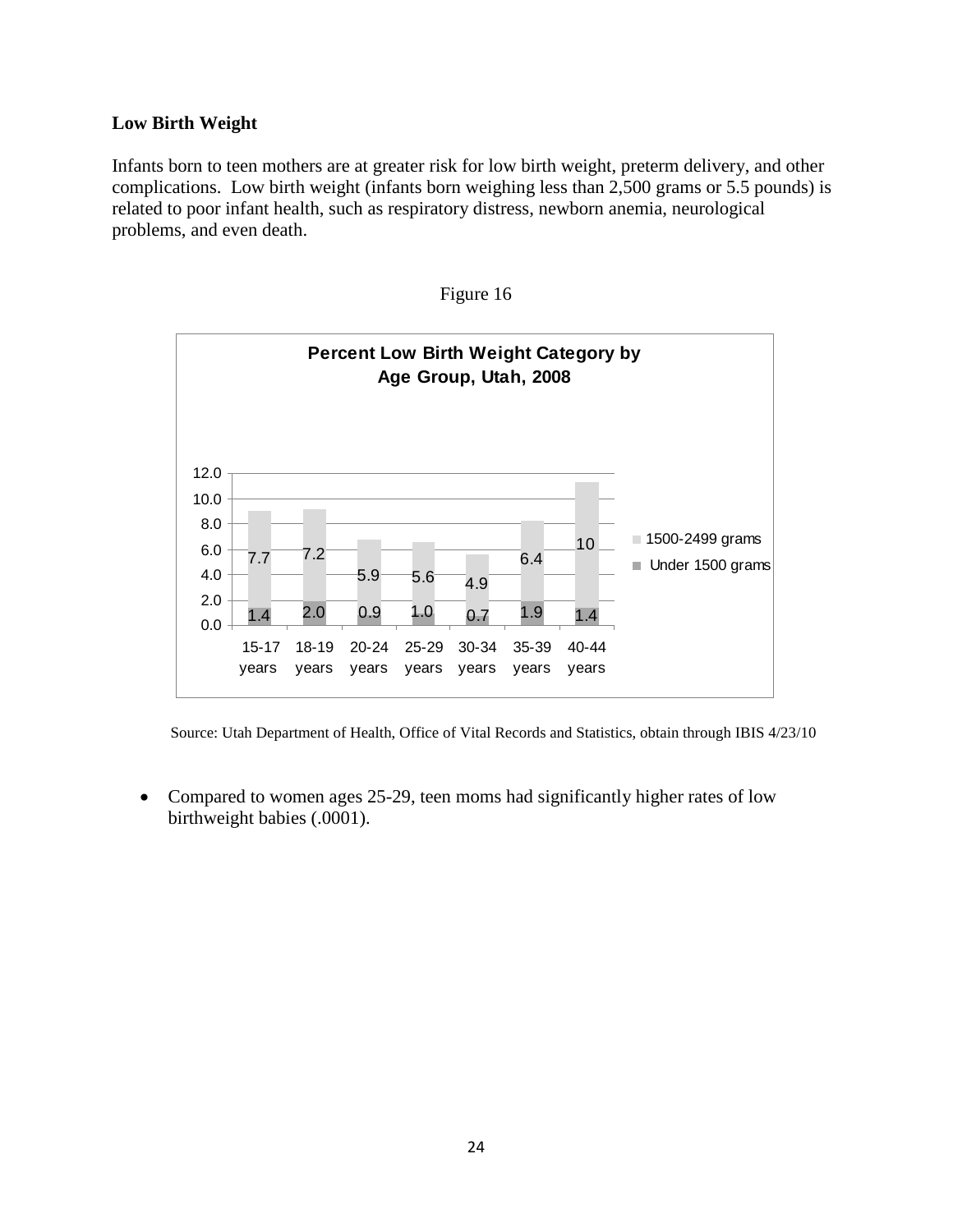#### **Infant Mortality**

Infant mortality is often used as an indicator of the health of a population. Utah's infant mortality rate has ranked as one of the lowest in the U.S. for a number of years. However, there are subpopulations in Utah at higher risk for infant mortality, including adolescent mothers.



Figure 17

Source: Utah Department of Health, Office of Vital Records and Statistics, obtain through IBIS 7/6/10

• Compared to women ages 25-29, babies born to teen moms ages 15-17 ( $p \lt 0.0001$ ) and to teen moms ages 18-19 ( $p < .001$ ) had significantly higher rates of infant mortality.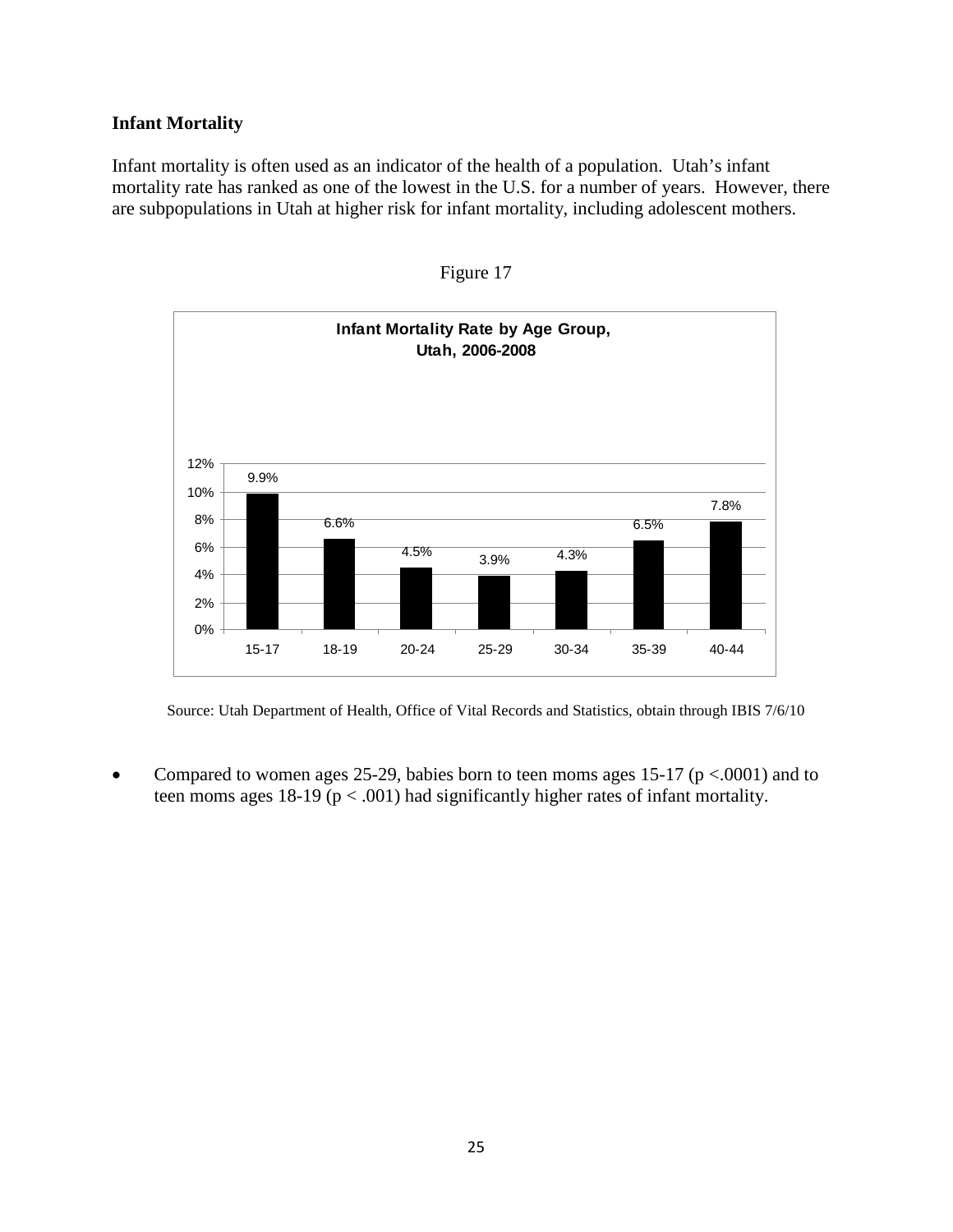#### **Repeat Pregnancies**

Teens who have previously given birth are at high risk of having another birth during their adolescent years. These mothers may incur compounded physical and psychological risks with more than one birth during their teen years.





Source: Utah Department of Health, Office of Vital Records and Statistics, obtain through IBIS 7/6/2010

- Data for 2008 indicate that about 18% of births among teens 15-19 years of age were to adolescents who had given birth previously.
- There was a slight decrease in the percent of repeat teen births during 2001 and 2005, when the trend began to stabilize.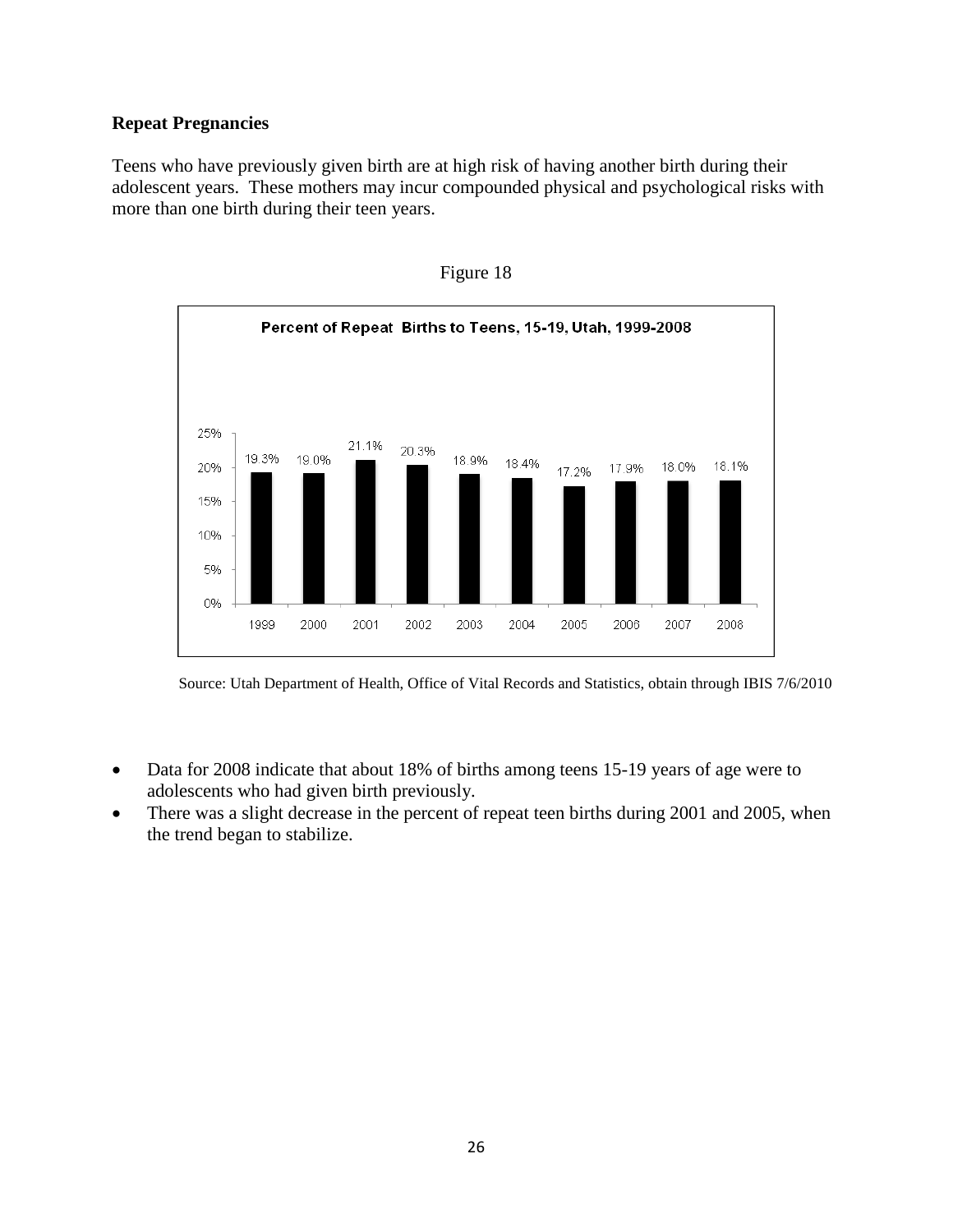### **Hospital Charges for Infants**

Some teens' hospital costs for pregnancy, delivery and postpartum care are covered through their parents' private health insurance, while others are covered by Medicaid. Some teens may not have any health insurance coverage at all.





Source: Utah Department of Health, Office of Health Care Statistics, obtained through IBIS 4/23/10

- State average charges in 2008 for all ages were \$6,680.44.
- Average hospital charges are highest among women in the oldest categories, followed by teen mothers.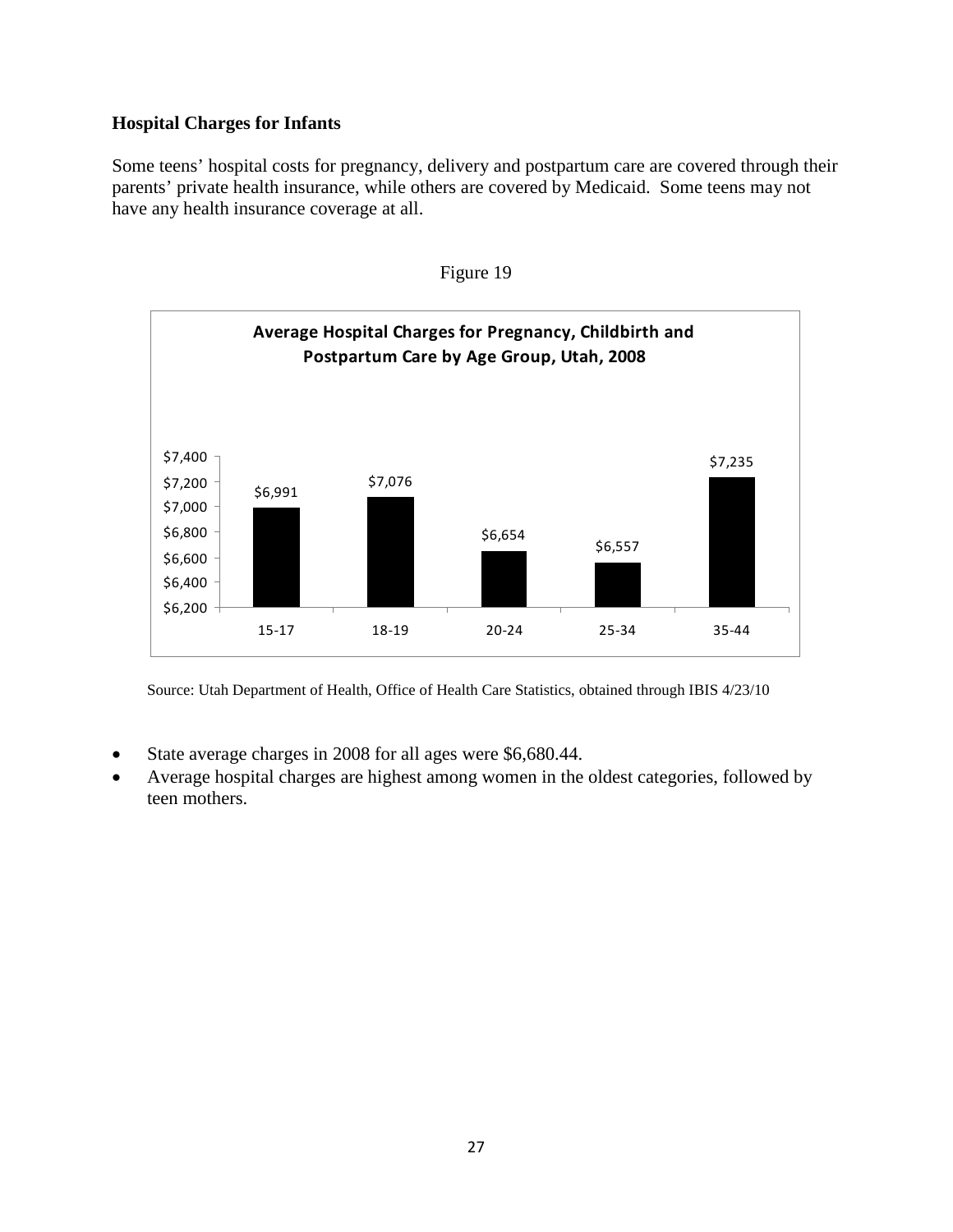# TOPICAL REPORTS

| <b>Report</b>                              | Page |
|--------------------------------------------|------|
| <b>Repeat Adolescent Births</b>            | 29   |
| <b>Sexually Transmitted Diseases</b>       | 32   |
| Hepatitis B                                | 40   |
| <b>HPV</b>                                 | 43   |
| <b>Access to Family Planning</b>           | 47   |
| Pregnancy & STDs Among Foster Care Youth   | 54   |
| Male Focused Reproductive Health Education | 58   |
| Date Rape and Teen Violence                | 63   |
| Gang Involvement and Sexual Activity       | 67   |
| <b>Substance Abuse Among Young Adults</b>  | 72   |
| <b>Adolescent Mental Health</b>            |      |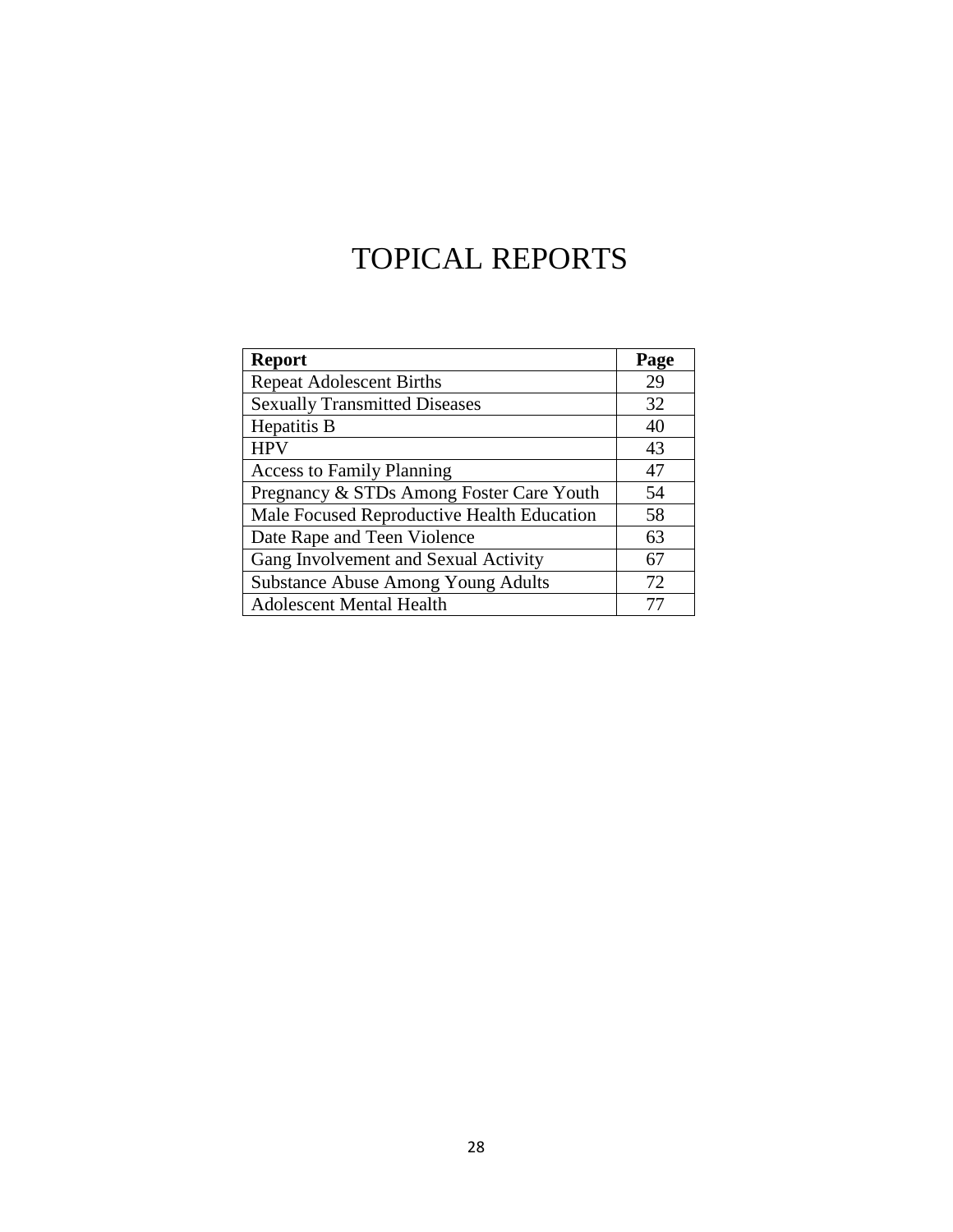# **Repeat Adolescent Births**

Submitted by: Joni Hemond, Teen Mother and Child Program

#### **Problem Statement and Background**

This report focuses on repeat teen childbearing, which refers to births to teen mothers who already have a child. Teen mothers tend to be from disadvantaged backgrounds, even before giving birth, and they and their children face poorer educational, economic, health, and developmental outcomes compared to women who delay childbearing beyond their teenage years.<sup>1,2</sup> Repeat birth compounds problems resulting from a first teen birth.<sup>1,2</sup> Additionally, teenagers who experience a rapid subsequent pregnancy are less likely to complete high school compared to teenage mothers who avoid a repeat pregnancy.<sup>2</sup>

#### **Utah Data**

Utah's overall teen birth rate (ages 15-19) in 2008 was 33.8 per 1,000 females.<sup>3</sup> Teen births represented 6.7% of all births in Utah in  $2008<sup>4</sup>$ . There were  $3,745$  teen births in 2008, of which  $677$  (18%) were repeat births (second, third, or higher order births).<sup>4</sup> Among all Utah teen births, the proportion of repeat teen births has remained relatively unchanged since  $2000$ .<sup>1</sup>



#### **Figure 1**

Source: Utah Health Status Update: The Utah All Payer Database (APD), "Spotlights for June 2009" *Repeat Births Among Adolescents,* Utah Department of Health, July 2009.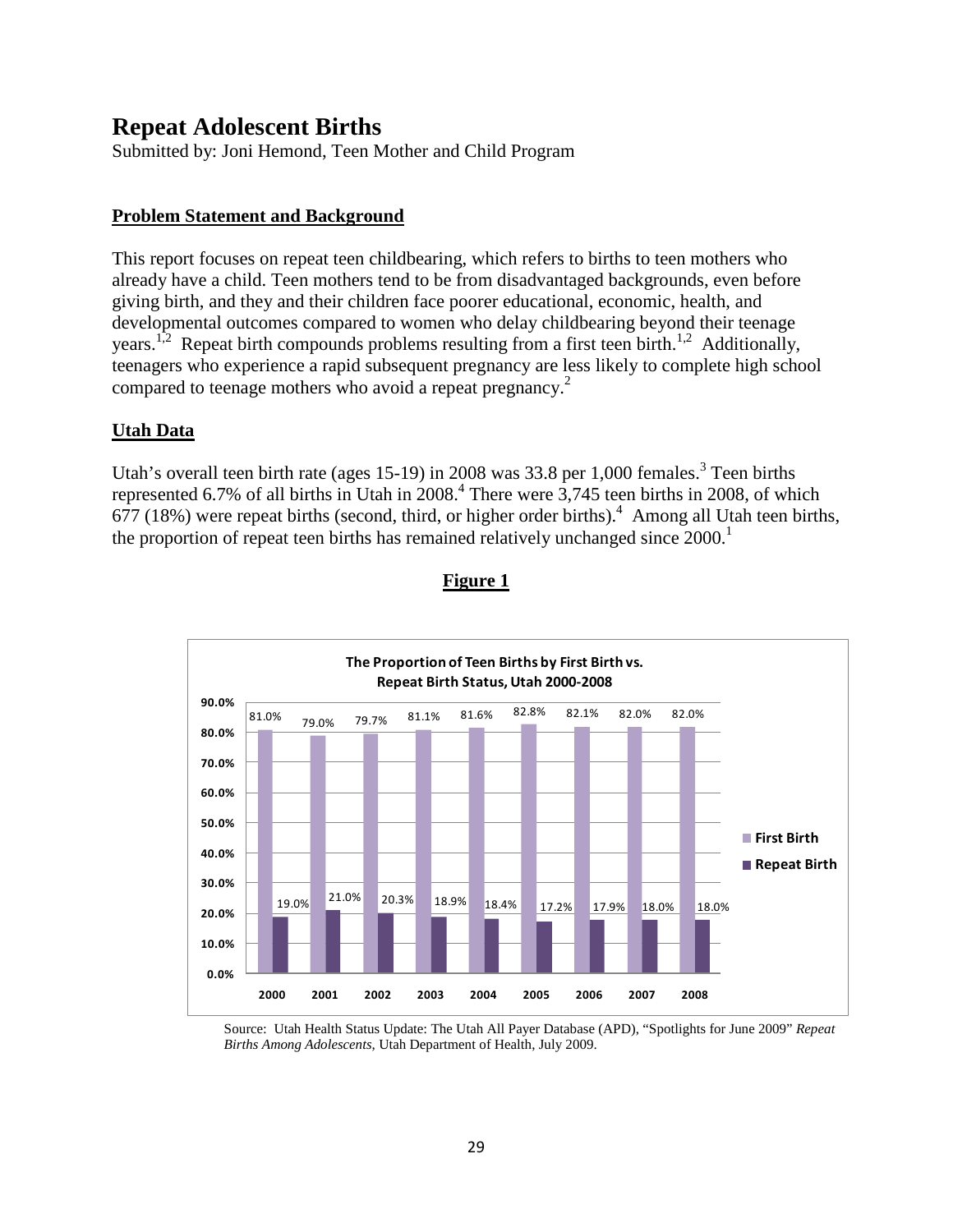#### **National Data**

According to preliminary national data, teenagers aged 15-19 gave birth to 445,045 babies in 2007.<sup>5</sup> This represents 10.3% of all total births in the U.S. Of those births, 86,226 were repeat births (second, third, or higher order births). This represents 19.4% of teenage births. In other words, approximately one-fifth of teenage births were repeat births. The overall national birth rate for teenagers aged 15-19 (in 2007) was 42.5 per 1,000 women.<sup>5</sup> The overall repeat teen birth rate was  $8.2$  per  $1,000$ .<sup>5</sup> Of note, in 2007, the repeat birth rate for Hispanic teens was 18.0 per 1,000, for non-Hispanic black teens it was 13.7 per 1,000, and for non-Hispanic white teens it was 4.5 per  $1,000$ <sup>5</sup>

#### **Who is at Risk?**

Risk factors for repeat teen childbearing include: lower cognitive ability, being non-Hispanic black or Hispanic, and wanting the first teen birth. $2$  Protective factors include: delaying first sexual intercourse, use of a long-acting contraception, continuing to attend school after the first teen birth, both parents of the teenager having greater than 12 years of education, the teen mother living alone or with a parent versus living with her partner, and the teen's involvement with a nurse home visiting program. $<sup>2</sup>$ </sup>

#### **What is Being Done?**

At the state level, the Utah Department of Health (UDOH) and its partners continue their work to prevent both initial and repeat teenage pregnancies. The Utah Adolescent Health Network meets regularly to discuss community programs targeting high-risk teenagers and their families.

The University of Utah's Teen Mother and Child Program provides medical care and social support to teenage mothers and their families. The program assists adolescent mothers in their efforts to continue their education, offers affordable long-acting contraception, and gives them access to mental health services.

The Nurse Family Partnership (NFP) provides high-risk mothers with home visits through their child's first two years. Patients can be referred to this program by their physicians, and nurses meet with participants at some time before their third trimester of pregnancy. The NFP has studied outcomes with longitudinal, randomized trials and found both fewer subsequent pregnancies and increased intervals between births as effects of this program across multiple trials.<sup>6</sup>

#### **Local Resources**

- Utah Department of Health, Maternal and Infant Health Program. Jenny Mayfield, Adolescent Health Coordinator. Phone 801-538-9317. E-mail: [jmayfield@utah.gov](mailto:jmayfield@utah.gov)
- Teen Mother and Child Program. 3690 South Main Street, Salt Lake City, UT 84115. Phone 801-468-3279. E-mail: [joni.hemond@hsc.utah.edu](mailto:joni.hemond@hsc.utah.edu)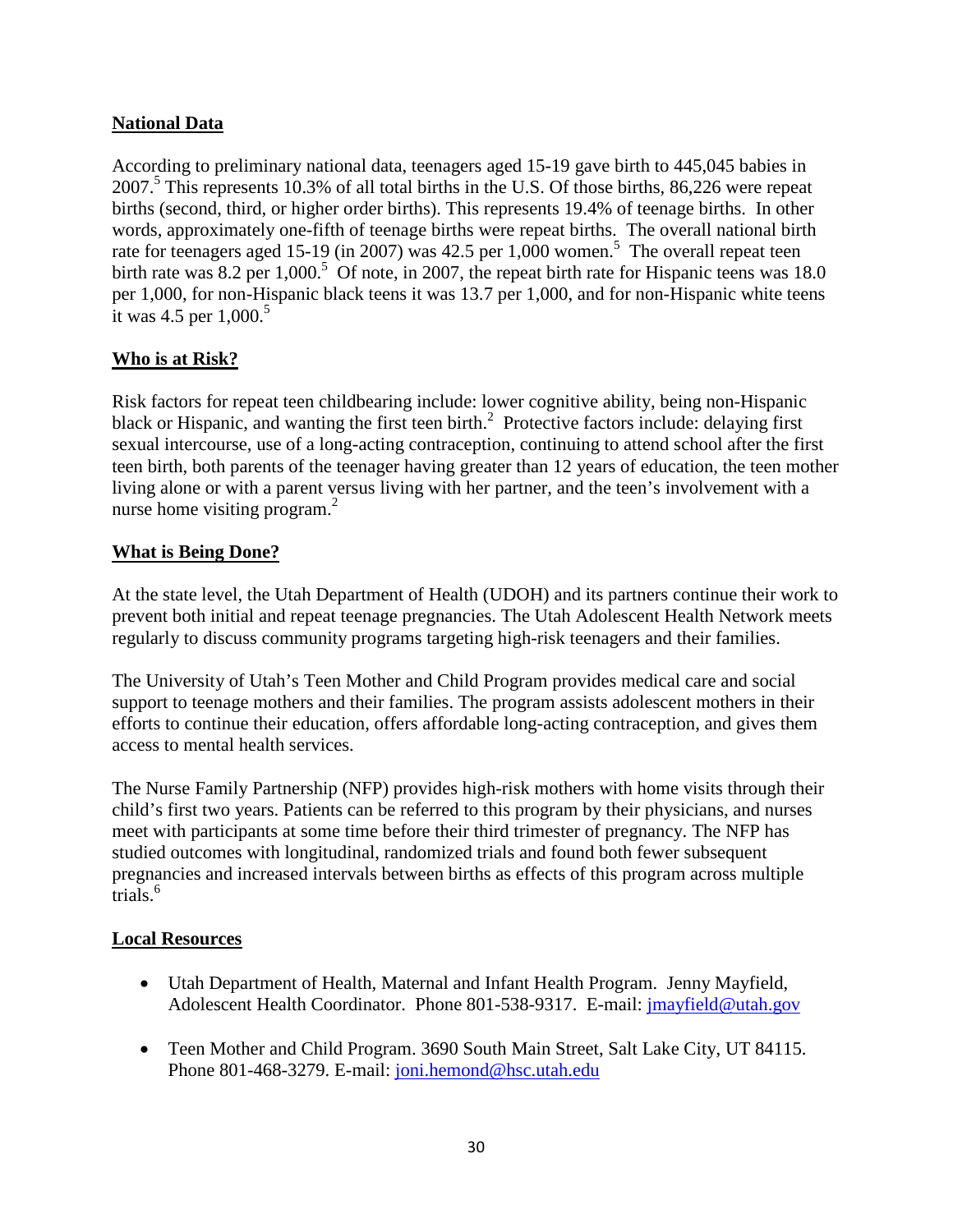- Nurse Family Partnership. Supervisor. Sue Nicodemus. Phone 801-468-3873.
- Y Teen Home. Director, Bree Murphy. 322 East 300 South, Salt Lake City, UT 84111. Phone 801-537-5510
- School Programs for Young Mothers (contact local school district)

#### **National Resources**

- The National Campaign to Prevent Teen and Unplanned Pregnancy. <http://www.thenationalcampaign.org/>
- Advocates for Youth.<http://www.advocatesforyouth.org/>
- Centers for Disease Control and Prevention, Adolescent Reproductive Health. http://www.cdc.gov/reproductivehealth/AdolescentReproHealth/index.htm
- Nurse Family Partnership national website: [www.nursefamilypartnership.org](http://www.nursefamilypartnership.org/)

#### **Recommendations**

- Continue to seek funding to provide programs to prevent teen pregnancy and delay first sexual intercourse
- Continue to seek funding to provide programs that support teenage mothers (particularly programs that offer affordable, long-acting contraception and help the mother stay in school)
- Continue to educate legislators, educators, the general community, and Utah adolescents on the importance of preventing teen pregnancies and repeat teen pregnancies

#### **References**

- 1. Utah Health Status Update: The Utah All Payer Database (APD), "Spotlights for June 2009" *Repeat Births Among Adolescents,* Utah Department of Health, July 2009.
- 2. Child Trends (2007). *Repeat Teen Childbearing: Differences Across States and by Race and Ethnicity.*  Research Brief, Publication #2007-23. [www.childtrends.org](http://www.childtrends.org/)
- 3. Utah Department of Health, Center for Health Data, Indicator-Based Information System for Public Health Website (IBIS): [http://ibis.health.utah.gov/home/Welcome.html,](http://ibis.health.utah.gov/home/Welcome.html) accessed October 29, 2009.
- 4. Utah Department of Health, Center for Health Data, Office of Vital Records and Statistics, 2008
- 5. NVSS (2009). *Births: Preliminary Data for 2007.* National Vital Statistics Reports, Volume 57, Number 12, NCHS[.http://www.cdc.gov/nchs/data/nvsr/nvsr57/nvsr57\\_12.pdf](http://www.cdc.gov/nchs/data/nvsr/nvsr57/nvsr57_12.pdf)
- 6. Nurse-Family Partnership[, www.nursefamilypartnership.org](http://www.nursefamilypartnership.org/)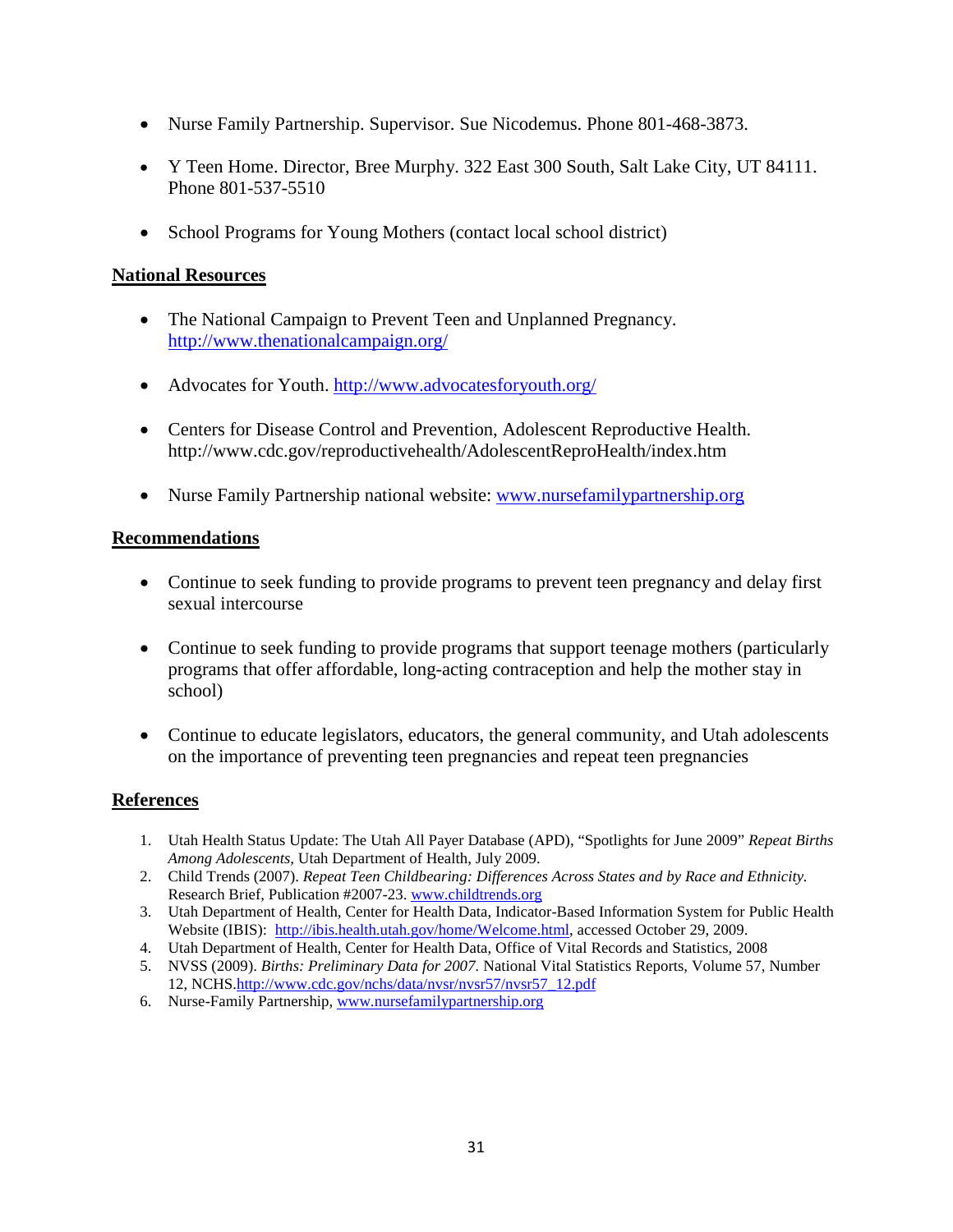## **Sexually Transmitted Diseases Among Utah Adolescents**

Submitted by: Emily Holmes, HIV/STD/HepC Prevention Program, Utah Department of Health

#### **Problem Statement and Background**

Chlamydia is the number one reported communicable disease in Utah, with gonorrhea being number four. These infections are most often "silent" and go undetected without regular testing. Chlamydia and gonorrhea usually cause no or nonspecific symptoms, but untreated chlamydia and gonorrhea infections can cause serious reproductive and other health problems. In females, the bacteria can spread into the uterus and fallopian tubes causing pelvic inflammatory disease (PID), leading to infertility, chronic pelvic pain, and ectopic pregnancy (pregnancy outside the uterus).

In recent years, cases of chlamydia and gonorrhea among U.S. and Utah adolescents have continued to climb. More and more adolescents are diagnosed with these reportable sexually transmitted diseases (STDs), and many others are estimated to be infected with unreportable STDs, including genital herpes and human papillomavirus (HPV). More cases of chlamydia are reported in females than males because testing is more often performed among females.



#### **Numbers of Male and Female Chlamydia Cases by Year Utah, 2003 – 2007**

*Source: Utah 2003-2007 Chlamydia and Gonorrhea Epidemiological Profile*  Utah Department of Health, Bureau of Epidemiology, Communicable Disease Analysis and Reporting Program http://health.utah.gov/cdc/sp.htm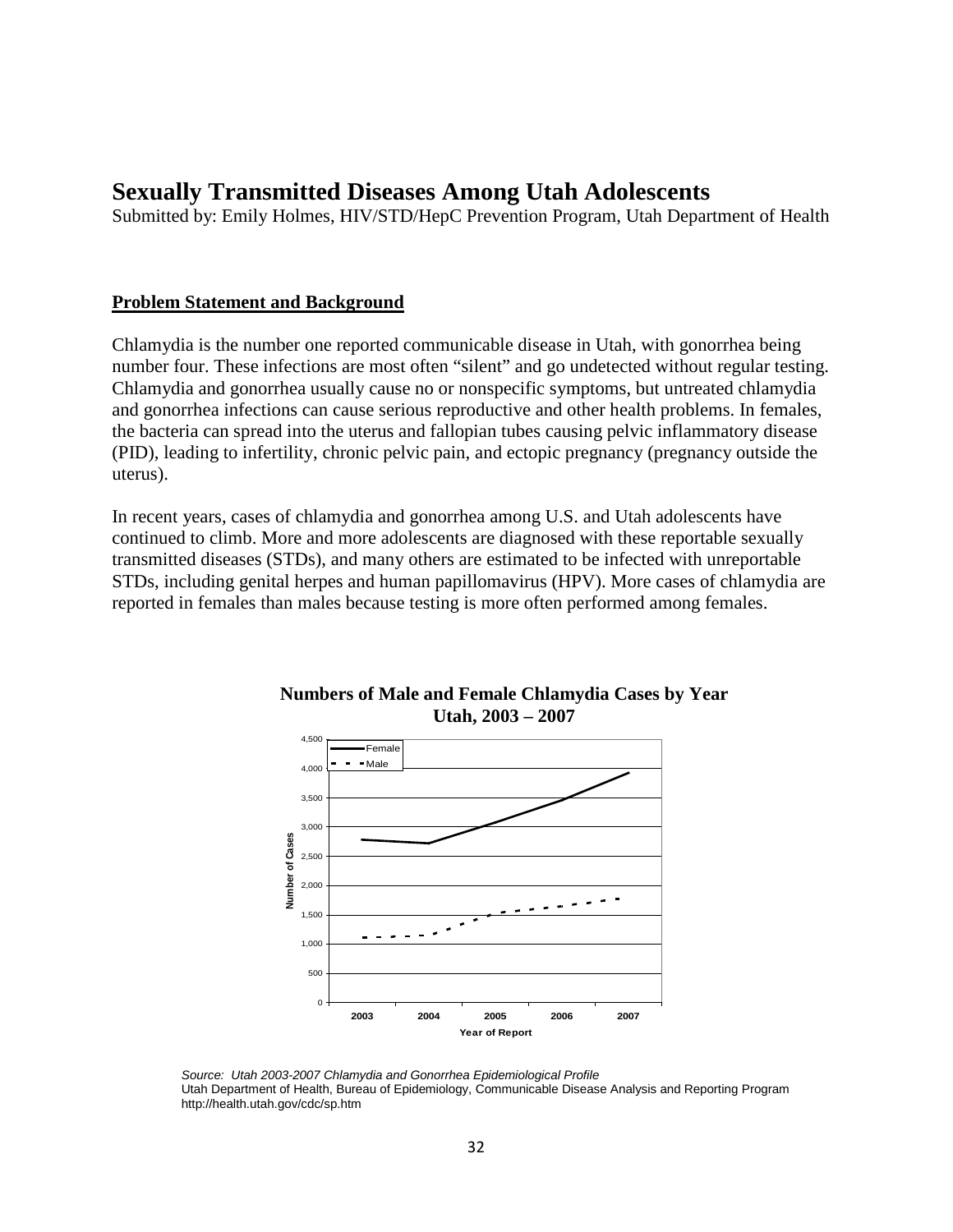

 **Male and Female Gonorrhea Cases by Year Utah, 2003 – 2007**

New cases of HIV/AIDS continue to be diagnosed in teenagers and young adults in the U.S. and in Utah. In recent years, there has been an increase in cases among younger age groups. Data suggest that infection with one or more STDs can increase the risk of HIV infection if exposed. It is expected that the number of new HIV diagnoses would increase if testing was routinely offered by medical providers to all sexually active individuals. Targeted education and testing services for at-risk populations are essential in order to identify new infections and provide riskreduction education.

#### **Utah Data**

In Utah, approximately two-thirds of chlamydia cases are diagnosed in 15-24-year-olds. During the 2003-2007 time period, adolescent and young women ages 15-24 accounted for 51% of all reported chlamydia cases and also had the highest re-infection rates.<sup>1</sup> In 2007, among 15-19year-olds, the rate of chlamydia per 100,000 was 797.0 (1,724 cases) and among 20-24-yearolds, the rate of chlamydia per 100,000 was 861.6 (2,091 cases). In 2007, 793 (20%) women who tested positive for chlamydia indicated they were pregnant at the time of testing. Of those 793 cases, 612 (77%) were below the age of 25. In 2007, 76% (3,001 cases) of women diagnosed with chlamydia had an unknown pregnancy status at time of diagnosis/interview. Of all individuals reported with chlamydia during 2008, 66% (4,078 cases) were in the 15-24 age group. 2 In 2008, among 15-19-year-olds, the rate of chlamydia per 100,000 was 819.6 (1,805 cases). In 2008, among 20-24-year-olds, the rate of chlamydia per 100,000 was 937.0 (2,273 cases).

*Source: Utah 2003-2007 Chlamydia and Gonorrhea Epidemiological Profile*  Utah Department of Health, Bureau of Epidemiology, Communicable Disease Analysis and Reporting Program <http://health.utah.gov/cdc/sp.htm>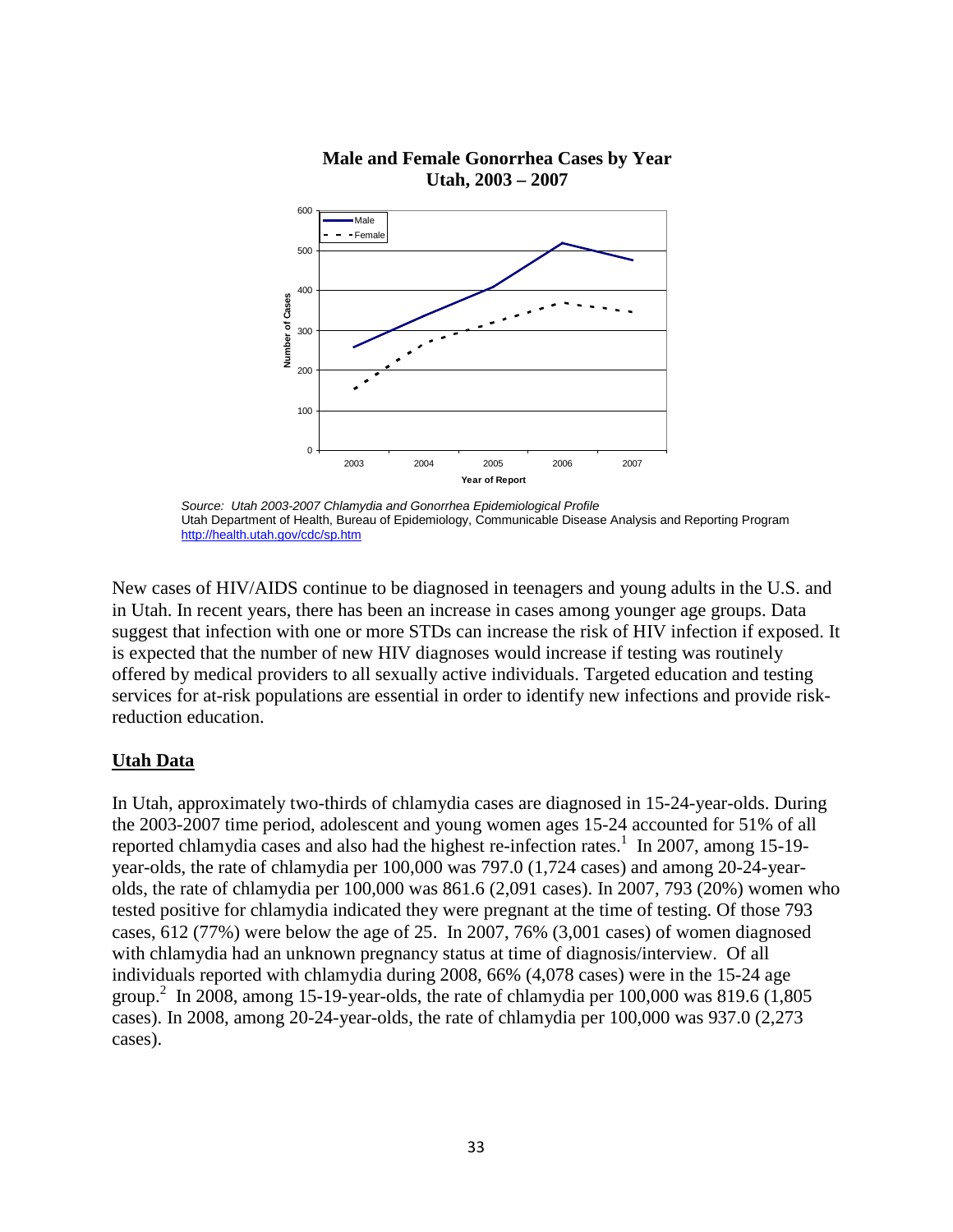

#### **Chlamydia Cases Among Females by Age Group Utah, 2003 – 2007**

 *Source: Utah 2003-2007 Chlamydia and Gonorrhea Epidemiological Profile*  Utah Department of Health, Bureau of Epidemiology, Communicable Disease Analysis and Reporting Program <http://health.utah.gov/cdc/sp.htm>



 **Chlamydia Cases Among Males by Age Group** 

 *Source: Utah 2003-2007 Chlamydia and Gonorrhea Epidemiological Profile*  Utah Department of Health, Bureau of Epidemiology, Communicable Disease Analysis and Reporting Program <http://health.utah.gov/cdc/sp.htm>

In Utah, nearly half of gonorrhea cases are diagnosed in 15-24-year-olds. During the 2003-2007 time period, adolescent and young women ages 15-24 accounted for 64% of all reported gonorrhea cases.3 In 2007, among 15-19-year-olds, the rate of gonorrhea per 100,000 was 69.3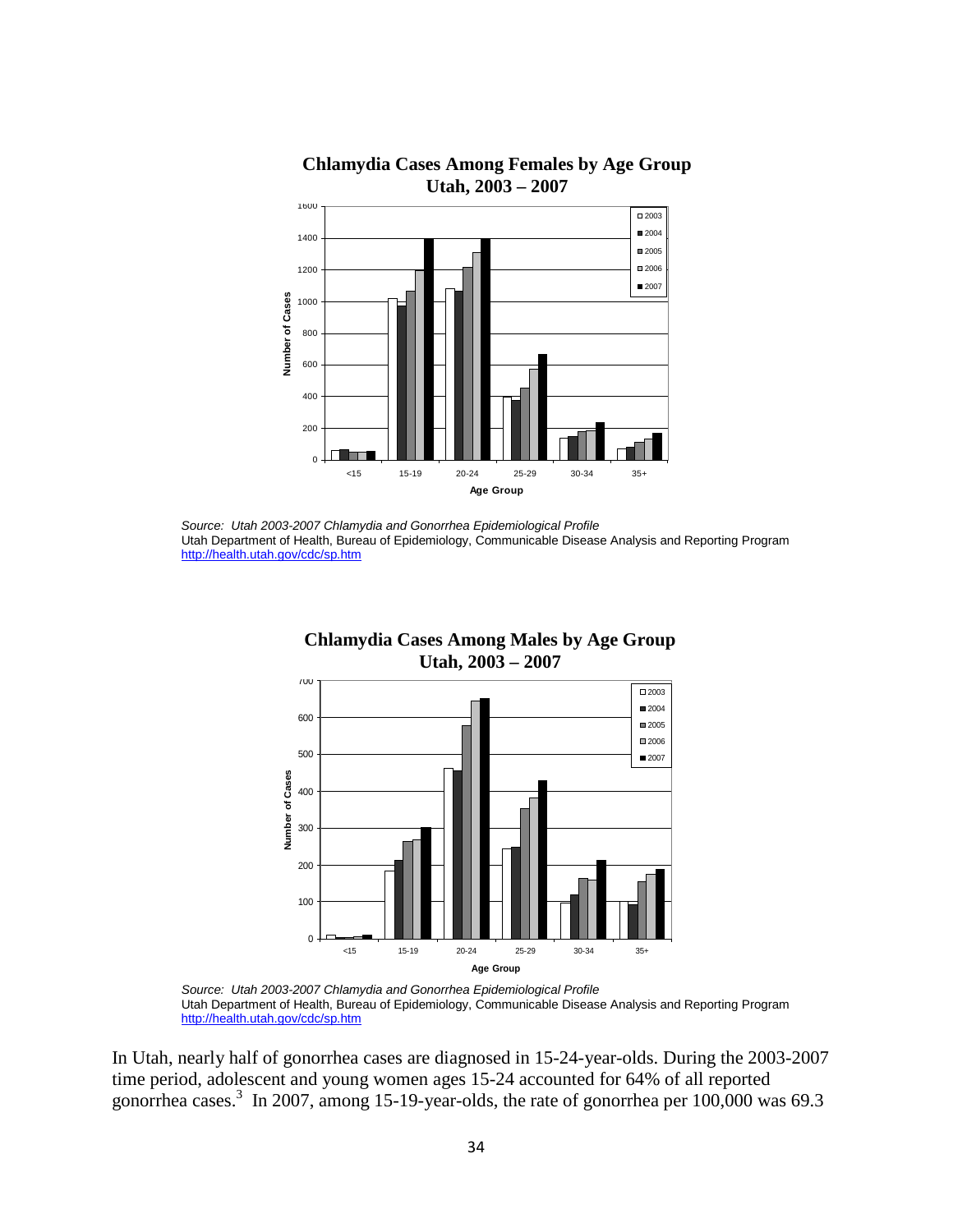(150 cases). In 2007, among 20-24-year-olds, the rate of gonorrhea per 100,000 was 100.5 (244 cases). Of all individuals reported with gonorrhea during 2008, 46% (218 cases) were in the 15- 24 age group.<sup>4</sup> In 2008, among 15-19-year-olds, the rate of gonorrhea per  $100,000$  was  $31.8$  (70) cases). In 2008, among 20-24-year-olds, the rate of gonorrhea per 100,000 was 61.0 (148 cases).



#### **Gonorrhea Cases Among Males by Age Group Utah, 2003 – 2007**



 **Gonorrhea Cases Among Females by Age Group Utah, 2003 – 2007**

*Source: Utah 2003-2007 Chlamydia and Gonorrhea Epidemiological Profile.* Utah Department of Health, Bureau of Epidemiology, Communicable Disease Analysis and Reporting Program. <http://health.utah.gov/cdc/sp.htm>

*Source: Utah 2003-2007 Chlamydia and Gonorrhea Epidemiological Profile*  Utah Department of Health, Bureau of Epidemiology, Communicable Disease Analysis and Reporting Program <http://health.utah.gov/cdc/sp.htm>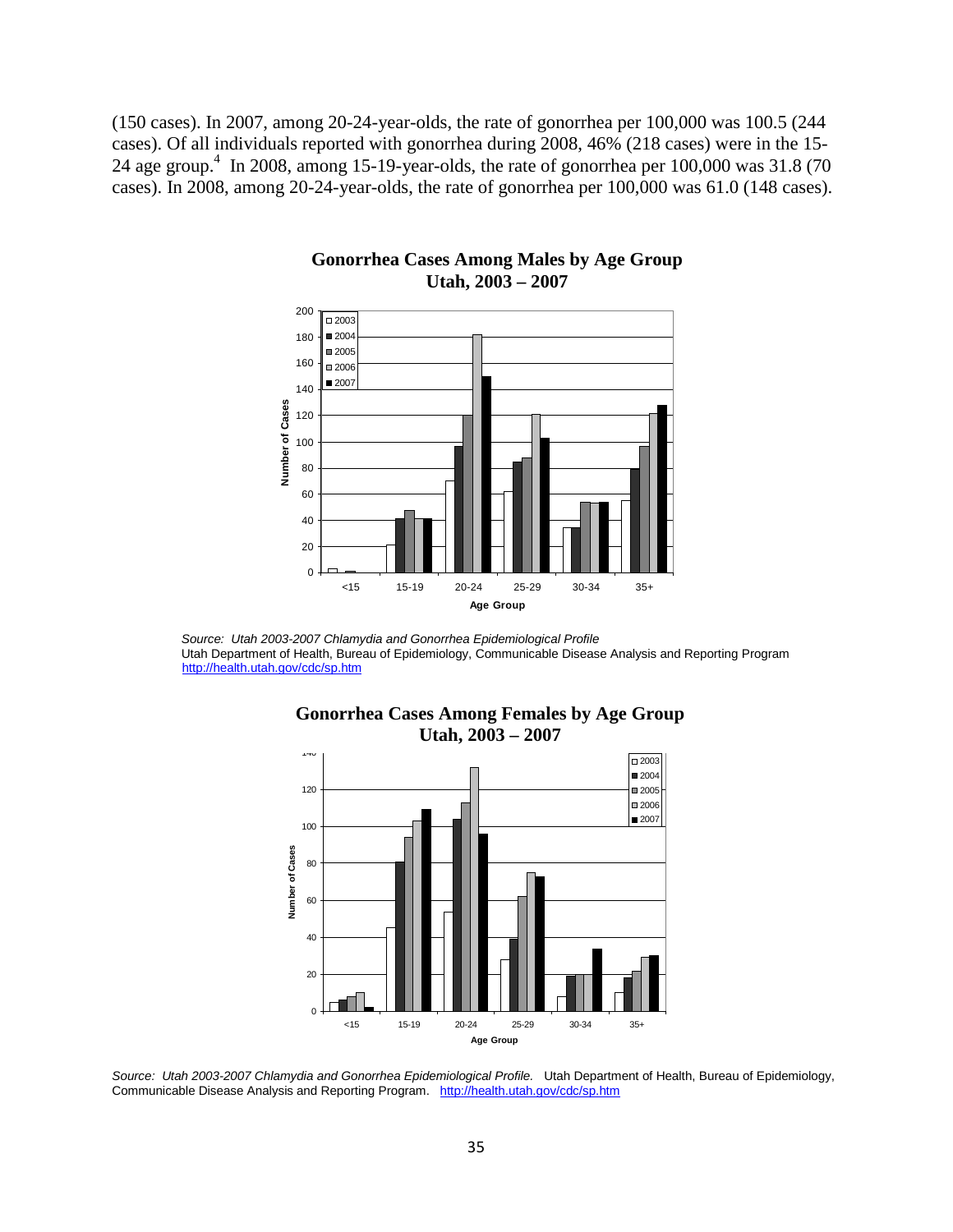During 2008, 66 AIDS cases were documented in Utah. The majority of these cases (71%) met the AIDS case definition based on low CD4 T-lymphocyte counts. Sixty-six AIDS cases were also reported in 2007. Twenty-four AIDS deaths were reported through December 2008 compared to 23 deaths reported in 2007 through December. During 2008, 106 HIV-positive individuals were reported compared to 91 the previous year, a 16% increase. After a review of previous trends, it is anticipated that between 85-115 HIV infections and 45-75 AIDS cases will be reported during 2009. In Utah, two teenagers (ages 13-19) and 18 young adults (ages 20-24) were reported with HIV/AIDS during 2008. Cumulative data show 54 teenagers and 275 young adults have been reported in Utah with HIV/AIDS. The distribution by risk exposure for teens and young adults remains consistent with that of older adults.

During 2008, male-to-male sexual contact was the most common means of HIV/AIDS exposure reported among men of all races. Men who have sex with men and inject drugs was the second highest means of exposure followed by injecting drug use. Fifteen percent of men reported with HIV/AIDS during 2008 did not disclose a risk. The racial breakdown of men with HIV/AIDS in 2008 shows that 73% were White, 17% were Hispanic, 4% were Black, 1% were Native American, 1% were Asian/ Pacific Islander, and for 4%, race was unknown. Twenty-two women were reported with HIV/AIDS during 2008. Heterosexual contact was the most common means of HIV/AIDS exposure reported. Injecting drug use was the second highest means of exposure. Eighteen percent of women reported with HIV/AIDS during 2008 did not disclose a risk. The racial breakdown of women shows that 59% were White, 23% were Hispanic, 14% were Black, and 5% were Asian/Pacific Islander. Seventy-seven percent of these women were of childbearing age (15-44).



Source: Utah HIV/AIDS Epidemiological Profile-Update 2009. Utah Department of Health, Bureau of Epidemiology, Communicable Disease Analysis and Reporting Program. <http://health.utah.gov/cdc/sp.htm>

#### **National Data**

In 2007, 1,108,374 chlamydial infections were reported to the Centers for Disease Control and Prevention (CDC) from 50 states and the District of Columbia.<sup>5</sup> In 2007, the reported number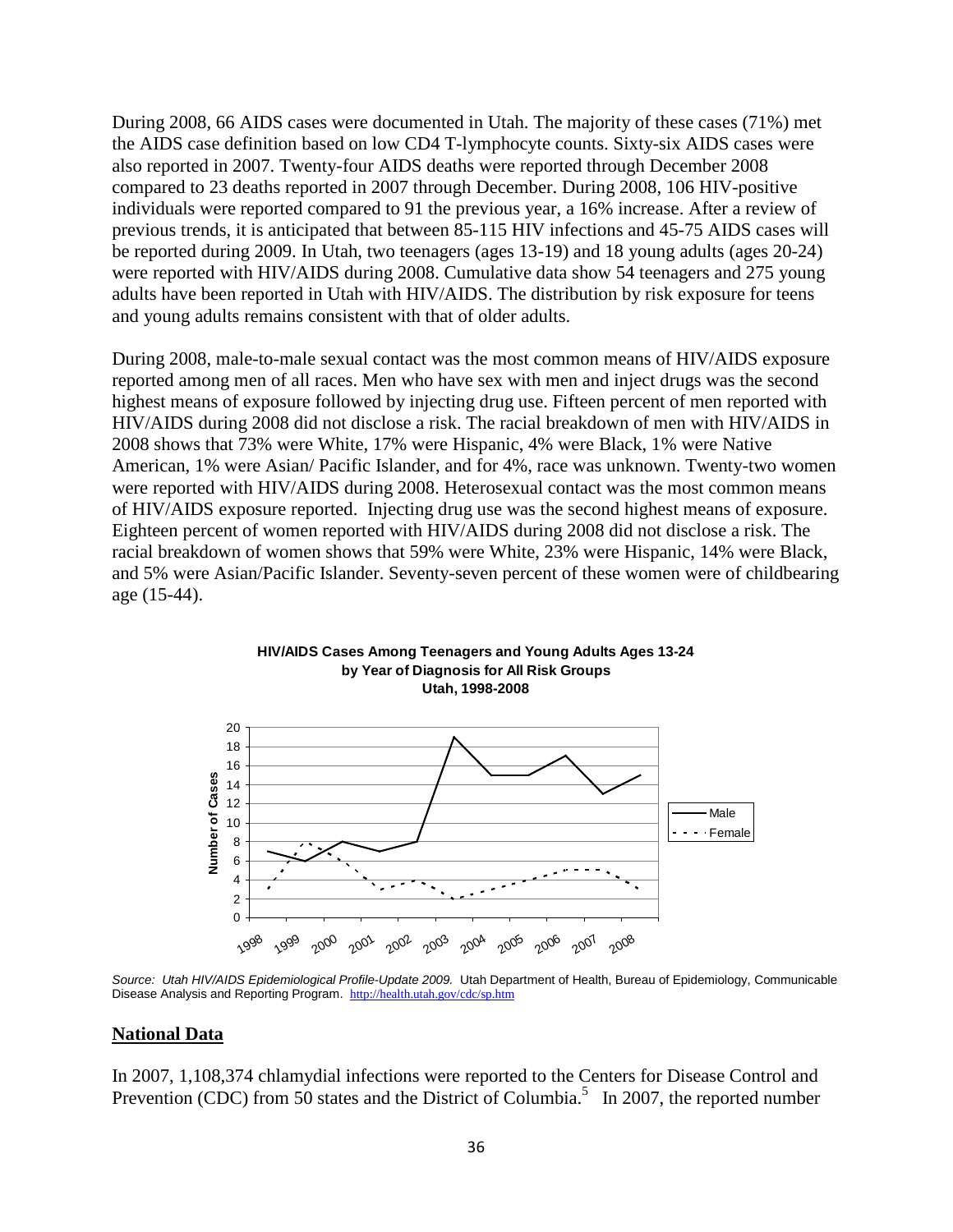of cases of chlamydial infection was more than three times greater than the reported cases of gonorrhea (355,991). Among women, the highest age-specific rates of reported chlamydia in 2007 were among 15-19-year-olds (3,004.7 cases per 100,000 females) and 20-24-year-olds (2,948.8 per 100,000).

According to the CDC's 2006 report, "Sexual and Reproductive Health of Persons Aged 10-24 Years", approximately 1 million adolescents and young adults aged 10-24 years were reported to have chlamydia, gonorrhea, or syphilis.

In 2006, 15% of new HIV diagnoses were in 13-24-year-olds. Among new nationwide HIV diagnoses, 49% were in African-American/Black individuals, 30% were in White individuals, and 18% were in Hispanic/Latino individuals. Asians/Pacific Islanders and American Indians/Alaska each accounted for 1% or fewer diagnoses.

## **Who is at Risk?**

Any sexually active person is at risk for chlamydia and gonorrhea infection. The CDC reports that many adolescents and young adults in the United States engage in sexual risk behaviors and experience negative sexual and reproductive health outcomes.<sup>6</sup>

In Utah, as two-thirds of chlamydia and nearly half of gonorrhea cases are diagnosed in 15-24 year-olds, it is clear that our sexually active youth are at greatest risk of infection. Early sexual activity among teens may be influenced by many complex factors such as substance/alcohol use, peer pressure, self-esteem issues, media/societal influences, religious beliefs, and cultural factors.

In Utah, among males diagnosed with HIV in 2008, 60% of cases were diagnosed in men who have sex with other men, followed by men who have sex with men and inject drugs (17%). Among females diagnosed with HIV in 2008, 50% of cases were diagnosed in heterosexual women, followed by injection drug use (32%).

### **What is Being Done?**

Beginning in 2009, the state-funded Catch the Answers Campaign was implemented to target atrisk youth, parents, and medical providers, as a result of House Bill 15, "The Control and Prevention of Sexually Transmitted Diseases." This campaign was created to increase awareness among the general public, as well as specific populations in need of targeted education and better access to resources. Catch the Answers includes a website for young adults, parents, and health care providers and is publicized via billboards, bus/train signs (interior and exterior), posters, magnets, and cards. The chlamydia and gonorrhea-focused website features an interactive question and answer section, public testing resources, and links to other health-related websites.

In May 2009, the Utah Department of Health organized the STD Community Coalition, comprised of policy-makers, community-based organizations, local health departments, family planning facilities, community health centers, the private medical sector, and influential community members. The purpose of the STD Community Coalition is to promote awareness of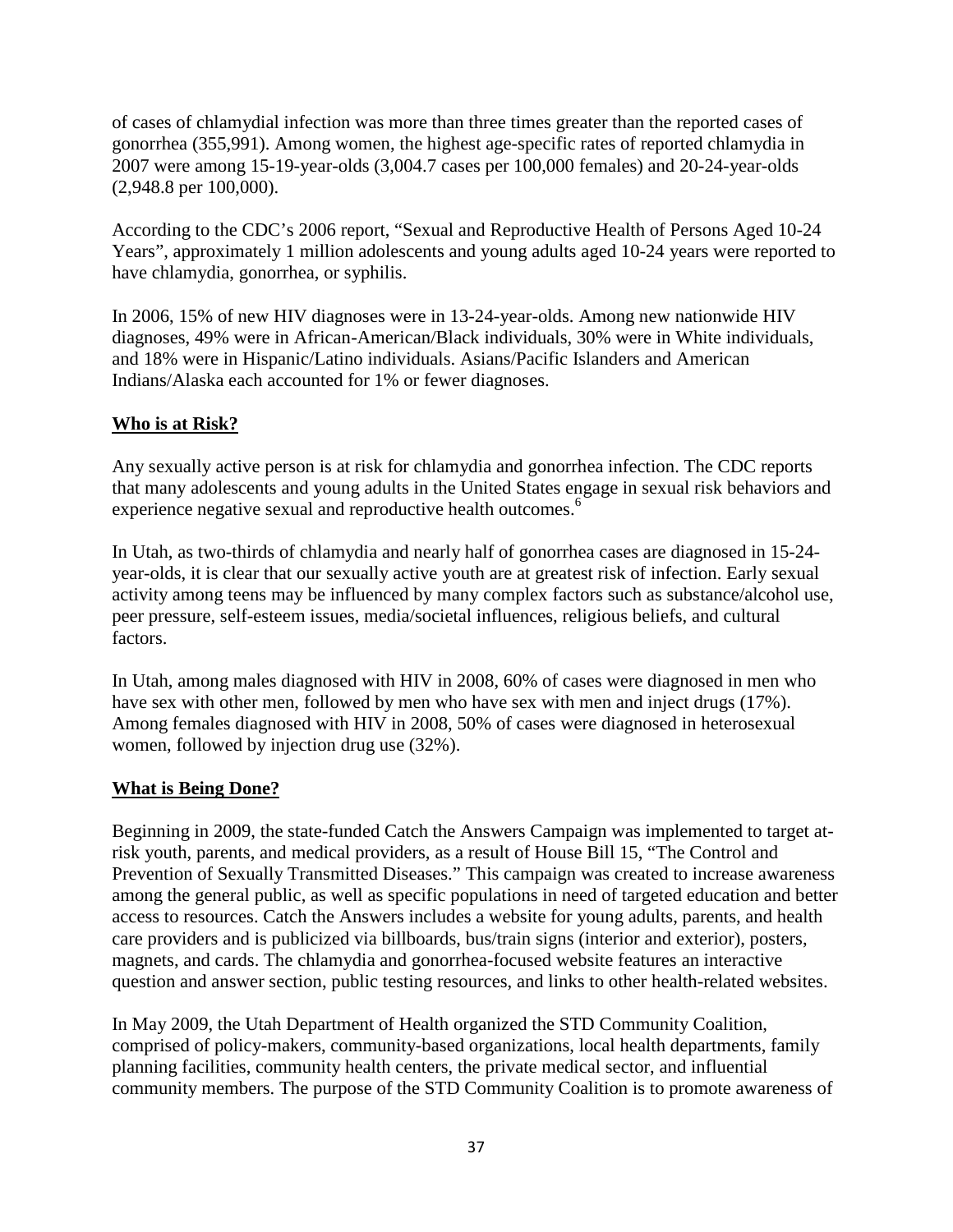STDs in Utah's youth population (15-24) and collaborate to support reproductive health. As a result of this Coalition, new collaboration among agencies is occurring, with the goal of expanding and improving targeted awareness, education, testing, and disease intervention services aimed at the targeted at-risk population.

The Utah Department of Health collaborates with Local Health Districts and community based organizations to provide HIV prevention services to at-risk populations, including adolescents and young adults.

## **Local Resources**

- Utah Department of Health, HIV/STD/Viral Hepatitis Prevention Program. STD Prevention Coordinator, Emily Holmes, 801-538-6701, [eholmes@utah.gov](mailto:eholmes@utah.gov)
- Catch the Answers campaign, www.CatchTheAnswers.net
- Utah Association of Local Health Districts, www.ualhd.org
- Association for Utah Community Health, www.auch.org
- Planned Parenthood Association of Utah, www.plannedparenthood.org/utah

### **National Resources**

- Centers for Disease Control and Prevention, Division of STD Prevention, www.cdc.gov/std
- Planned Parenthood Federation of America, www.plannedparenthood.org
- Youth Risk Behavior Surveillance System, www.cdc.gov/HealthyYouth/yrbs
- National Association of Community Health Centers, www.nachc.com
- National Association of County and City Health Officials, www.naccho.org
- National Infertility Prevention Program, www.cdc.gov/std/infertility/ipp.htm
- National Chlamydia Coalition, www.prevent.org/ncc
- National Coalition of STD Directors, www.ncsddc.org
- Association of Reproductive Health Professionals, www.arhp.org
- Society for Adolescent Medicine, www.adolescenthealth.org
- National Network for STD/HIV Prevention Training Centers, <http://depts.washington.edu/nnptc>
- US Department of Health and Human Services, Office of Population Affairs, Office of Family Planning, www.hhs.gov/opa/familyplanning

### **Recommendations**

Many young people in the U.S. engage in sexual risk behaviors that can result in unintended health outcomes, including sexually transmitted diseases, HIV/AIDS, and pregnancy. Services to promote adolescent reproductive health, including evidence-based prevention education, counseling, testing, and referral, are essential and should be delivered so all youth can benefit.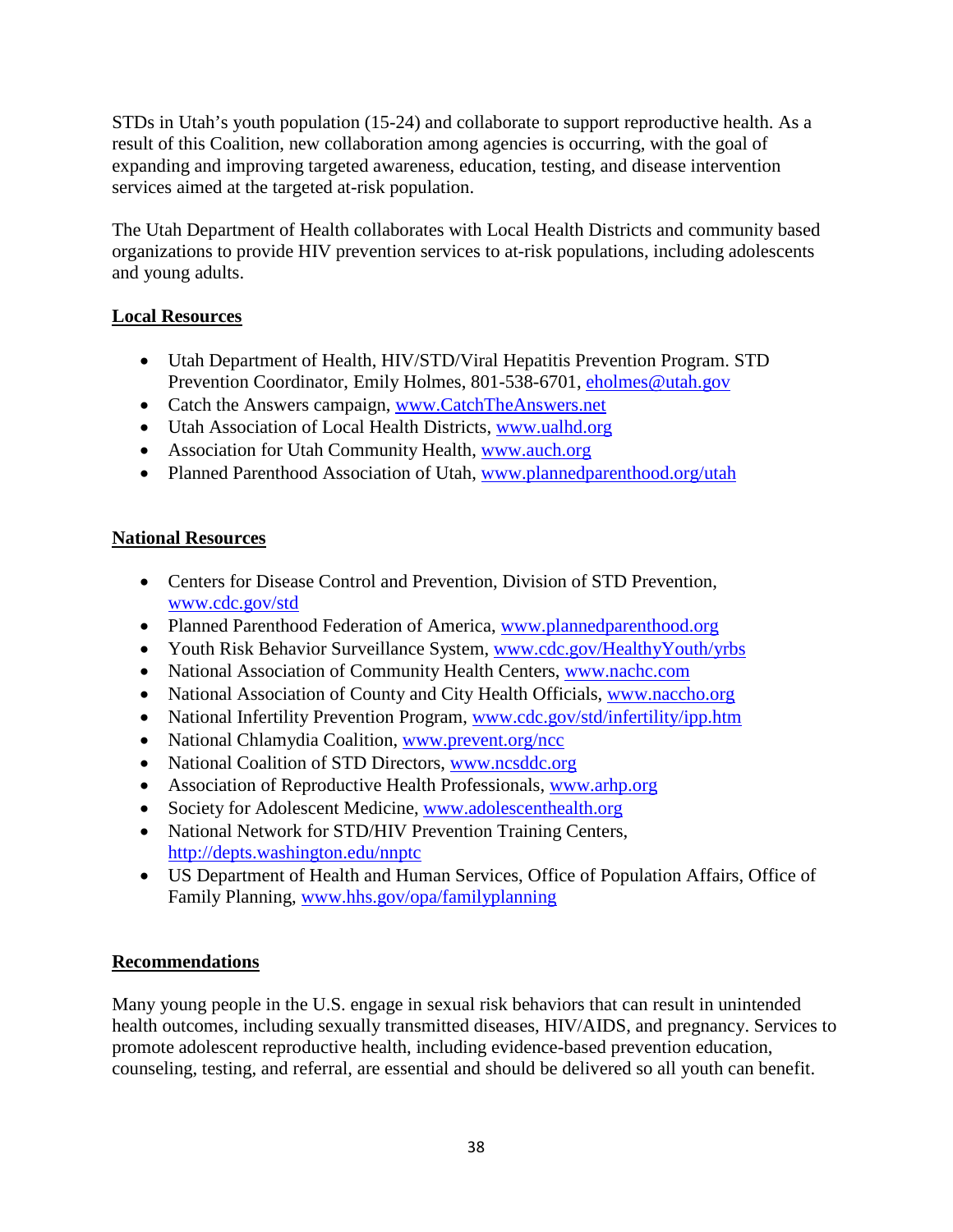In Utah, legislators, educators, medical providers, the general public, and adolescents need continuous education on the importance of preventing chlamydia, gonorrhea, HIV, and other sexually transmitted infections. Collaboration should continue with a variety of agencies in order to best reach all at-risk populations. Additionally, funding should be sought to create/support programs that increase awareness of the prevalence of sexually transmitted diseases among Utah youth.

#### **References**

- 1. References Utah Department of Health, CHLAMYDIA AND GONORRHEA EPIDEMIOLOGICAL PROFILE, 2003-2007.
- 2. Utah Department of Health, Bureau of Epidemiology, HIV/STD/Viral Hepatitis Prevention Program.
- 3. Utah Department of Health, CHLAMYDIA AND GONORRHEA EPIDEMIOLOGICAL PROFILE, 2003- 2007.
- 4. Utah Department of Health, Bureau of Epidemiology, HIV/STD/Viral Hepatitis Prevention Program.
- 5. Centers for Disease Control and Prevention. *Sexually Transmitted Disease Surveillance 2007 Supplement, Chlamydia Prevalence Monitoring Project Annual Report 2007*. Atlanta, GA: U.S. Department of Health and Human Services, Centers for Disease Control and Prevention; January 2009.
- 6. Centers for Disease Control and Prevention. Sexual and Reproductive Health of Persons Aged 10-24 Years. Surveillance Summaries, MMWR 58;(No. SS-6).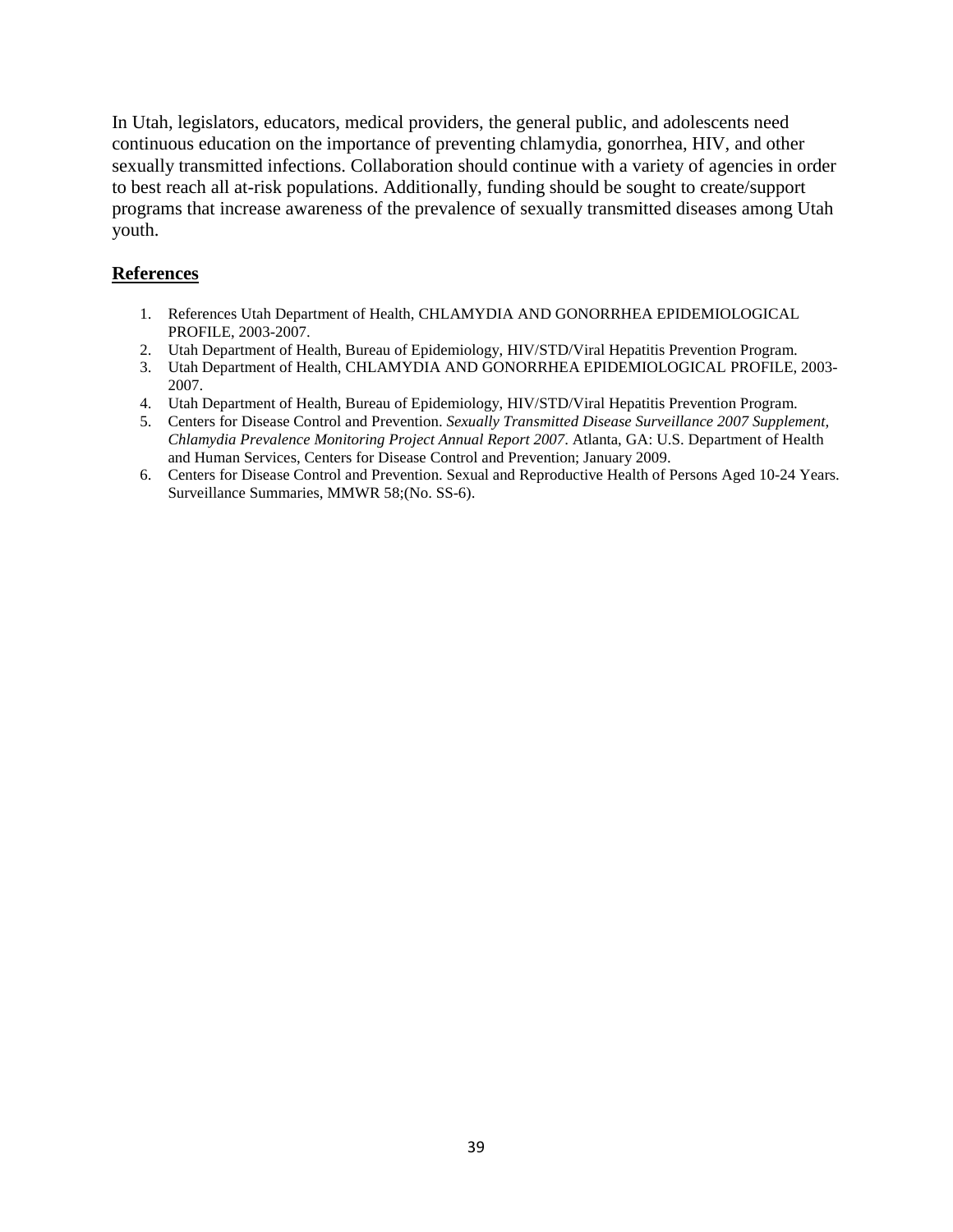# **Hepatitis B**

Submitted by: Nasrin Zandkarimi, Immunization Program, Utah Department of Health

## **Problem Statement and Background**

Hepatitis B is a contagious liver disease which is caused by infection with hepatitis B virus and can be acute (lasting a few weeks) or chronic (a serious, lifelong illness). Chronic hepatitis B can lead to liver disease or liver cancer and even death. Hepatitis B may be spread through sexual activity or contaminated blood such as sharing needles, syringes, or other drug-injection equipment. Hepatitis B can also spread through close household contact and from infected mothers to their infants at birth. Infants infected during pregnancy are at increased risk for developing chronic liver disease, such as cirrhosis (liver scarring) or liver cancer later in life. Up to 25% of infants infected prenatally will die of chronic liver disease as adults.<sup>1</sup>

## **National Data**

In the United States, an estimated 1.5 million people are chronically infected with the hepatitis B virus. Twelve million Americans have been infected with hepatitis B (1 out of 20 people). Hepatitis B is the underlying cause of an estimated  $2,000-4,000$  deaths each year in the United States.<sup>2</sup> As many as 100,000 people will become infected with the hepatitis B virus each year.<sup>3</sup> Furthermore, 90% of infants and up to 50% of young children infected with hepatitis B will develop chronic infections.<sup>3</sup> Clearly, this is a significant public health and medical problem and vaccination is essential to protect infants and children.

## **Utah Data**

In 2008, Utah reported 45 cases of chronic hepatitis B with 11 cases occurring in adolescents 11-24 years of age. In the same year, 13 cases of acute hepatitis B were reported with 2 cases in adolescents 11-24 years of age.<sup>4</sup> The 2008 school audits indicated that 98% of  $7<sup>th</sup>$  grade students completed their hepatitis B series. In 2008, there were 85 cases of pregnant women with positive hepatitis B surface antigen (HBsAg). Fifteen of those cases occurred in adolescents.<sup>1</sup>

In 2007, Utah had a total of 71 chronic hepatitis B cases. Eleven of those were among adolescents 11-24 years of age. In the same year, there were also 15 confirmed cases of acute hepatitis B and five of those were among adolescents  $11-24$  years of age.<sup>4</sup>

### **Who is at Risk?**

Anyone can get hepatitis B. However, certain groups have a greater chance of becoming infected. These include: infants born to infected mothers, IV drug users, sexual partners of infected people, people with many homosexual or bisexual partners, certain populations with high rates of hepatitis B infection, health care and public safety workers, and anyone who has frequent contact with blood. Clients and staff of institutions for people with developmental disabilities, and housemates of chronically infected people are at higher risk than the general population, but lower risk than those listed above.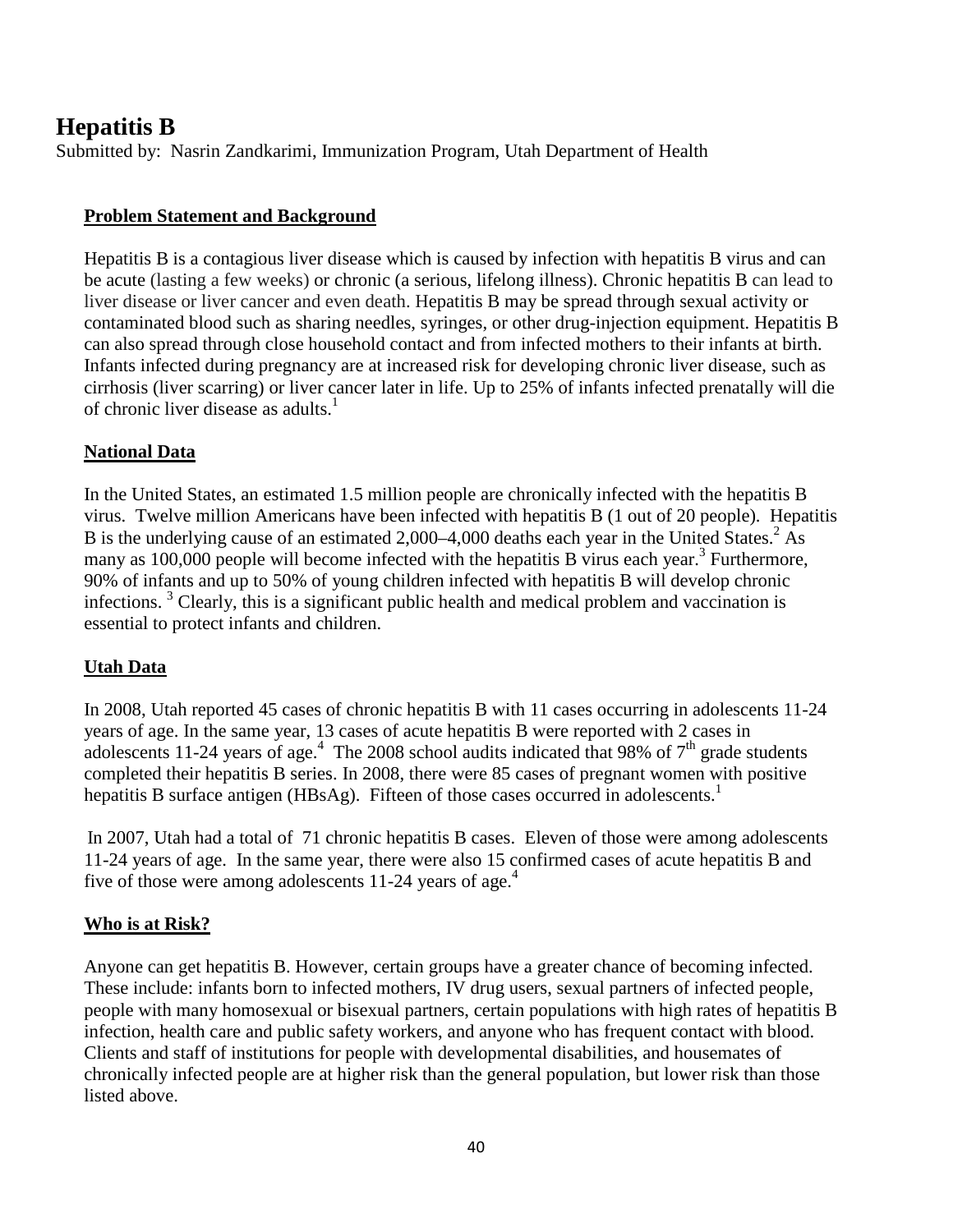A highly effective vaccine is available for persons at high risk of being infected with hepatitis B. The vaccine is a three-dose series and is usually given over a period of six months. Testing all pregnant women for the hepatitis B surface antigen is recommended to prevent spread from infected mothers to their infants. Donated blood should be tested for HBsAg, and individuals who test positive should be rejected as donors. Syringes, acupuncture and tattooing needles should never be reused.

## **What is Being Done?**

Hepatitis B vaccine is promoted through the Vaccines for Children (VFC) program at youth correctional facilities and participating health care provider offices. Also, sexually transmitted infection clinics throughout the state promote the hepatitis B vaccine to adolescents. These clinics also provide print materials to adolescents who visit their clinics. Beginning in the 2006-2007 school year, hepatitis B became a requirement for students entering the seventh  $(7<sup>th</sup>)$  grade.<sup>1</sup>

Through the Utah Immunization Program, the Prenatal Hepatitis B Prevention Project provides case management and follow-up for pregnant women and their infants who are positive for the hepatitis B virus. Infants and all household members can receive free hepatitis B vaccine and blood testing after administration of the vaccine.

Prenatal testing for the HBsAg is recommended for all pregnant women to identify newborns at risk for prenatal hepatitis B virus infection. This testing should be conducted during an early prenatal visit in every pregnancy. Prenatal testing can identify hepatitis B carriers and ensure their infants receive appropriate medical attention (hepatitis B immune globulin and hepatitis B vaccine). Children born to hepatitis B infected mothers who are not previously identified are at high risk for infection through person-to-person transmission during the first five years of their lives.<sup>1</sup>

### **Local Resources**

- The Utah Department of Health, Bureau of Epidemiology (801) 538-6191
- Utah Immunization Program: [www.immunize-utah.org](http://www.immunize-utah.org/)

### **National Resources**

- Centers for Disease Control and Prevention, Viral Hepatitis:<http://www.cdc.gov/hepatitis/>
- Hepatitis B Foundation: <http://www.hepb.org/>
- Immunization Action Coalition: [www.immunize.org](http://www.immunize.org/)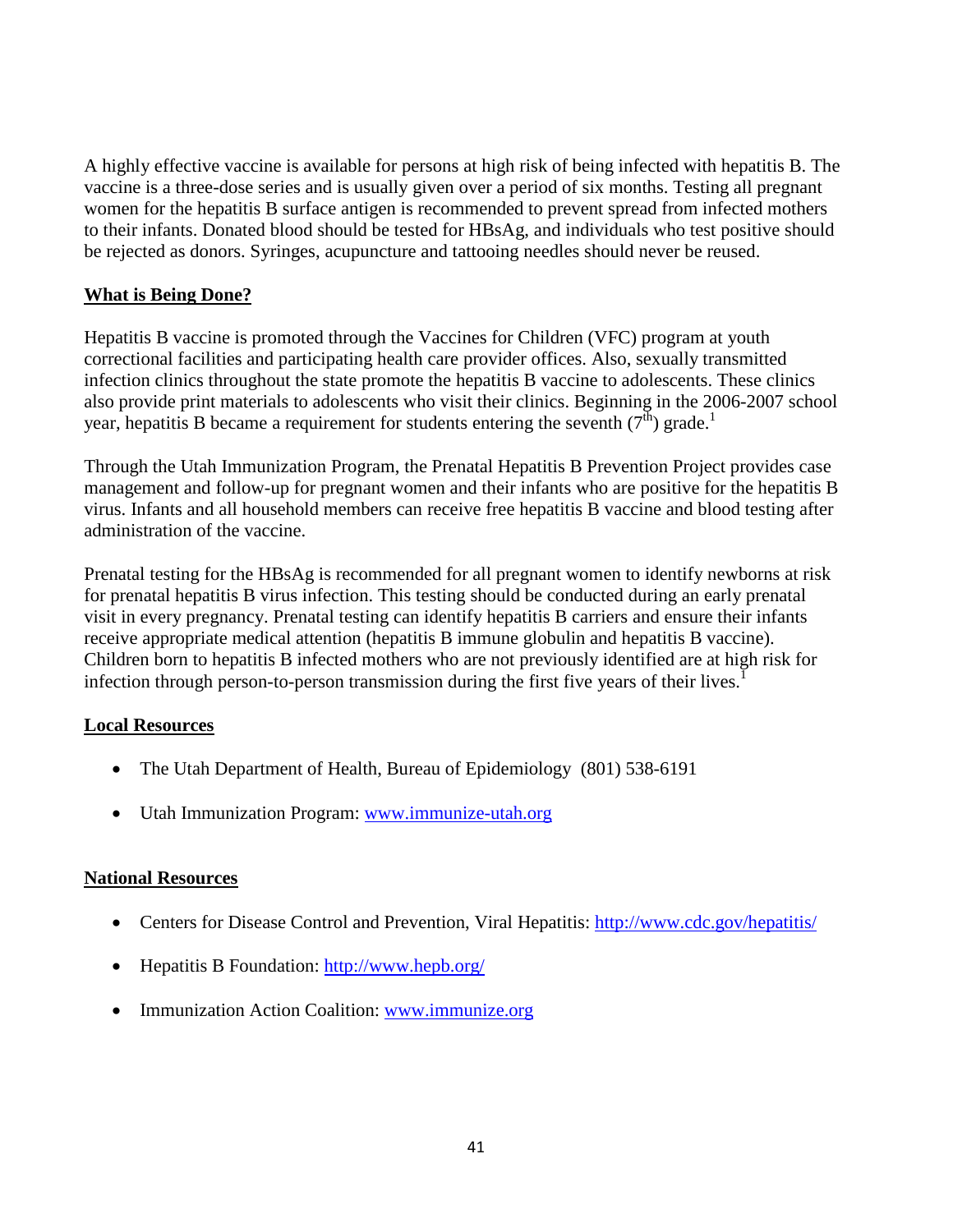#### **Recommendations**

- Continue to seek funding to promote hepatitis B vaccination among teens.
- Continue to educate parents, teens, legislators, and the general community on the importance of vaccinating adolescents with hepatitis B vaccine.
- Continue working with Juvenile Justice System, Planned Parenthood Association of Utah, and other facilities that provide services to high-risk adolescents and promoting the VFC Program at these facilities.

#### **References**

- 1. Utah Department of Health Immunization Program: [www.immunize-utah.org](http://www.immunize-utah.org/) accessed August 27, 2009.
- 2. Morbidity and Mortality Weekly Report (MMWR) September 19, 2008/Vol.57/No.RR-8.
- 3. Hepatitis B Foundation: [www.hepb.org](http://www.hepb.org/) accessed July 2009
- 4. Utah Department of Health, Communicable Disease Epidemiology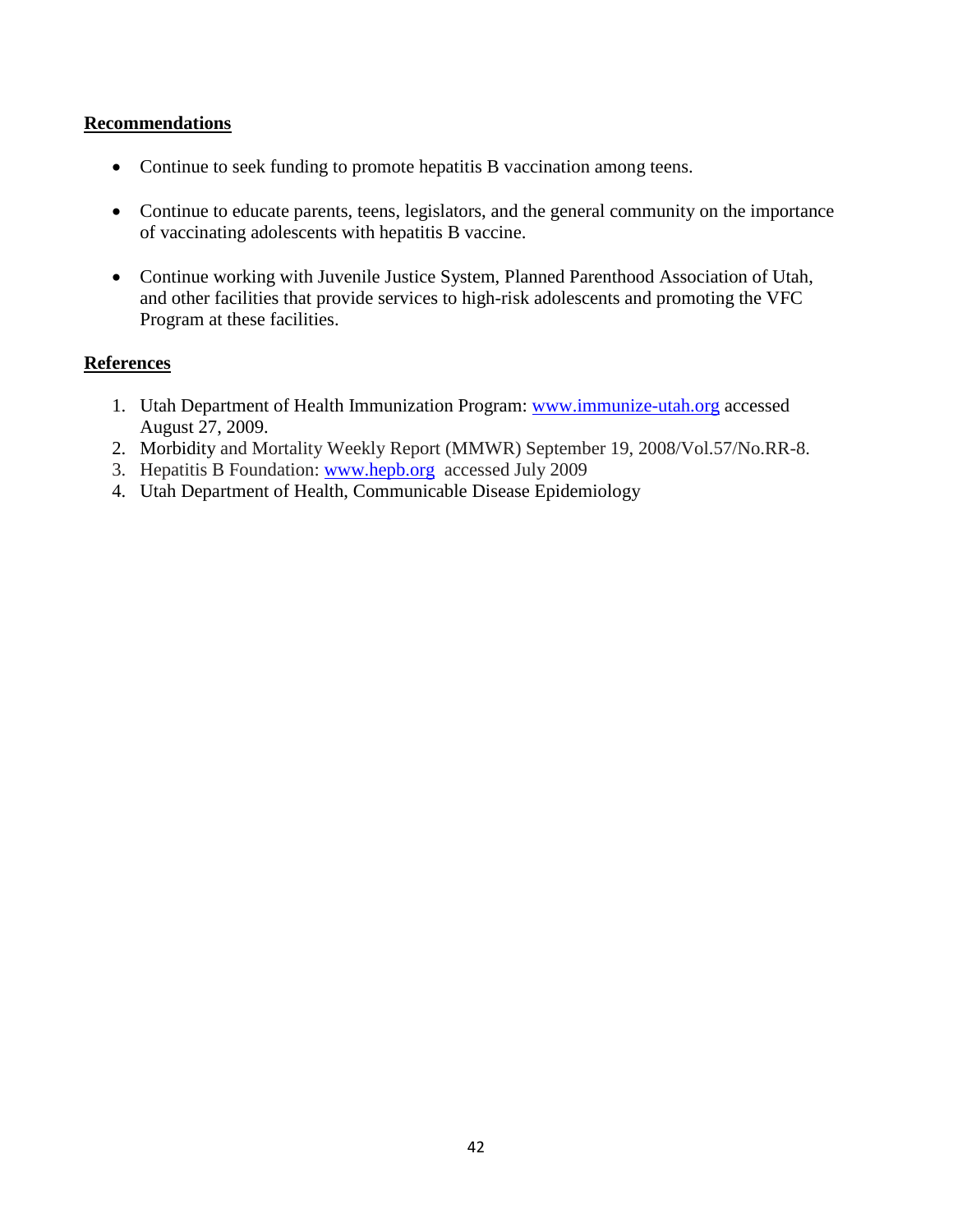# **What is HPV?**

Submitted by: Nasrin Zandkarimi, Immunization Program, Utah Department of Health

## **Problem Statement and Background**

The human papillomavirus (HPV) is the most common sexually transmitted infection in the U.S. There are currently more than 100 known strains of HPV. About 30 of these strains affect both male and female genitalia, causing conditions like genital warts and, more seriously, cervical cancer. It is estimated that at least 50% of sexually active people will get HPV at some time in their lives. HPV is a serious but preventable cancer of the cervix. HPV may also play a role in cancers of the anus, vulva, vagina and penis, and some cancers of the oropharynx. HPV is spread through any type of skin-to-skin genital contact with a person who has HPV.

## **Utah Data**

Although the majority of the HPV infections cause no symptoms, 99.7% of cervical cancers are caused by HPV. On average, 60 Utah women are diagnosed and 17 die each year from cervical cancer.<sup>1</sup> Locally, there are no data available on adolescents and HPV infection.<sup>1</sup> There were an insufficient number of Utah girls age 13-17 included in the 2009 NIS-Teen survey to calculate a state level vaccination rate, but Utah Immunization Program data indicate that Utah coverage is most likely below the national level.

## **National Data**

Approximately 20 million people are currently infected with HPV in the United States, and another 6.2 million people become newly infected each year.<sup>1</sup> The majority of these cases (74%) occur in 15- to 24year-olds.<sup>2</sup>

The Centers for Disease Control and Prevention (CDC) estimates that 8 out of 10 women will become infected with genital HPV in their lifetime. Every day, 30 women are diagnosed with cervical cancer and about 12,000 people ages 15 to 24 are infected with HPV. According to the CDC, every year about 10,000 women will be diagnosed with cervical cancer and about 3,000 will die from the disease.

The following numbers indicate the number of U.S. women diagnosed with cervical cancer in 2005, the most recent year for which data are available: 11,999 women overall; 1,973 Hispanic women; 1,794 African-American women; 501 Asian/Pacific Islander women; and 85 American Indian/Alaska Native women.

The following numbers of U.S. women who died from cervical cancer in 2005, the most recent year for which data are available: 3,924 women overall; 2,982 white women; 783 African-American women; 447 Hispanic women; 125 Asian/Pacific Islander women; and 34 American Indian/Alaska Native women.<sup>3</sup>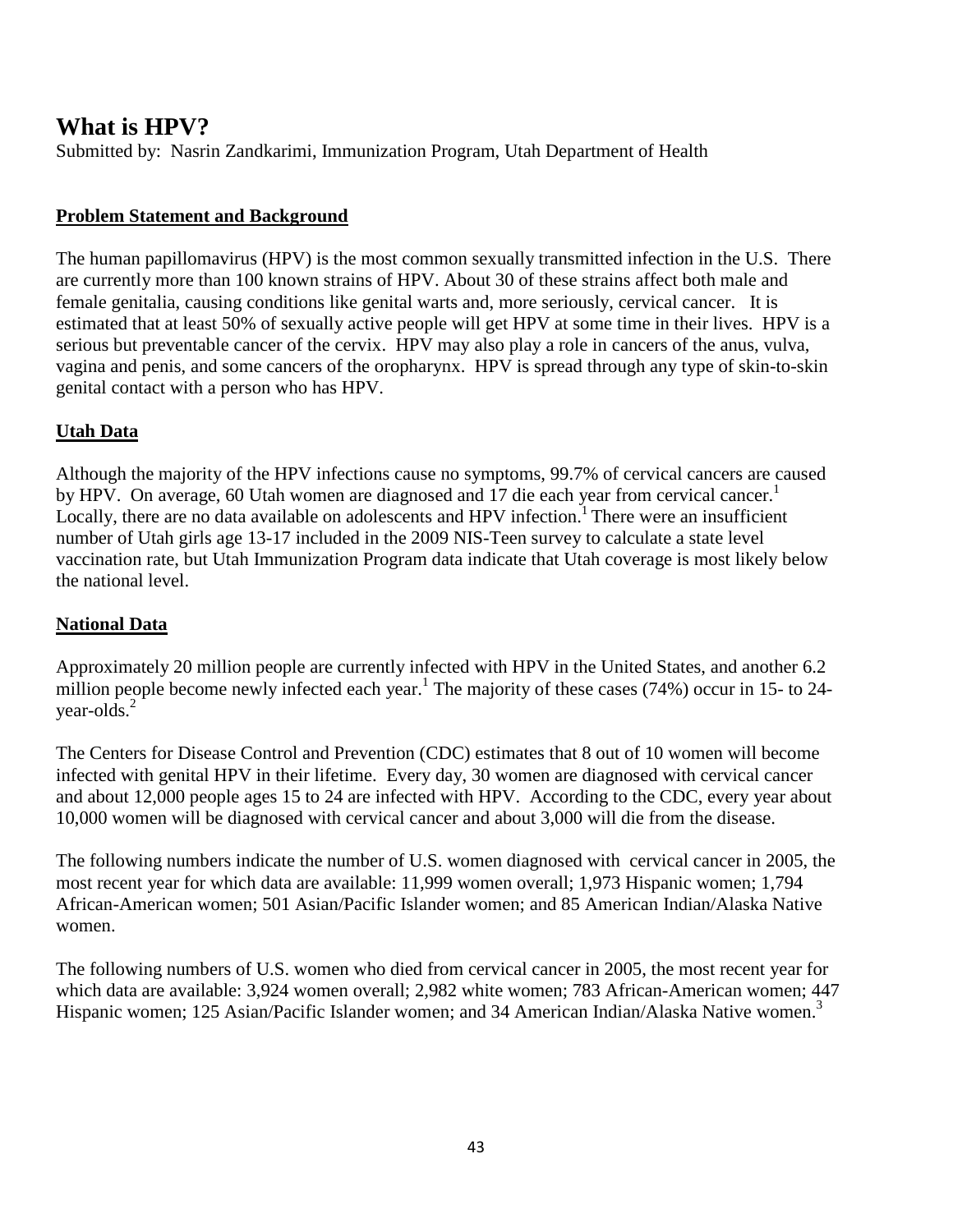## **Who is at Risk?**

HPV is a serious but preventable cancer of the cervix. Men and women are more likely to get the infection if they: 1) have sex at an early age (16 years or younger); 2) have or have had intimate sexual contact with multiple partners, and 3) have or have had intimate sexual contact with a sex partner who has had many partners.

The best way to prevent genital HPV infection is to not have genital contact with another individual. Even when you don't have sex, any contact with the genitals can spread HPV. Limiting the number of sexual partners one has in his/her lifetime and using a condom are the best ways to reduce the risk of contracting HPV. In addition to getting a regular Pap test, the HPV vaccine provides another layer of protection against cervical cancer. The HPV vaccine will not eliminate the need for screening because it does not protect women from all types of HPV that cause cancer. The best time to vaccinate is before a woman becomes sexually active. However, women who are sexually active may also benefit from the vaccine.

## **What is Being Done?**

In June 2006, the Food and Drug Administration (FDA) approved an HPV vaccine that is effective against four strains of the virus for use among females ages 9-26 years. Currently, Gardasil® is the only FDA-approved vaccine for use against HPV types 6, 11, 16 and 18. HPV types 16 and 18 cause 70% of all cervical cancers. Gardasil® is between 95-100% effective against the HPV types it is approved for.<sup>1</sup>

This vaccine is given in a series of three injections over a six-month period. Vaccination is not a substitute for routine screening with Pap tests because the vaccine does not protect against all HPV types that cause cervical cancer.

In 2007, Utah industrialist Jon Huntsman, Sr. donated \$1 million to the Utah Department of Health (UDOH) to begin a cervical cancer prevention and awareness campaign and to provide low-cost HPV vaccines to eligible women 19-26 years of age. Through this program, many Utah women received lifesaving education and vaccines to prevent the HPV infection. Women 19-26 years of age who had no insurance or whose insurance did not pay for the HPV vaccine were able to receive the vaccine at low cost in designated locations throughout Utah.

In June 2009, the Utah Cancer Control Program completed its HPV campaign with the Cervical Cancer Prevention Contest to virally spread messages about cervical cancer prevention. Participants had the opportunity to win prizes by blogging or tweeting to their friends and family about how to prevent cervical cancer. The contest ran through June 29, with one winner chosen each week. Funding for the campaign ended June 30, 2009.

HPV vaccine is available through the Vaccines for Children (VFC) Program at participating provider offices. Informational materials for the public and health care providers about HPV are available from the Utah Immunization Program and the Utah Cancer Control Program. These materials can be viewed at [http://www.cancerutah.org/prevent.](http://www.cancerutah.org/prevent)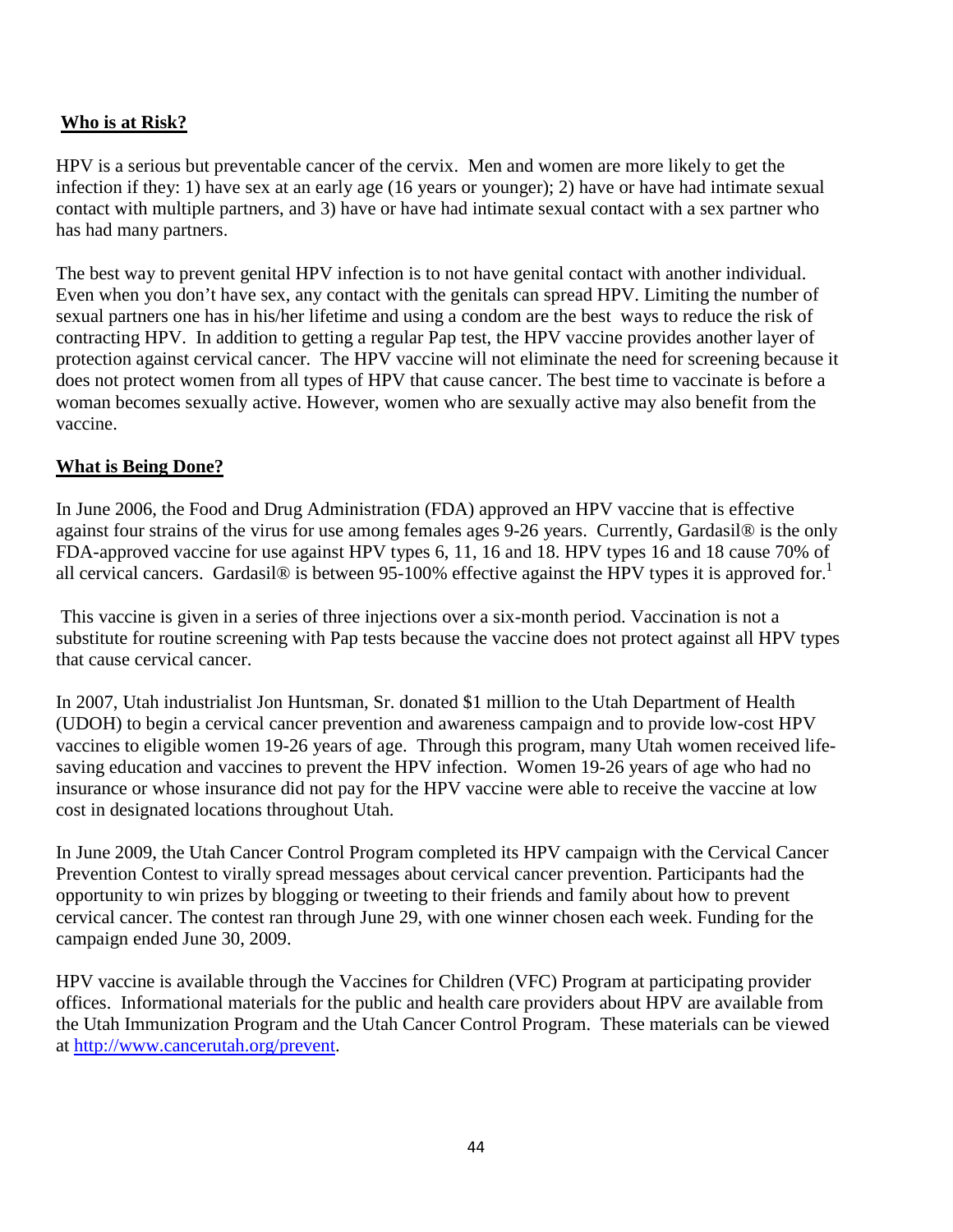### **Local Resources**

- Utah Cancer Control Hotline: 1-800-717-1811
- Utah Cancer Control Program: <http://www.utahcancer.org/>
- <http://www.health.utah.gov/nomorecancer/>
- Utah Immunization Hotline 1-800-275-0659
- Utah Immunization Program: [http://www.immunize-utah.org](http://www.immunize-utah.org/)

#### **National Resources**

- American Society of Colonoscopy and Cervical Cancer Pathology: [http://www.asccp.org/pdfs/patient\\_edu/women\\_should\\_know.pdf](http://www.asccp.org/pdfs/patient_edu/women_should_know.pdf)
- Centers for Disease Control and Prevention <http://www.cdc.gov/std/HPV/default.htm> and [www.cdc.gov/cancer/cervical](http://www.cdc.gov/cancer/cervical)
- Cervical Cancer Vaccine Basics [www.cervicalcancercampaign.org/faqs](http://www.cervicalcancercampaign.org/faqs)
- National HPV and Cervical Cancer Prevention Resource Center, created by the American Social Health Association:<http://www.ashastd.org/hpvccrc/>
- U.S. National Library of Medicine and National Institutes of Health: Medline Plus <http://medlineplus.gov/>
- <http://hpv.com/>

#### **Recommendations**

- Continue to work with facilities that provide health care for high-risk adolescents such as sexually transmitted disease (STD) clinics, youth correctional facilities, primary care physicians, and Utah Planned Parenthood clinics and encourage them to promote and provide the HPV vaccine to adolescents.
- Continue to educate legislators, parents, the general community, and Utah adolescents on the importance of preventing cervical cancer among Utah youth.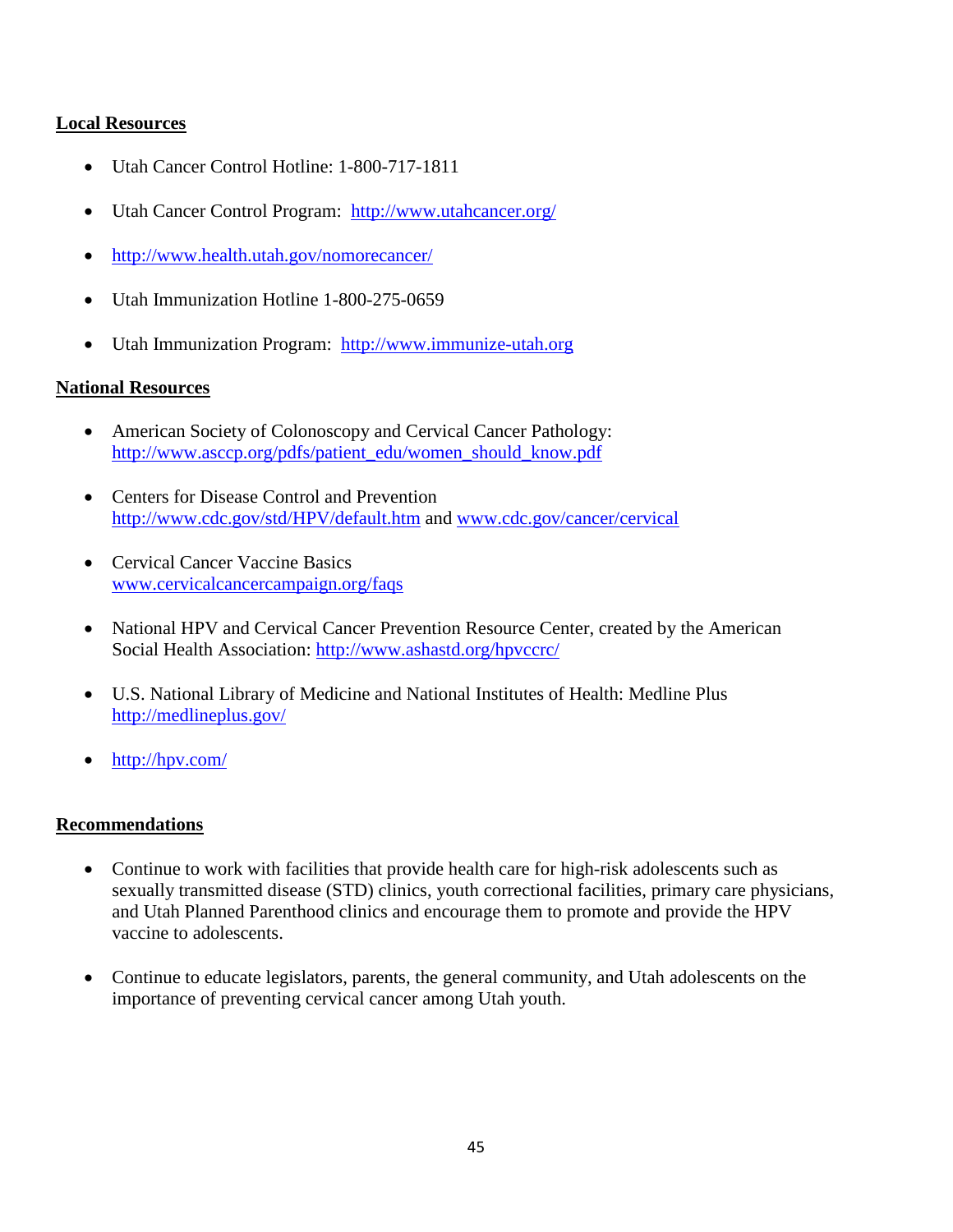## **References**

- 1. Utah Cancer Control Program: [www.cancerutah.org](http://www.cancerutah.org/)
- 2. [http://www.vaccinesforteens.net](http://www.vaccinesforteens.net/) or CDC. Genital HPV infection: CDC fact sheet. <http://www.cdc.gov/std/hpv/stdfact-hpv.htm>
- 3. CDC. Cervical Cancer [www.cdc.gov/cancer/cervical](http://www.cdc.gov/cancer/cervical) accessed July 31, 2009.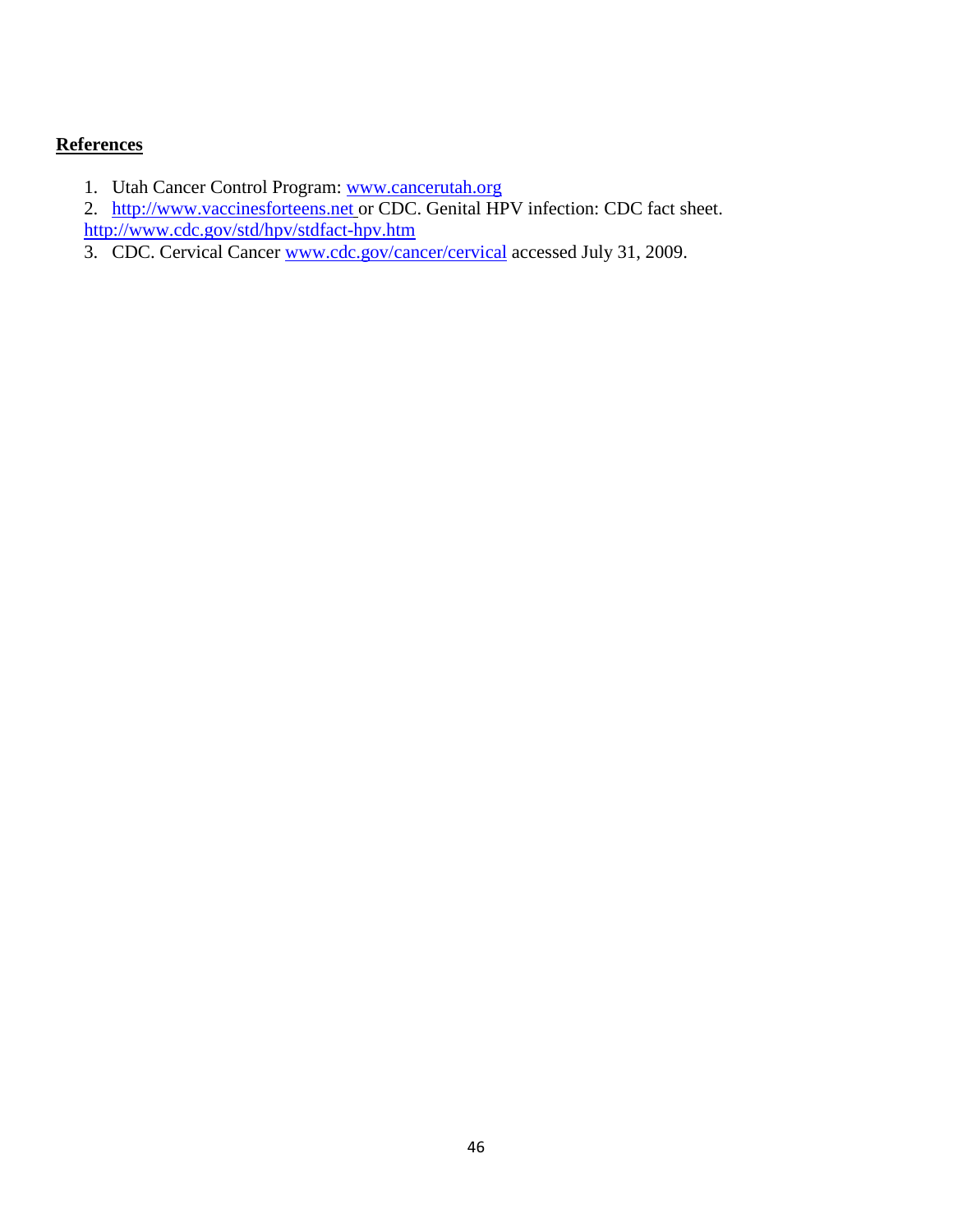# **Access to Family Planning**

Submitted by: Debby Carapezza, Maternal and Infant Health Program, Utah Department of Health

#### **Problem Statement**

Over the past several decades, political debate has raged over the rights of adolescents to receive confidential reproductive health care vs. parents' rights to control their teens' reproductive health care decisions. This chapter will examine the public policies and professional opinions involved in this complex issue.

#### **Background**

Since its inception in 1970, the Federal Title X Program of the Public Health Service Act has required that family planning services be provided confidentially to low income women regardless of age. Federal Medicaid regulations also mandate confidential provision of family planning services to sexually active minors.<sup>1</sup> In 1988, the Utah legislature passed a law that states, "No funds of the state or its political subdivisions shall be used to provide contraceptive or abortion services to an unmarried minor without the prior written consent of the minor's parent or guardian."<sup>2</sup> Since that time, the Utah Department of Health has been unable to apply for Title X funds for family planning services since the state law now requires the department, including local health departments, to obtain parental consent for family planning services to unmarried minors - a direct conflict to Title X requirements. As a result, the Federal Title X Grant Funds passed to Planned Parenthood Association of Utah which currently administers this funding stream in Utah.

An issue that also impacts teen access to family planning services is the teen's perception of confidentiality of her/his medical records. The impact of loss of confidentiality of a teen's medical record was the subject of a 2003/2004 study published in the *Journal of the American Medical Association*. Sixty percent of minor teens surveyed reported that their parents or guardians were aware of their use of publicly funded family planning clinics to access sexual health services. Among these respondents, 79% indicated they would continue to use the clinic for prescription contraception if parental notification were mandated. Of the 40% of minors reporting that their parents or guardians did not know they were accessing sexual health services at participating clinics, only 29.5% indicated they would continue clinic use if parental notification were mandated. Among these teens, if parental notification were instituted, 63% indicated they would use an over-the-counter method of birth control but only 1% of minor females indicated that their only response would be to stop having sex. Among both groups, 18% of teenagers reported they would engage in risky sexual behavior if parental involvement were to be mandated and 5% would not seek services for sexually transmitted diseases (STDs).<sup>3</sup>

As noted above, a teen attempting to access family planning services may encounter laws that require health care providers to notify her parents in writing of attempts to obtain prescription contraceptives. While Utah law does not currently mandate parental notification prior to providing contraceptives to a minor, legislation had previously been introduced that would have mandated such a law. This law was struck down by the courts.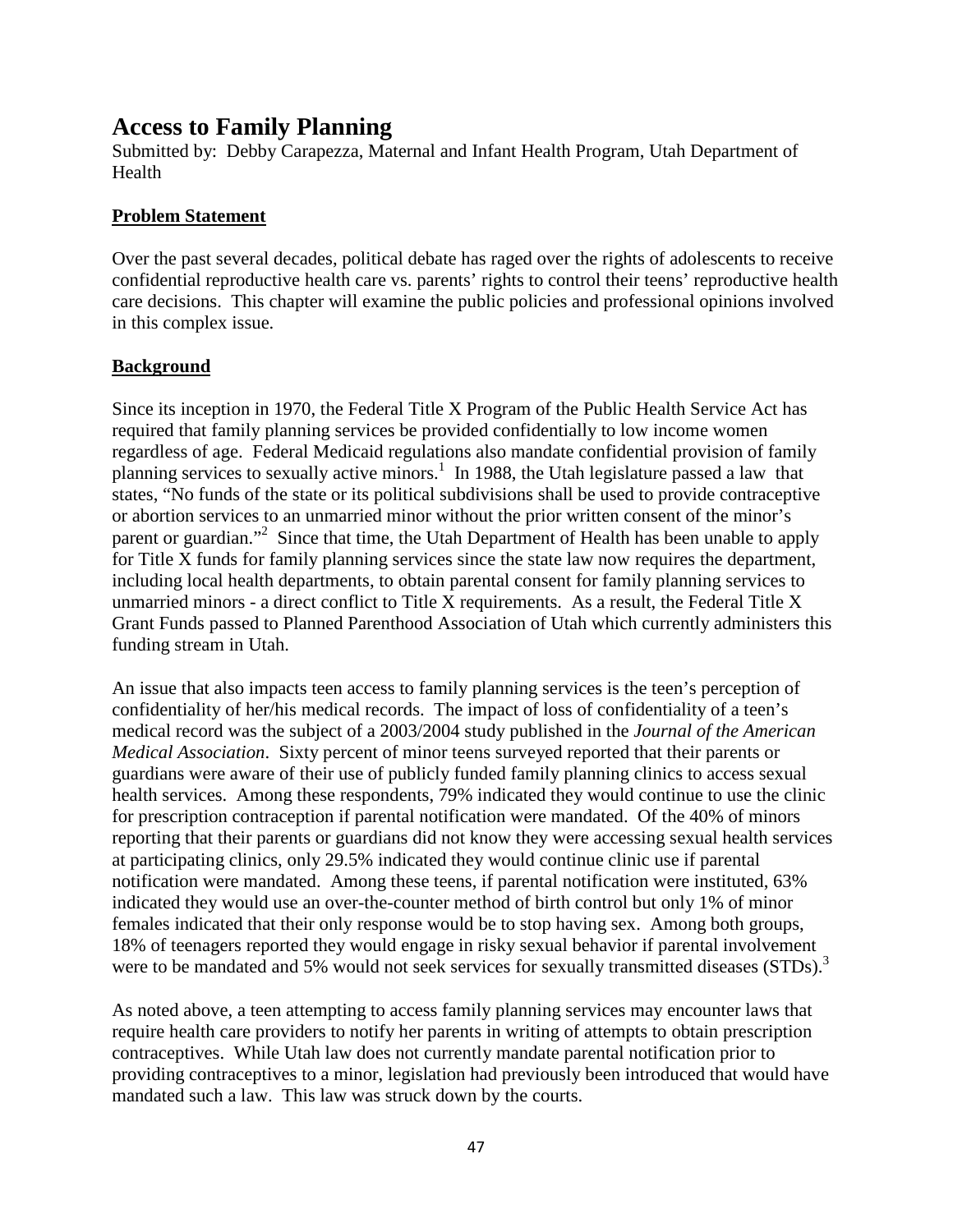Studies show parental notification laws can affect teen use of reproductive health care. One such study conducted in 2002 explored parents' attitudes toward such laws. The results indicated mixed feelings on the issue. Forty-nine percent of parents surveyed felt a minor's right to obtain contraceptives without parental consent is a good idea. Overall, 55% of surveyed parents of adolescents indicated that parental notification laws are a good idea. However, 96% of parents expected there to be at least one negative consequence, such as teens using methods not requiring a clinic visit (condoms and foam), more teens having unprotected sex and more teen pregnancies and STDs as a result of passage of parental notification laws. The more negative consequences the parent anticipated such laws could generate, the less likely they were to favor them. Conversely, the more positive consequences of enactment of parental notification laws the parent noted, the more favorably they viewed the laws.<sup>4</sup>

The Federal Food and Drug Administration (FDA) decreased minors' access to family planning services in 2006 when it ruled that emergency contraception (Plan  $B^{\circledast}$ ), while available without prescription to adults, would require a prescription for teens under age 18 despite a lack of science-based evidence documenting increased risk or side effects related to the use of emergency contraception among young teens. In 2009, the FDA extended the right to obtain emergency contraception without prescription to 17-year-olds.<sup>5</sup>

While adults continue to debate the need/advisability of teen access to family planning services, teens continue to become pregnant at great personal and societal cost. According to The National Campaign to Prevent Teen and Unintended Pregnancy, a November 2006 report stated that between 1991 and 2004, there were more than 56,200 teen births in Utah. This cost Utah taxpayers \$1.3 billion dollars in that time period. The cost to the child born to a teen mother is also high. In 2004, the Utah taxpayer's bill for the associated costs of teen childbearing included: \$13 million for Medicaid and CHIP-covered health care; \$13 million for child welfare; and \$21 million in lost tax revenue due to decreased earnings and spending. Of these 2004 expenses, 45% were federal costs and 55% were state and local costs.<sup>6</sup>

### **Utah Data**

Abstinence from sexual activity until marriage has been the national and state standard of expected behavior for teens since 1998. Despite efforts to promote this standard and regulate access to family planning, many Utah teens are sexually active. The Utah teen birth rate (the number of live births per 1,000 girls ages 15 through 19) declined from a high of 41.7 in 1999 to a low of 30.1 in 2005. Since that time the rate has increased to 34.7 in 2007 (see Chart #1). In 2008 there was a slight decrease to 34.4 live births per 1,000 girls ages 15-19. It is too early to determine if the increase between 2005-2007 represents a new upward trend of teen births.<sup>7</sup> The abortion rate for Utah teens ages 15-19 from 1999 through 2008 remained relatively static, with the highest rate of abortions among teens occurring in 1999 with a rate of 5.7 (the number of abortions per 1,000 teens ages 15 through 19). The lowest rate of 4.8 occurred in 2002, 2004 and 2005. In 2008, the last year for which data are available, the rate increased slightly to  $5.0$ .<sup>8</sup>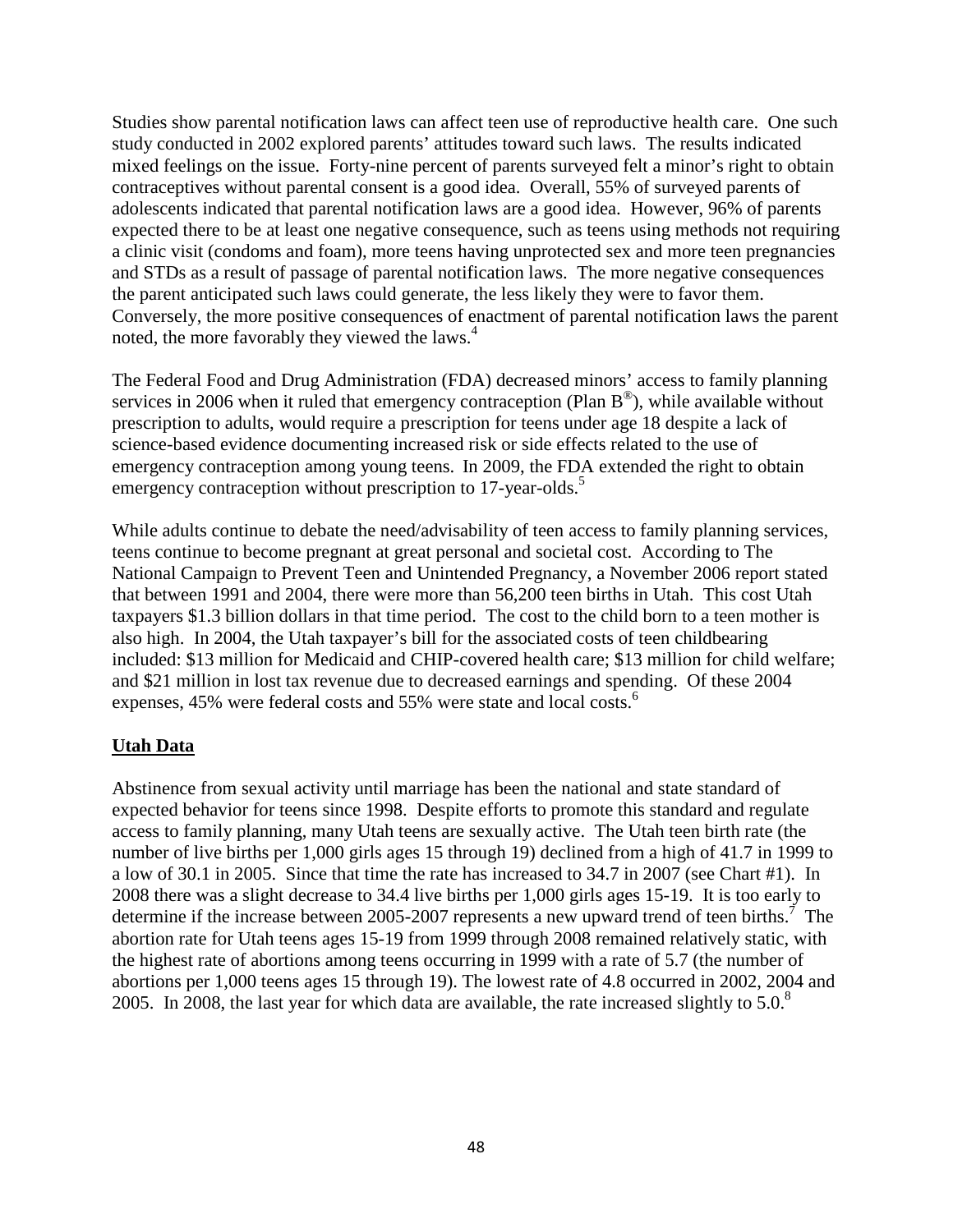

Chart #1: Live Births and Abortions Among Utah Teens Ages 15-19, 1999-2008

Another indicator also points to continued teen sexual activity – the increasing number of cases of the STD chlamydia. In 2002, the number of chlamydia cases reported among 15-19-year-old teens was 1,170. By 2008 (the last year for which data are available), the number of reported cases was 1,805 (see Chart #2).<sup>9</sup> Clearly, many Utah teens are sexually active.



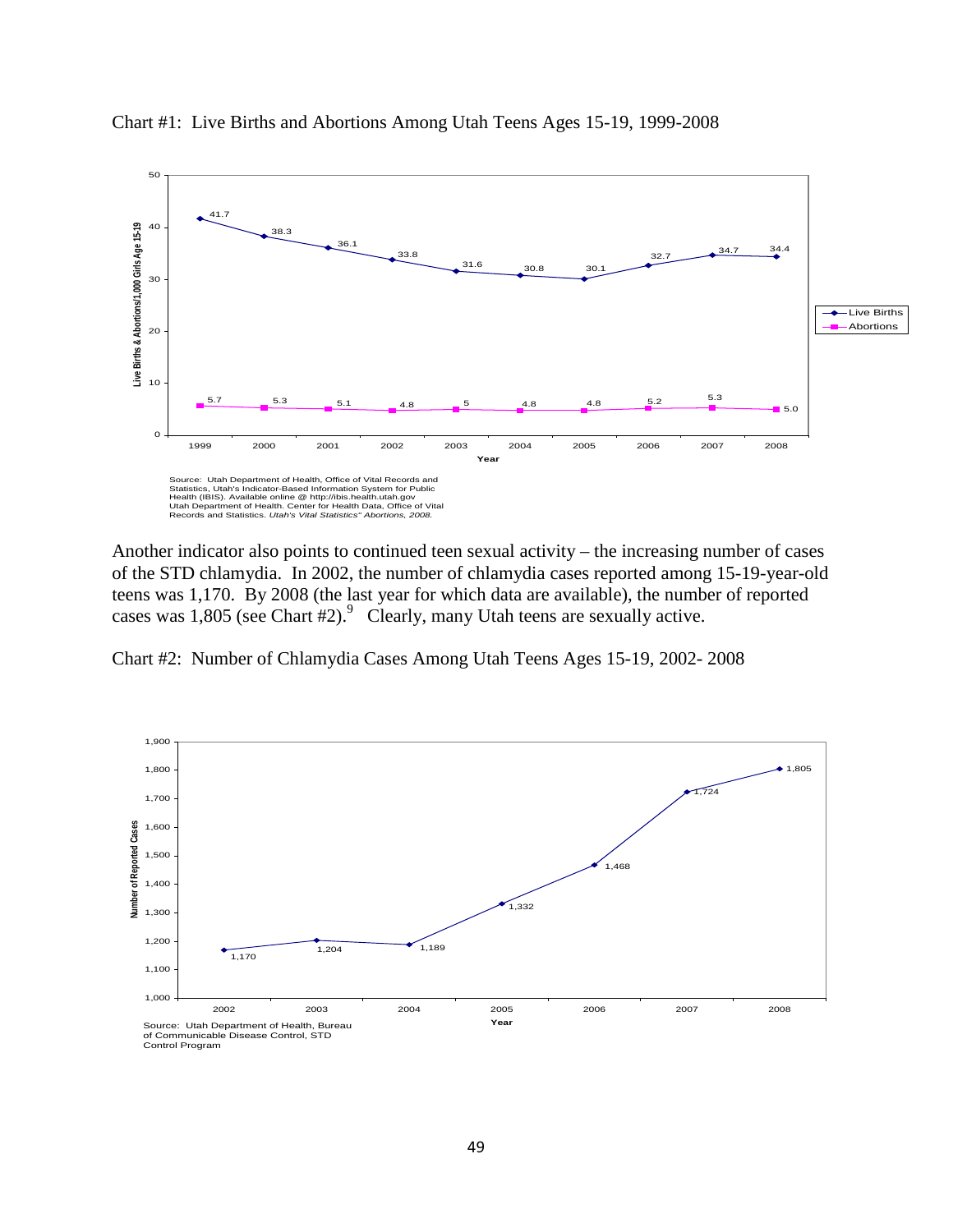## **National Data**

Birth rates for teens ages 15 through 19 in the United States fell steadily since the early 1990s to a low of 41.1 live births per 1,000 in 2004. Since that time, the U.S. rate has climbed with the last year of final data indicating a birth rate of 41.9 in 2006.<sup>10</sup> Provisional data for 2007 reveal another increase in the rate to  $42.5$ . <sup>11</sup> Despite this overall trend in the decline of teen births, the U.S. birth rate for teens is higher than other developed countries and even many less-developed countries In Canada, the teen birth rate in 2004 was 13.6 per 1,000 teens (age of teens not specified) compared to 41.1 in the U.S. that same year.<sup>12</sup>

## **What is Being Done?**

Of Utah's 12 local health districts, in state fiscal year 2008 (July 1, 2007 through June 30, 2008), 10 offered some form of family planning services. Some local health departments offer financial assistance, education and referral of clients to local providers of family planning services. Others provide family planning examinations and prescriptions for contraceptive methods. All local health departments require written parental consent for contraceptive services to teens. Among them, the 10 local health districts providing some form of family planning services served a total of 5,377 women in FY08. Of these, only 823  $(15.3%)$  were under the age of 20.<sup>13</sup> In contrast, at Planned Parenthood of Utah Clinics during FY2008, a total of 13,389 women under the age of 20 were seen, representing 32.5% of their total clients. The percentage decreased from 35% in FY2007 to 27% in FY2009.<sup>14</sup>

Family planning services may also be provided to teens via private providers throughout the state. Access to these providers may be limited due to financial constraints as most teens do not have sufficient income to afford services from private providers. Statistics regarding family planning services provided to teens are not available from private providers because there are no requirements for this group to report these data to state and local agencies. Also, family planning visits may be billed under a number of different codes making tracking of these services difficult.

### **National Programs**

In 2009, The Task Force on Community Preventive Services, an independent, nonfederal group of health care experts appointed by the Centers for Disease Control and Prevention, recommended "group-based comprehensive risk reduction (CRR) be delivered to adolescents to promote behaviors that prevent or reduce the risk of pregnancy, HIV and other sexually transmitted infections (STIs)." This recommendation was issued after a systematic review of all available studies. In their review, no evidence was found that CRR interventions result in increased sexual activity. To the contrary, evidence was found that CRR interventions reduce the prevalence and frequency of sexual activity.<sup>15</sup>

Over the past several years, many professional health organizations have issued statements on the importance of adolescent access to confidential reproductive health care. Among them is a May, 2009 news release by the American College of Obstetricians and Gynecologists. The news release contains the following<sup>16</sup>: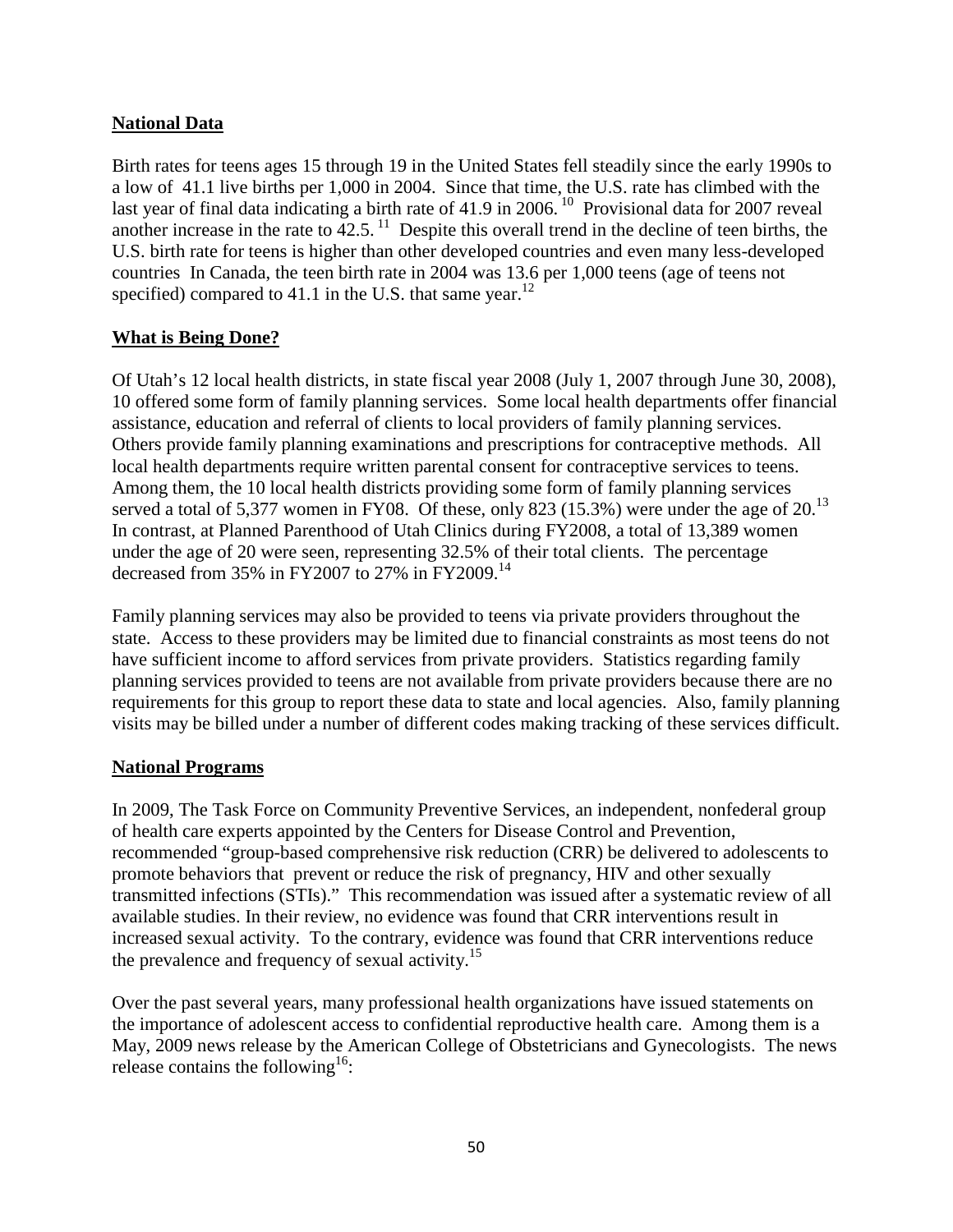"The American College of Obstetricians and Gynecologists (ACOG) reaffirms its position that every teen should be provided with comprehensive, scientifically accurate sex education and that access to contraception services should be available to all teens."

In the same release, included in the discussion regarding STDs is the following:

"…access to a full spectrum of confidential reproductive health services-including family planning and services for the prevention, diagnosis and treatment of STDs-is imperative."

And finally:

"Parental involvement also makes a difference in teen attitudes toward sexuality and pregnancy."

Other national organizations have also advocated for teen access to reproductive health services. They include the National Family Planning and Reproductive Health Association (NFPRHA) and Planned Parenthood.

## **Local Resources**

- Utah Department of Health, Division of Family Health and Preparedness, Maternal and Infant Health Program: [www.health.utah.gov/rhp](http://www.health.utah.gov/rhp)
- Local health departments throughout Utah. Listing of locations available online @ <http://www.ualhd.org/Department/Department.htm>
- Planned Parenthood Association of Utah: <http://www.plannedparenthood.org/utah/>

### **National Resources**

- The National Campaign to Prevent Teen and Unplanned Pregnancy: [www.thenationalcampaign.org](http://www.thenationalcampaign.org/)
- The Alan Guttmacher Institute: <http://www.guttmacher.org/>
- The Youth Risk Behavior Surveillance System (YRBSS): <http://www.cdc.gov/HealthyYouth/yrbs/index.htm>

### **Recommendations**

Evaluating the impact of teen access, or lack of access, to family planning services is difficult due to a lack of appropriate data. Information related to teen sexual activity, use of reproductive health care services and other important aspects of adolescent sexual behaviors are generally available through the Youth Risk Behavior Surveillance System (YRBSS), a Centers for Disease Control and Prevention national surveillance system. The YRBSS is a school-based survey. In Utah, questions related to teen sexual behavior are not included in the YRBSS. As a result, there is no consistent source of information on current Utah teen sexual behaviors, risk factors specific to Utah teens and the impact of interventions on these behaviors. This limits the ability to develop effective, science-based programs for teens that target appropriate population groups and deal with issues specific to Utah teens, including access to reproductive health care services. However, a resolution entitled "Additional School Strategies to Address Teen Sexual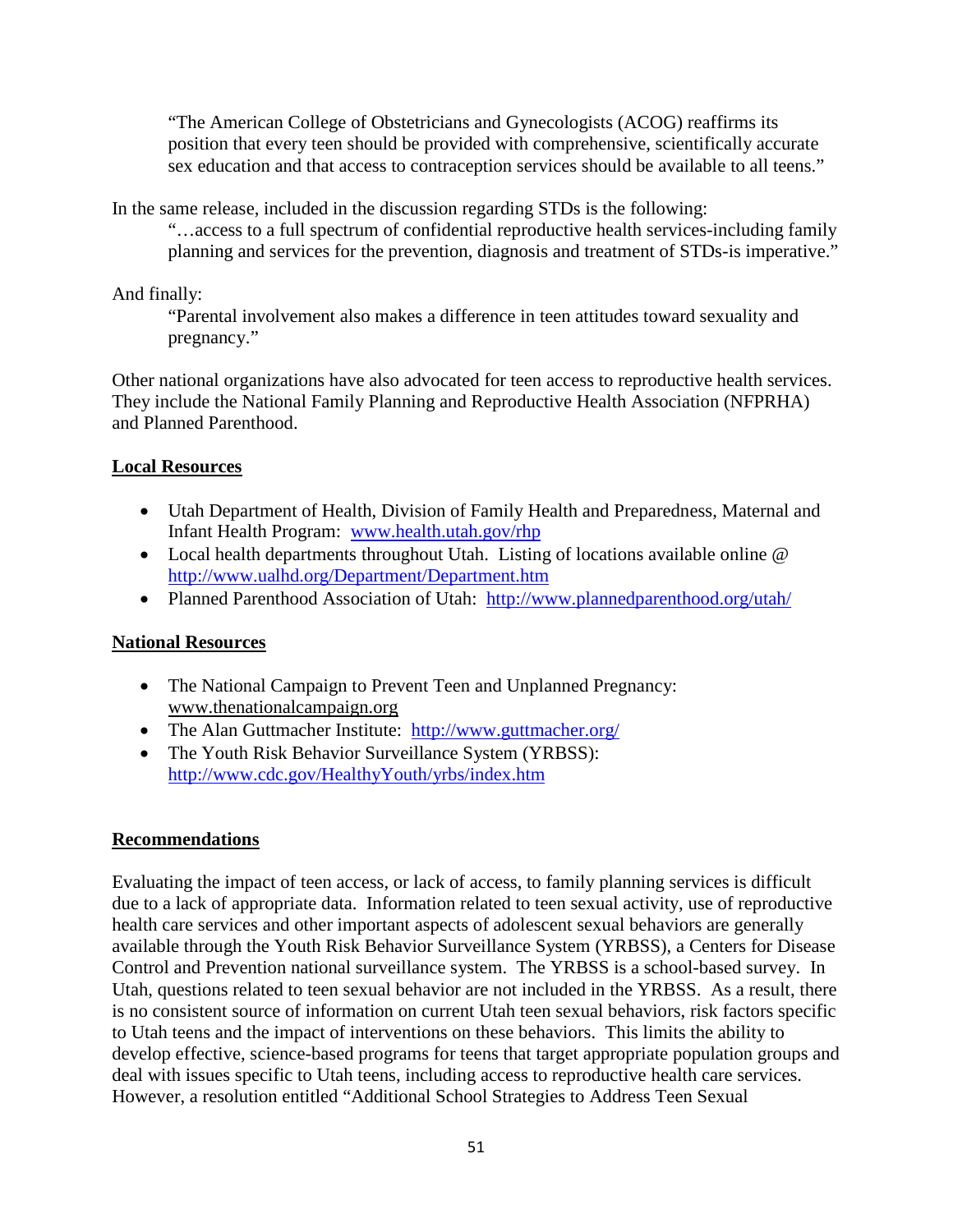Involvement" made by the Utah Parent Teacher Association (PTA) states, "…That the Utah PTA encourage local districts to allow one student survey for grades 8-12 with parental permission which includes limited questions about sexual intercourse and associated protective and risk factors of early sexual involvement..".17

In a study by Santelli, et al, in discussing the public policy implications of behavioral risks for pregnancy among high school students, the following statement is made: "If the U.S. wants to effectively address teen pregnancy rates, reinvigorated efforts are needed at a state and national level to promote contraceptive use among teens through sex education and health services.<sup>18</sup>

#### **References**

1. The Alan Guttmacher Institute. "Teenagers' Access to Confidential Reproductive Health Services." *The Guttmacher Report on Public Policy*, Vol. 8, No. 4; Nov. 2005. Pg 6-11. 2. Utah Code. Title 76 Utah Criminal Code. Chapter 7 Offenses Against the Family. Section 322 Public funds for provision of contraceptive or abortion services restricted. Available online @ <http://www.le.utah.gov/UtahCode/getCodeSection?code=76-7-322>

3. Jones RK, Purcell A, et al. "Adolescents' Reports of Parental Knowledge of Adolescents' Use of Sexual Health Services and Their Reactions to Mandated Parental Notification for Prescription Contraception." *The Journal of the American Medical Association*. Vol. 293, No. 3, January 19, 2005. Pg. 340-348. Available online [@ http://jama.ama-assn.org/cgi/content/full/293/3/340.](http://jama.ama-assn.org/cgi/content/full/293/3/340)

4. Eisenberg ME, Swain C, et al. "Parental Notification Laws for Minors' Access to Contraception." *Archives of Pediatrics & Adolescent Medicine*. Vol. 159, No. 2, February 2005. Pg. 120-125. Available online [@ http://archpedi.ama-](http://archpedi.ama-assn.org/cgi/content/full/159/2/120?maxtoshow=&HITS=10&hits=10&RESULTFO...)

[assn.org/cgi/content/full/159/2/120?maxtoshow=&HITS=10&hits=10&RESULTFO...](http://archpedi.ama-assn.org/cgi/content/full/159/2/120?maxtoshow=&HITS=10&hits=10&RESULTFO...)

5. Federal Food and Drug Administration. "Updated FDA Action on Plan B (levonorgestrel) Tablets". April 22, 2009. Available online @

<http://www.fda.gov/NewsEvents/Newsroom/PressAnnouncements/ucm149568.htm>

6. The National Campaign to Prevent Teen and Unintended Pregnancy. "By the Numbers: The Public Costs of Teen Childbearing in Utah, November 2006." Available online @ [www.teenpregnancy.org](http://www.teenpregnancy.org/)

7. Utah Department of Health. Utah's Indicator-Based Information System for Public Health. Birth Dataset Query. Online @ [http://ibis.health.utah.gov](http://ibis.health.utah.gov/)

8. Utah Department of Health. Center for Health Data, Office of Vital Records and Statistics. *Utah's Vital Statistics: Abortions, 2007*. Pg. S-6. Available online @ [http://health.utah.gov/vitalrecords/pub\\_vs/ia08/08a.pdf](http://health.utah.gov/vitalrecords/pub_vs/ia08/08a.pdf)

9. Utah Department of Health, Bureau of Communicable Disease Control, Sexually Transmitted Disease Control Program. Available online @<http://health.utah.gov/cdc/std.htm>

10. U.S. Department of Health and Human Services. Centers for Disease Control and Prevention, National Center for Health Statistics. *National Vital Statistics Reports*. "Births: Final Data for 2006".Vol. 57, No. 7; January 7, 2009. Table 4. Pg. 33.

11. U.S. Department of Health and Human Services. Centers for Disease Control and Prevention, National Center for Health Statistics. *National Vital Statistics Reports*. "Births: Preliminary Data for 2008." Vol. 58, No. 16; April 16, 2010.

12. Statistics Canada. "Study: Life after teenage motherhood." *The Daily*. Friday, May 23, 2008. Available online [@ http://www.statcan.gc.ca/daily-quotidien/080523/dq080523c-eng.htm](http://www.statcan.gc.ca/daily-quotidien/080523/dq080523c-eng.htm)

13. Utah Department of Health, Division of Family Health and Preparedness, Maternal and Infant Health Program. "Periodic Maternal and Child Health Service Report". FY2008. Unpublished data. 14. Planned Parenthood Association of Utah. Personal correspondence. October 2009.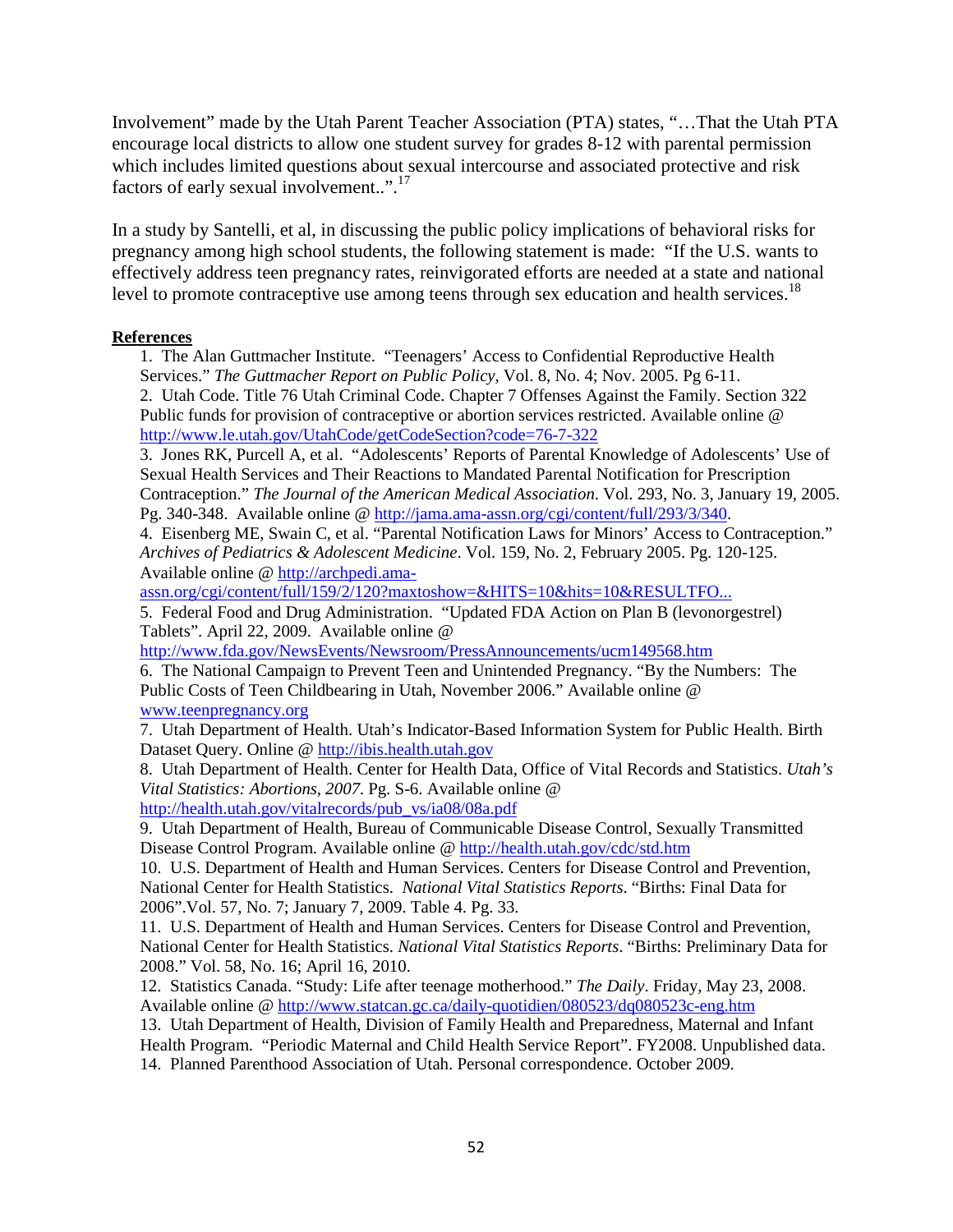15. Guide to Community Preventive Services. Prevention of HIV/AIDS, other STIs and Pregnancy: Group-based comprehensive risk reduction interventions for adolescents. 2009. Available online @: [www.thecommunityguide.org/hiv/riskreduction.html](http://www.thecommunityguide.org/hiv/riskreduction.html)

16. American College of Obstetricians and Gynecologists. "Teens Need Comprehensive Reproductive Health Care, Sex Ed". News release May 4, 2009. Washington, DC. Available online @ [http://www.acog.org/from\\_home/publications/press\\_releases/nr05-04-09-2.cfm](http://www.acog.org/from_home/publications/press_releases/nr05-04-09-2.cfm)

17. Utah Parent Teacher Association. Health Resolution. "Additional School Strategies to Address Teen Sexual Involvement". HEA 2010-2. July 28, 2010 available online @ <http://www.utahpta.org/advocacy/resolutions/>

18. Santelli JS; Orr M, et al. "Changing Behavioral Risk for Pregnancy among High School Students in the United States, 1991-2007." *Journal of Adolescent Health.* Vol. 44, No. 7: 25-32 (July 2009). July 27, 2010 available online @

[http://www.guttmacher.org/pubs/journals/reprints/Behavioral\\_Risk\\_Santelli\\_JAH.pdf](http://www.guttmacher.org/pubs/journals/reprints/Behavioral_Risk_Santelli_JAH.pdf)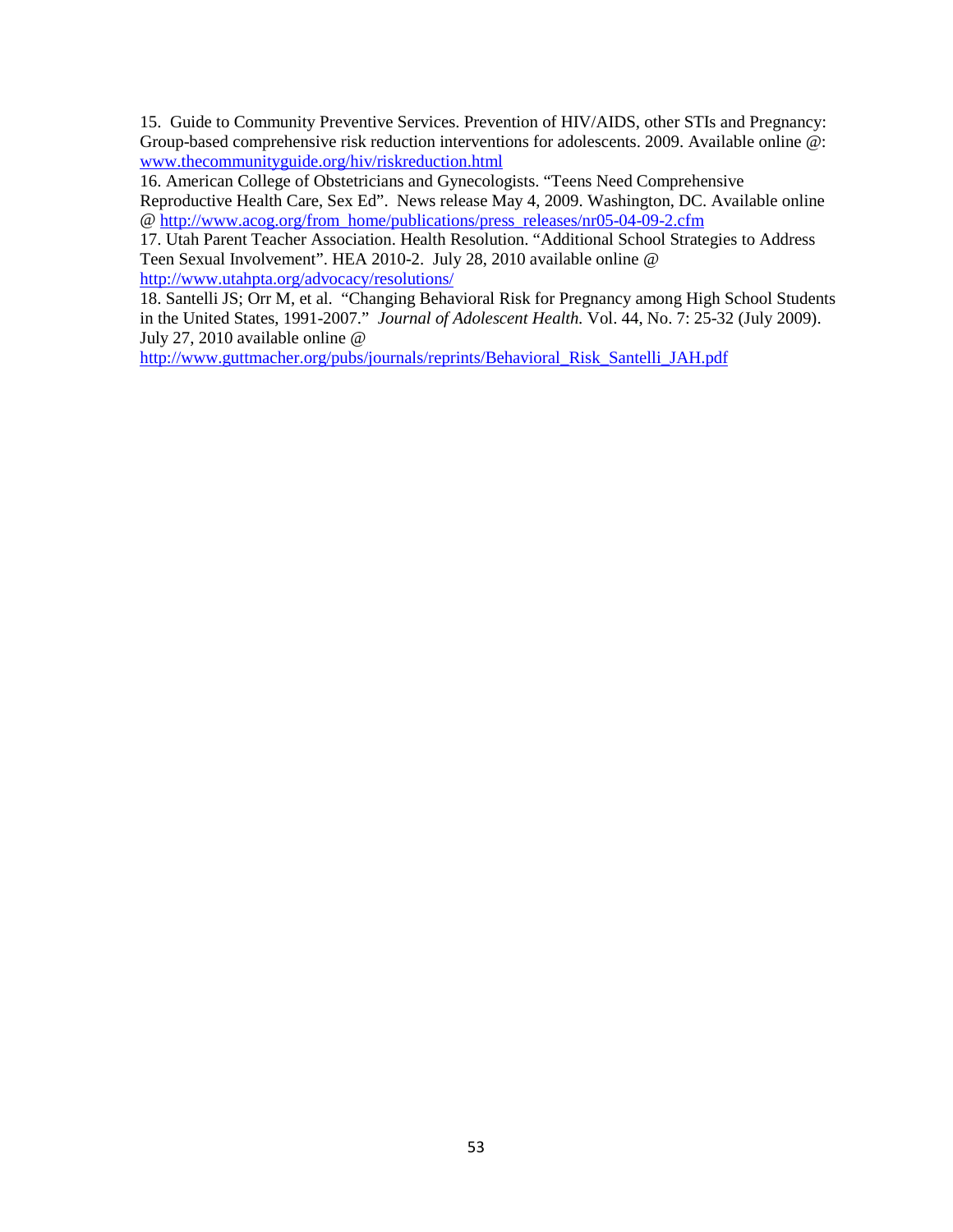# **Teen Pregnancy and Sexually Transmitted Diseases Among Foster Care Youth**

Compiled by: Christie Kinghorn, Utah Department of Child and Family Services

#### **Problem Statement and Background**

By age 20, approximately 1 in 3 girls nationwide become pregnant.<sup>1</sup> Females served in the foster care system are at even higher risk of pregnancy, with one study showing that females served in foster care are 2.5 times more likely to become pregnant by age 19 and are 1.5 times more likely to have a subsequent pregnancy compared to their non-foster care peers.<sup>2</sup>

Further, a July 2009 national report indicates a significant difference between the reproductive health behaviors and outcomes of youth who have ever been in foster care compared to the general population of the same age. Youth who have ever been served in foster care are more likely to have sex for the first time under the age of 16, are less likely to use contraception the first time they have sex, and have higher rates of sexual experience than their non-foster care peers.3 In addition, youth who have been served in foster care are nearly twice as likely to have a sexually-transmitted infection, at a rate of 13% compared to 7%.<sup>4</sup>

#### **Utah Data**

The Utah Department of Human Services collects data on the overall reproductive health of youth served in foster care. A number of children in foster care have reported sexually related health conditions\* such as abortion, cervical dysplasia\*\*, childbirth, chlamydia, gonorrhea, hepatitis\*\*, herpes, HIV, HPV, miscarriage, pelvic inflammatory disease, and pregnancy. The below chart indicates the reproductive health of youth, ages 11 to 21, served from fiscal years  $2005$  to  $2008<sup>5</sup>$ 

| Utah Youth ages 11 and older served in Foster  |             |             |             |             |  |  |
|------------------------------------------------|-------------|-------------|-------------|-------------|--|--|
| Care                                           | <b>FY05</b> | <b>FY06</b> | <b>FY07</b> | <b>FY08</b> |  |  |
| <b>Total Youth served</b>                      | 2092        | 2120        | 2159        | 2258        |  |  |
| Youth with one or more sexually-related health |             |             |             |             |  |  |
| conditions                                     | 210         | 193         | 185         | 176         |  |  |
| Percent of Youth with one or more sexually-    |             |             |             |             |  |  |
| related health conditions                      | 10%         | 9%          | 9%          | 8%          |  |  |

**Reproductive Health of Utah Youth Served in Foster Care**

\* Please note that pregnancy or STDs may occur prior to the child's entry into foster care.

\*\* Please note that hepatitis and cervical dysplasia may be caused by means other than sexual intercourse.

In addition to the above data, the Utah Department of Human Services released a report in 2006 which detailed well-being indicators of more than 900 youth who had transitioned out of the foster care system between 1999 and 2004. The study found that females ages 18 to 24 who had transitioned out of foster care had a birth rate within three years of leaving care that was 2.74 times higher than females of the same age group in the general statewide population.<sup>6</sup>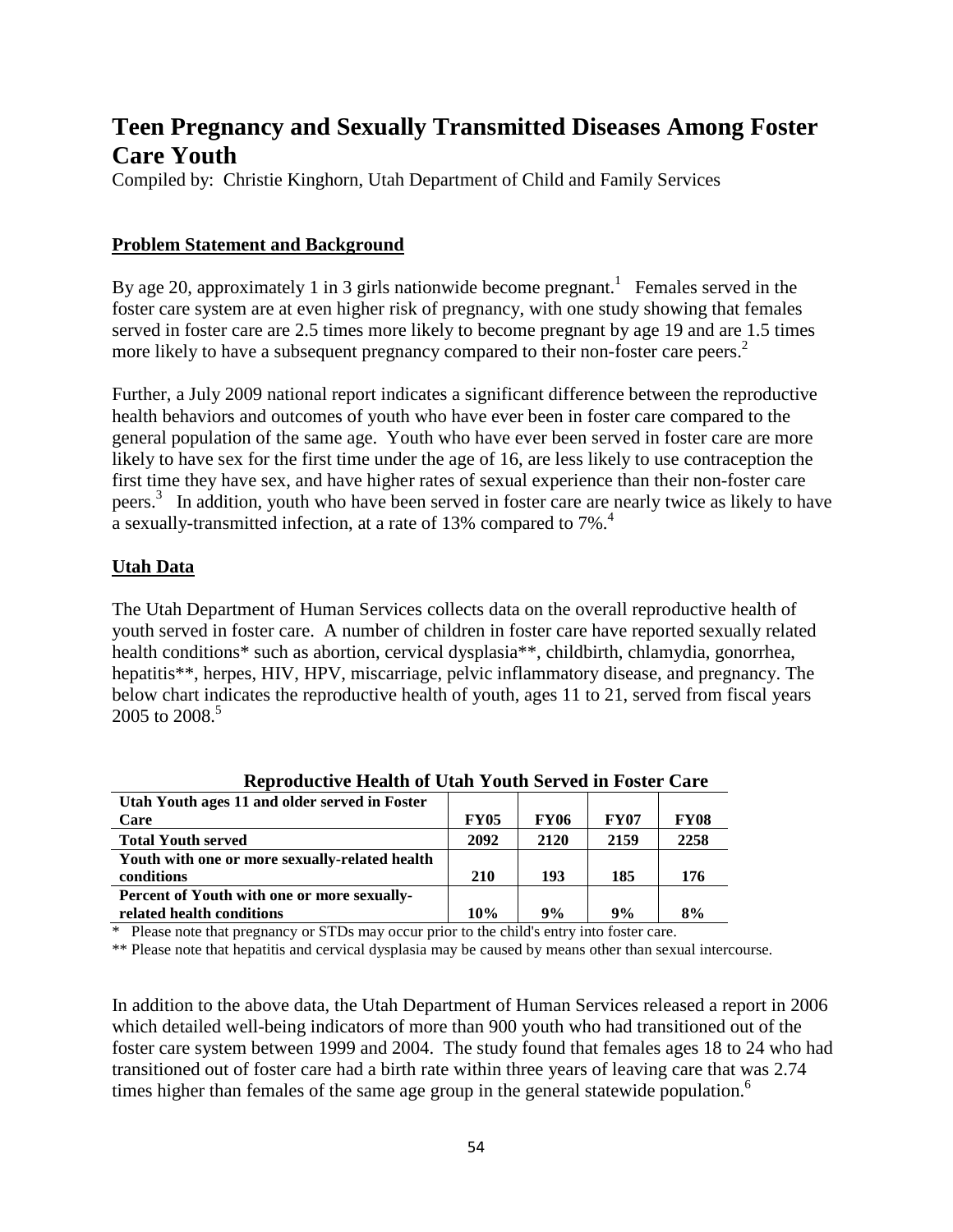## **National Data**

In July 2009, the National Campaign to Prevent Teen and Unplanned Pregnancy reported that youth who have been served in foster care are nearly twice as likely to have a sexuallytransmitted infection as their non-foster care peers. The report also details the marked differences between the reproductive health behaviors of these two groups as indicated in the chart below. Youth were ages 18–26 at time of interview.<sup>7</sup>



### **Reproductive Health Behaviors Among U.S.Young Adults (Age 18-26)**

Further, another recent study indicates that nearly 50% of females served in foster care reported ever having been pregnant by the age of 19 compared to 20% of their non-foster care peers.<sup>8</sup>

### **What are the Risk Factors?**

The National Campaign to Prevent Teen Pregnancy and the Uhlich Children's Advantage Network (UCAN) collaborated on a 2005 qualitative study to gain a deeper perspective of teen pregnancy from the viewpoint of youth in foster care, as well as that of foster parents. By conducting a series of focus groups, the study concluded that youth in foster care may face the following risk factors:

- Lack of key relationships with parents and others
- Perception of benefits in having a baby, such as creating a family of their own
- Social pressure to have sex
- Inadequate or untimely information on sex and contraception
- Impulsive decision-making in regard to sex, even if long-term goals include waiting to have children<sup>9</sup>

### **What is Being Done?**

The Division of Child and Family Services (DCFS) of the Utah Department of Human Services provides Transition to Adult Living (TAL) services for youth transitioning from foster care to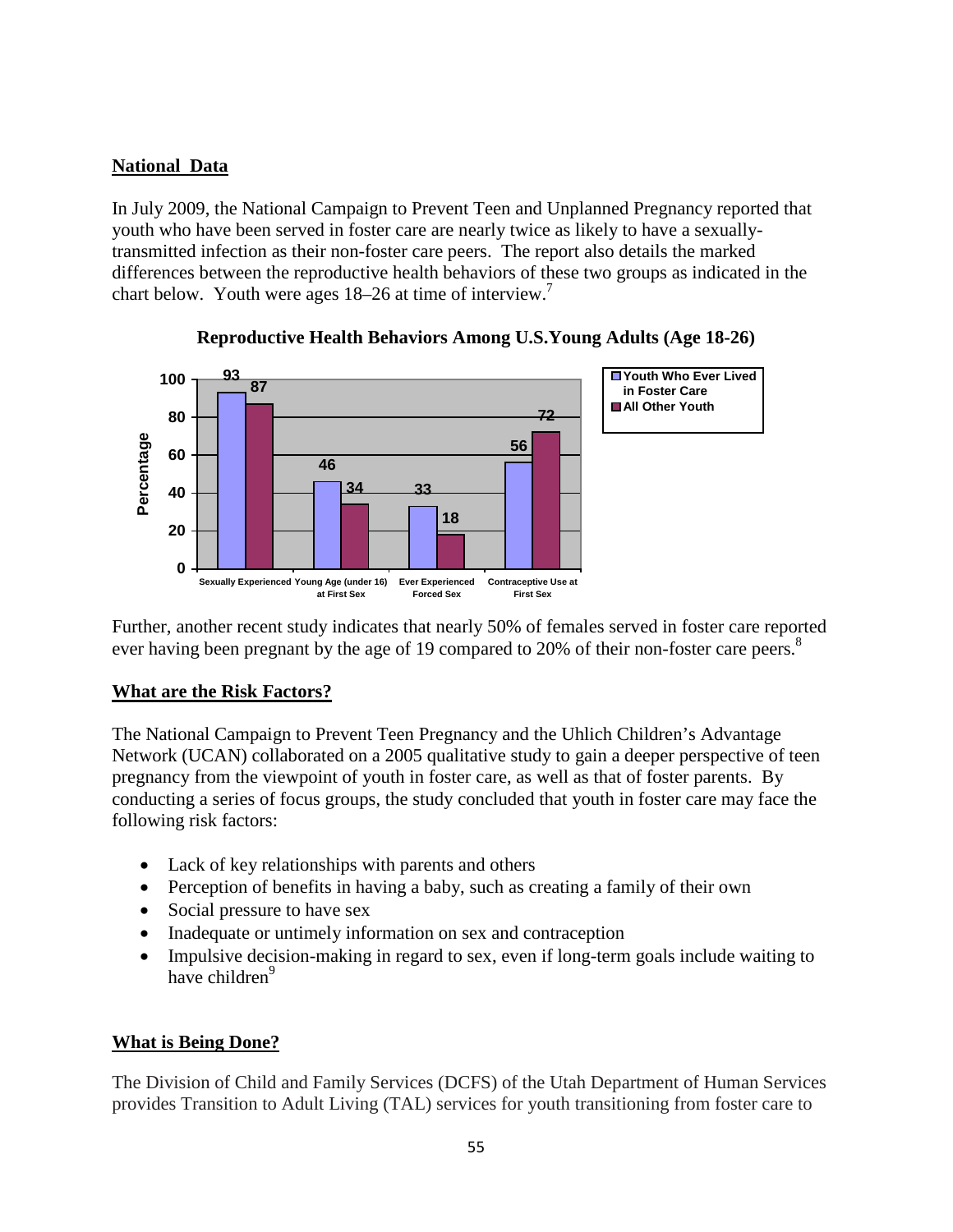adulthood. The TAL curriculum has been approved for high school credit by the Utah Department of Education and is organized into 13 modules, one of which provides information on prevention, teen pregnancy, and parenting.<sup>10</sup>

In addition, the Utah Department of Human Services administers [www.justforyouth.utah.gov,](http://www.justforyouth.utah.gov/) with information specifically targeting the needs of youth in foster care, including a *Guide to Medicaid After Leaving Foster Care*. This guide, in part, describes medical benefits for which the youth may be eligible, including birth control, Pap smear and pelvic exam.<sup>11</sup>

DCFS solicits input from foster care youth through a Youth Leadership Council, as well as an annual Youth Leadership Summit. During the Summit, the youth are given an open forum to provide feedback on the usefulness of services and information provided to them. Plans are in development for this feedback from the youth, entitled *Youth Speak Out*, to be printed and distributed to community partners.

### **Local Resources**

- [www.justforyouth.utah.gov:](http://www.justforyouth.utah.gov/) Just For Youth. Provides resources for youth on a variety of issues including education, employment, housing, finances, and health.
- [www.ufostersuccess.org:](http://www.ufostersuccess.org/) Led and driven by the alumni and youth of foster care, empowering each other and the community to contribute and succeed in life.
- Tanya Albornoz, Program Administrator, Department of Human Services, DCFS, talborno@utah.gov
- Jode Littlepage, Transition to Adult Living (TAL) Liaison, Department of Human Services, DCFS, jode.littlepage@gmail.com
- Chris Chytraus, Program Manager, Fostering Healthy Children, Department of Health, chrischytraus@utah.gov

### **National Resources**

- [www.cdc.gov:](http://www.cdc.gov/) Centers for Disease Control and Prevention
- [www.fosterclub.com:](http://www.fosterclub.com/) The National Network for Young People in Foster Care
- [http://www.thenationalcampaign.org/fostercare/default.aspx:](http://www.thenationalcampaign.org/fostercare/default.aspx) The National Campaign to Prevent Teen and Unplanned Pregnancy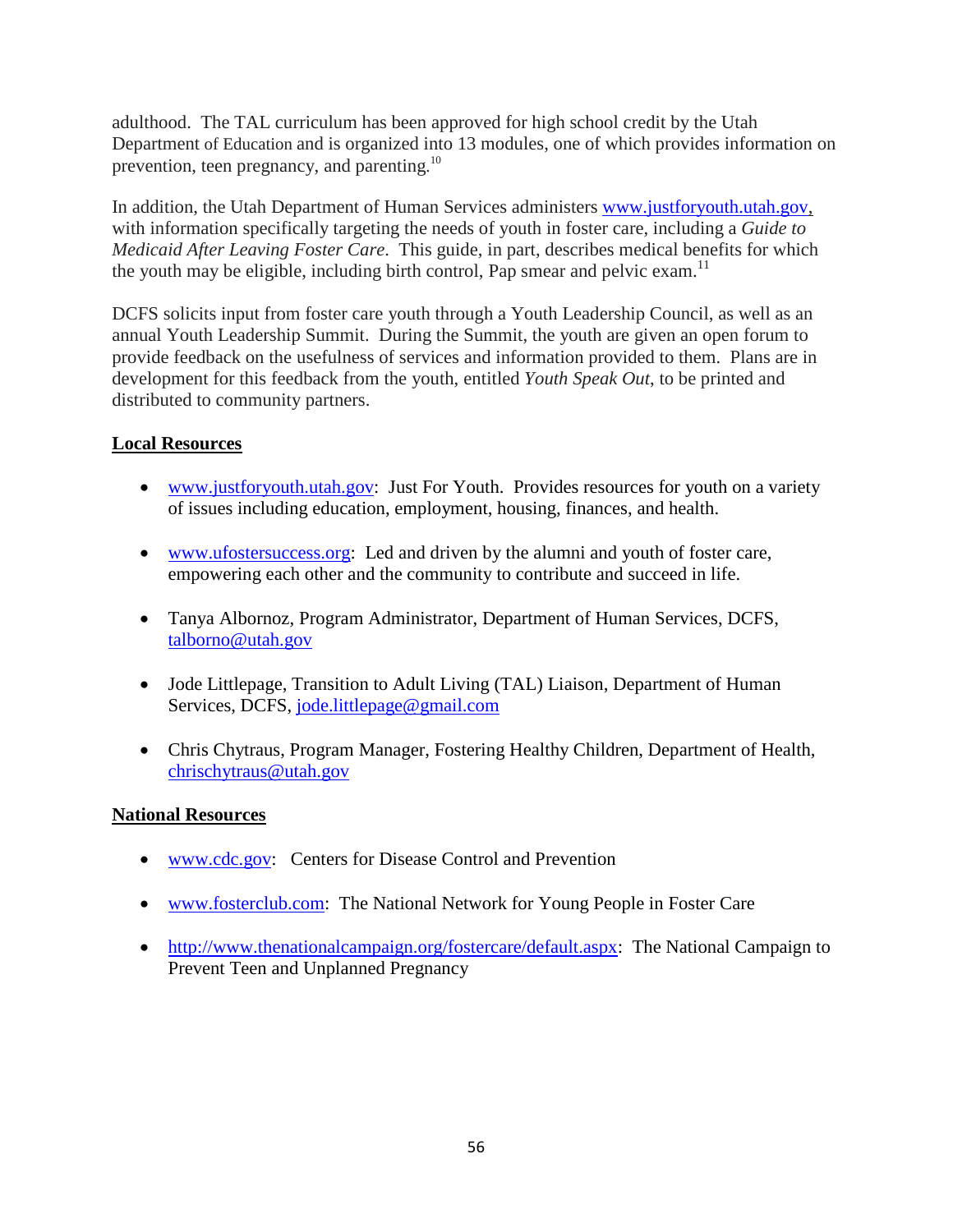#### **Recommendations**

Policies and procedures should be developed for foster care in order to provide youth with access to information and services that will promote reproductive health among this target population.

Receiving and implementing feedback from youth served in Utah's foster care system continues to be a key goal. Some recommendations to be implemented include:

- Developing and distributing *Youth Speak Out*, an informative pamphlet stemming from the annual Youth Leadership Summit
- Updating [www.justforyouth.utah.gov](http://www.justforyouth.utah.gov/) so that the site is more engaging and user-friendly to the target audience
- Revising the exit interview form, to be given to youth exiting foster care, so that it better describes the Transition to Adult Living resources available to them
- Planning a discussion forum on cultural awareness to be held at the next annual Youth Leadership Summit, which includes information on dating, prevention, and pregnancy

### **References**

- 1. National Campaign to Prevent Teen and Unplanned Pregnancy. (Retrieved August 12, 2009). *National data.* [http://www.thenationalcampaign.org/national-data.](http://www.thenationalcampaign.org/national-data) Washington, DC.
- 2. Bilavar, L.A., and Courtney, M.E. (2006). *Science says: Foster Care*. Washington, DC: National Campaign to Prevent Teen Pregnancy.
- 3. National Campaign to Prevent Teen and Unplanned Pregnancy. (2009). *Fast Facts*: *Reproductive Health Outcomes among Teens Who Ever Lived in Foster Care.* http://www.thenationalcampaign.org/resources/pdf/FastFacts\_FosterCare\_Reproductive\_Outcomes.pdf. Washington, DC.
- 4. Ibid.
- 5. Utah Department of Human Services. Data retrieved August 12, 2009.
- 6. Utah Department of Human Services (2006). *Assessing Outcomes of Youth Transitioning from Foster Care.* [http://www.dhs.utah.gov/pdf/AssessingOutcomesofYouth\\_oct%203.pdf.](http://www.dhs.utah.gov/pdf/AssessingOutcomesofYouth_oct%203.pdf) Salt Lake.
- *7.* National Campaign to Prevent Teen and Unplanned Pregnancy, *Fast Facts: Reproductive Health Outcomes among Teens Who Ever Lived in Foster Care.*
- 8. Bilavar and Courtney. *Science says: Foster Care Youth*.
- 9. Love, L.T., McIntosh, J., Rosst, M., and Tertzakian, K. (2005). *Fostering Hope: Preventing Teen Pregnancy Among Youth in Foster Care.* Washington, DC: National Campaign to Prevent Teen Pregnancy.
- 10. National Campaign to Prevent Teen and Unplanned Pregnancy. (Retrieved August 12, 2009). *State and Community Efforts to Prevent Teen Pregnancy Among Foster Care Youth.* [http://www.thenationalcampaign.org/fostercare/PDF/StateCom\\_efforts.pdf.](http://www.thenationalcampaign.org/fostercare/PDF/StateCom_efforts.pdf) Washington, DC.
- 11. Ibid.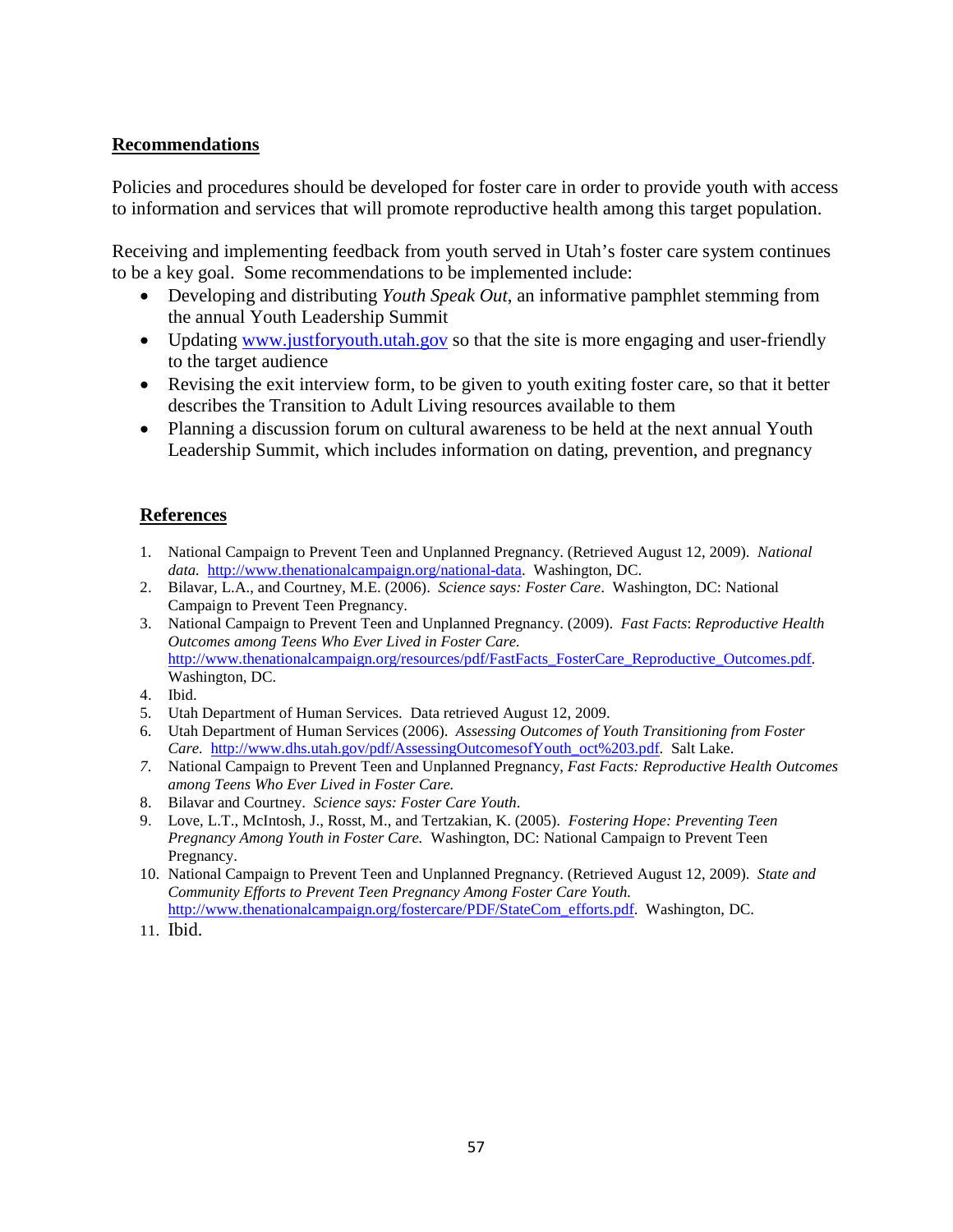# **Male Focused Reproductive Health Education**

Submitted by: Annabel Sheinberg, MM, Planned Parenthood Association of Utah

### **Problem Statement**

Adolescent males initiate risk-taking behaviors, including sexual intercourse, earlier than their female counterparts. Reproductive Health education includes teaching about reproductive anatomy, prevention of pregnancy and sexually transmitted infections and healthy relationships. Effective health education has been shown to increase condom usage at first intercourse and consistency of usage by adolescent males, thereby decreasing the likelihood of unintended pregnancy and sexually-transmitted infections.<sup>1</sup> Teens who engage in conversations with their parents about sexual decision-making are more likely than their peers to act responsibly. Across all ethnic groups, parents are more likely to talk to their daughters than their sons. Reproductive health education has been shown to improve sex role attitudes.

### **Background**

Data from the 2002 National Survey of Family Growth indicate that condom use among teen males ages 15-19 is fairly high. Yet, one out of three are not using a condom the first or most recent time they have sex. Furthermore, one out of two are not using condoms consistently in their most recent sexual relationship. When comparing Black, White and Latino adolescent males, Latino teen males are least likely to use condoms at first intercourse.<sup>2</sup> Reproductive health education prior to first intercourse has been shown to be effective in increasing condom utilization, yet one in five males has not received any formal reproductive health education prior to first intercourse.

Adolescent males today often lack role models who display and discuss self-responsibility, particularly in the area of sexual development and sex roles. Sexuality is still a taboo subject in many U.S. families, and teens often fear asking questions at home. In some families there are expectations that daughters remain abstinent and avoid dating while there is a sentiment that sexual activity, aggressive behavior and dating are part of a teen male's 'coming of age'.<sup>3</sup> Effective interventions assist young males in developing a broader vision of masculinity than that provided by mainstream culture and traditional sex roles.

### **Utah Data**

Planned Parenthood Association of Utah (PPAU) administers Title X Family Planning funds which support both reproductive education and clinical services. The largest age group served at family planning clinics is 20-24-year-olds with 15-19-year-olds being the second largest group. For education classes, the majority of participants are ages 14-19.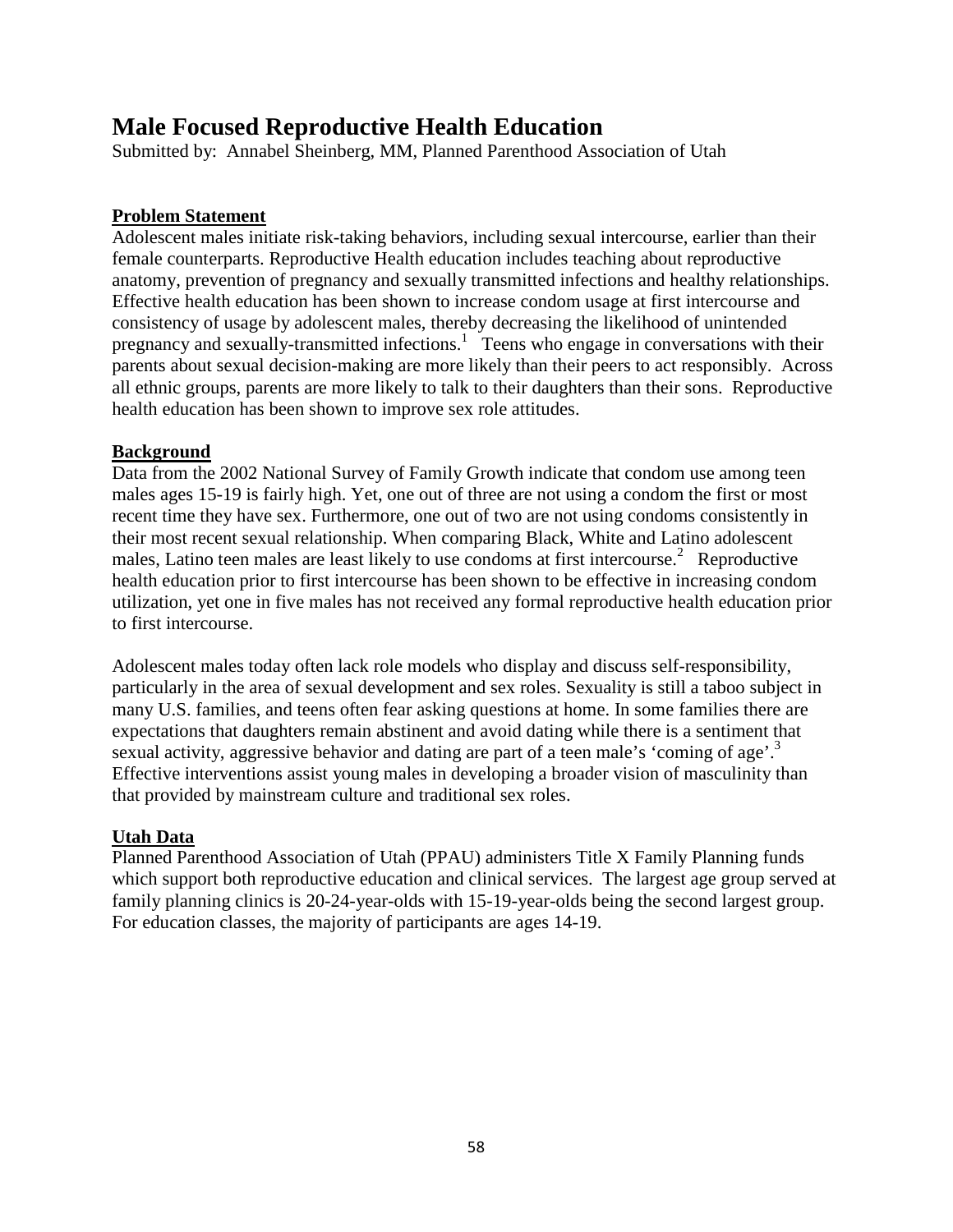Table 1 illustrates 3-year trend data for male participation in education and family planning.

#### **Table 1.**

| Year | <b>Unduplicated</b><br><b>Male Clinic</b> | <b>Percentage of All</b><br><b>Family Planning</b> | <b>Male</b><br><b>Education</b> | Percentage of<br><b>All Education</b> |  |
|------|-------------------------------------------|----------------------------------------------------|---------------------------------|---------------------------------------|--|
|      | <b>Patients</b>                           | <b>Patients</b>                                    | <b>Participants</b>             | <b>Participants</b>                   |  |
| 2006 | 2645                                      | 8.25%                                              | 1850                            | 30%                                   |  |
| 2007 | 3127                                      | 10.5%                                              | 2416                            | 48%                                   |  |
| 2008 | 3323                                      | 10.4%                                              | 3115                            | 49%                                   |  |

## **Reproductive Health Care and Education Services to Males at Planned Parenthood Association of Utah**

*Source: Title X FPAR Report*

#### **National data**

Title X is the Federal Family Planning Program for men, women, and teens that expands access to reproductive health care that helps prevent unintended pregnancy and abortions, and curbs the spread of Sexually Transmitted Infections. The return on investment for dollars spent on Title X is \$3.80 for each  $$1.00<sup>4</sup>$  (Alan Guttmacher Institute). Nationwide, only 5% of Title X patients are males.

#### **Who is at Risk?**

Young males are much less likely than girls to access health care in general, or reproductive health care specifically (Armstrong et al., 1999). This is in part because there are so few services crafted specifically to meet their needs. Adolescents who are risk takers are multiple risk takers. Teens who engage in alcohol or drug use, acts of violence, or sexual intercourse are more likely to exhibit additional risk behaviors than their peers. Teen males who are out of school and or who are involved in the criminal justice system are most at risk.<sup>5</sup>

#### Pr otective F actor s

Programs seeking to reduce the prevalence of isolated risk behaviors, such as sexual intercourse, smoking or violence, cannot address each behavior in isolation. Success with adolescent males requires changing behavior of multiple risk takers. Directly addressing the relationship between substance abuse and risky sexual behavior can encourage teens to resist pressure to conform to peer norms, real or perceived. Developing communication skills in adolescent males has been shown to be a protective factor. Teen couples with open communication are more likely to discuss contraception and are more likely to use it.<sup>6</sup> This same review showed that the programs most likely to prevent unplanned pregnancy were programs that empowered youth in their communities and provided them with social competencies such as communication skills, refusal skills, and the ability to resist peer pressure to engage in risky behavior. More and more efforts are being made to reach boys in effective ways that build on their strengths and develop them more holistically. The values and outlook of the program are important to adolescent males. Armstrong et al. (1999) found that young men are more likely to access reproductive health care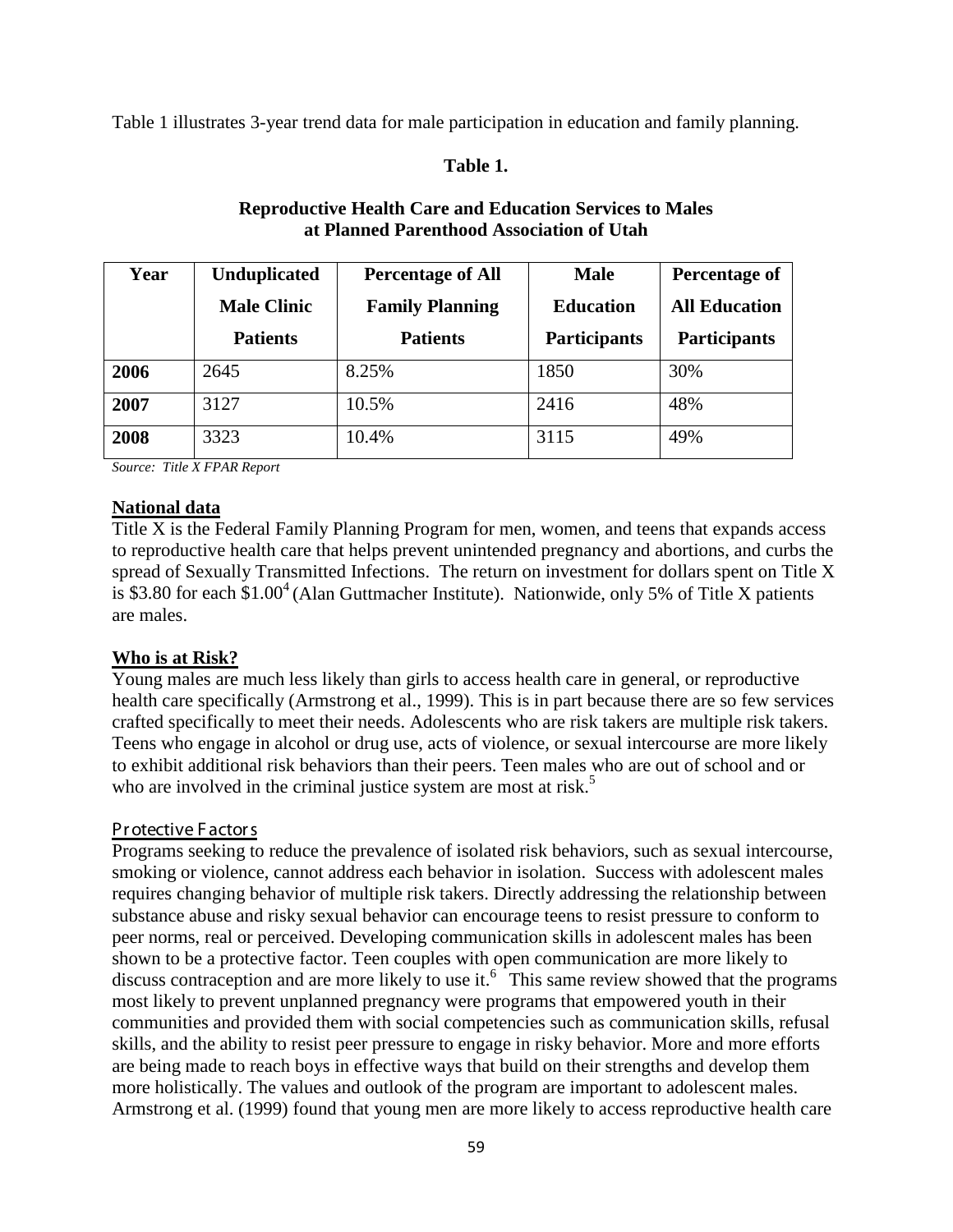clinics when the social, economic, cultural, and health needs they consider to be important are addressed as well.<sup>7</sup>

#### **What is Being Done?**

PPAU has spearheaded a collaborative effort to bring the Wise Guys™ Male Responsibility Curriculum listed in the National Campaign to Prevent Teen and Unplanned Pregnancy's *What Works* category to Utah. In 2007 and 2008, PPAU hosted Wise Guys program staff to conduct trainings in Salt Lake City. Utah now has a team of skilled trainers in the Spanish and English versions of the program. Through partnerships with Midvale City and Centro de la Familia de Utah and other agencies, PPAU has reached 262 youth with the Wise Guys curriculum. Pre-and post-test data from a cohort of 50 rural, migrant and immigrant Utah Latino youth with an average age of 12.4 years who attended Wise Guys/*Jovenes Sabios classes* indicated 14% gains in knowledge about Sexually Transmitted Infections. Increases in participant communication with parents and adults about sex are highlighted in Table 2 below.

|                                                                                | <b>Pre Wise Guys</b> | <b>Post Wise Guys</b> | % Change |
|--------------------------------------------------------------------------------|----------------------|-----------------------|----------|
| Participants<br>reporting talking<br>with their parents<br>about sex           |                      |                       |          |
| Never                                                                          | 22/51(43.%)          | 20/51 (39%)           | $-4\%$   |
| Sometimes                                                                      | 22/51 (43%)          | 27/51 (53%)           | $+10%$   |
| Often                                                                          | 7/51(14%)            | 4/51(8%)              | $-6%$    |
| <b>Participants</b><br>reporting talking<br>with their parents<br>about dating |                      |                       |          |
| Never                                                                          | 18/47 (38.%)         | 13/51(26%)            | $-12%$   |
| Sometimes                                                                      | 22/47 (47%)          | 28/51 (55%)           | $+8%$    |
| Often                                                                          | 7/47(15%)            | 10/51(20%)            | $+5%$    |
| <b>Talked with</b><br>someone about sex                                        |                      |                       |          |
|                                                                                | 42/55 (76%)          | 41/49 (84%)           | $+8%$    |
| <b>Talk with adults</b><br>about sex                                           |                      |                       |          |
|                                                                                | 28/55 (51%)          | 36/49 (73%)           | $+22%$   |

### **Table 2. Increases in Wise Guys participants communication with adults about sex**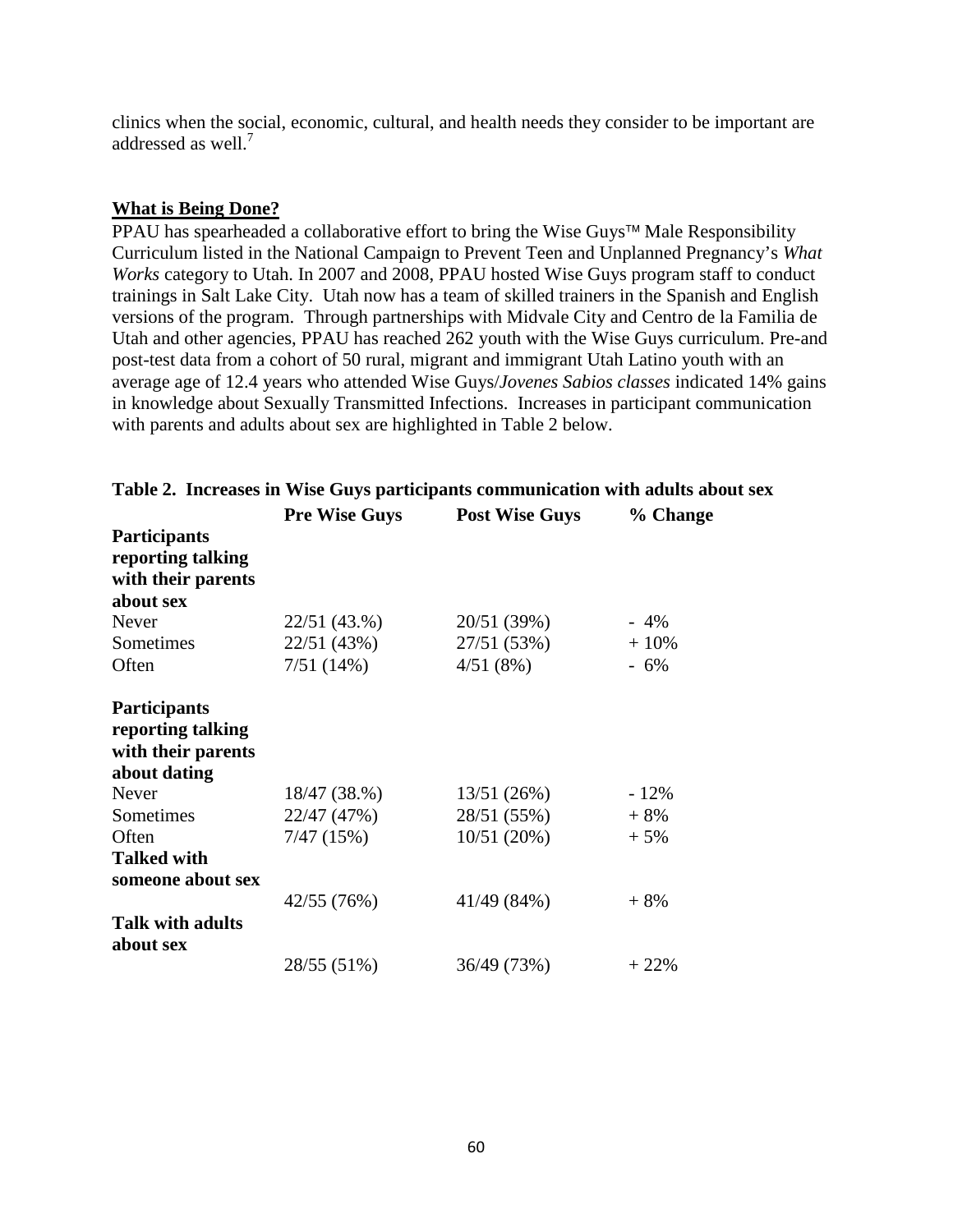## **Local Resources**

- Centro de la Familia de Utah, Phone: 801-521-4473, [G.palza@cdlfu.org](mailto:G.palza@cdlfu.org)
- Midvale City, Midvale Community Building Corporation, Phone 801-566-6191, Email: [magramont@midvale.com](mailto:magramont@midvale.com)
- Planned Parenthood Association of Utah, State Administration and Education Offices 801-532-1586, [www.ppau.org,](http://www.ppau.org/) E-mail: [Annabel.sheinberg@ppau.org](mailto:Annabel.sheinberg@ppau.org)
- Utah Department of Health, Maternal and Infant Health Program. Adolescent Health Coordinator. Phone 801-538-9317. E-mail: [jmayfield@utah.gov](mailto:jmayfield@utah.gov)
- Weber Morgan County, Community Based Abstinence Education Manager, Phone: 801- 399-7188, Email: [npalacios@co.weber.ut.us](mailto:npalacios@co.weber.ut.us)

## **National Resources**

- Wise Guys Program, Family Life Council of Greater Greensboro, Rick Brown, Director Tel: (336)333-6890
- Best Practices in Adolescent Pregnancy Prevention Male Involvement, Cicatelli Associates Incorporated, 505 E. Eighth Ave., Suite 1600, New York, NY 10018, Phone 212-629-3231, www.cicatelli.org
- Centers for Disease Control and Prevention, Rape Prevention and Education Grants. 1600 Clifton Rd, Atlanta, GA 30333, U.S.A. <http://www.cdc.gov/ViolencePrevention/RPE/index.html>

### **Recommendations**

- Conduct male focused outreach and education programs to males before first intercourse.
- Seek out partners in rape prevention, drug and alcohol prevention and crime prevention to collaborate efforts in reducing risky behaviors among male adolescents.
- Use reproductive health education curricula designed for adolescent males that have been validated for target populations (i.e., Caucasian, Hispanic and other groups as desired).
- Increase the number of male sexual health visits at Family Planning Centers, Private Health Care Providers and Public Health Clinics.

### **References**

- 1. Manlove, J, Ikramullah, E. and Terry Humen E. Condom Use and Consistency among Male Adolescents in the United States J Adolesc Health 2008 Oct;43(4):325-33. [Condom use and](http://www.ncbi.nlm.nih.gov/pubmed/18809129?ordinalpos=4&itool=EntrezSystem2.PEntrez.Pubmed.Pubmed_ResultsPanel.Pubmed_DefaultReportPanel.Pubmed_RVDocSum)  [consistency among male adolescents in the United States.](http://www.ncbi.nlm.nih.gov/pubmed/18809129?ordinalpos=4&itool=EntrezSystem2.PEntrez.Pubmed.Pubmed_ResultsPanel.Pubmed_DefaultReportPanel.Pubmed_RVDocSum)
- 2. Holcombe, E., Manlove, J, Terry-Humen, E.and Ikramullah E; Child Trends Research Brief Publication. October 2008 Washington DC p. 3-4
- 3. Vexler, E. & Suellentrop, K. *Bridging Two Worlds: How Teen Pregnancy Prevention Programs Can Better Serve Latino Youth.* Washington, DC: National Campaign to Prevent Teen Pregnancy. 2006.P.24.
- 4. Frost, J, Songfield, A, Gold R., Ahmed, F., *Estimating the Impact of Serving New Clients by Expanding Funding for Title X.* Occasional Report No. 33. Nov. 2006 Alan Guttmacher Institute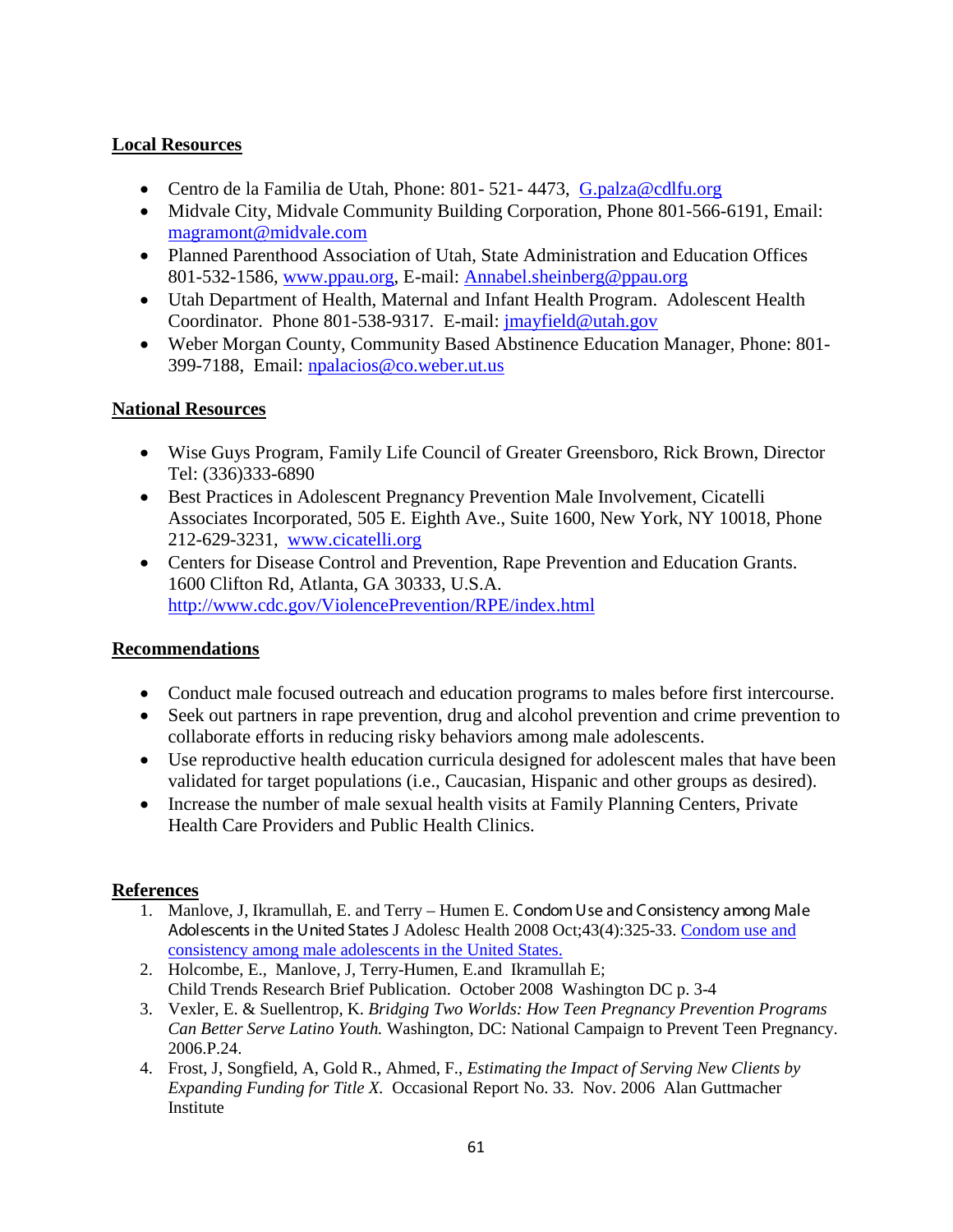- 5. Lindberg, L, Boggess, S., Porter, L., Williams, S. *Teen Risk Taking, A Statistical Portrait* The Urban Institute Washington DC, 2000.
- 6. Widman L, Welsh DP, McNulty JK, Little KC. Sexual communication and contraceptive use in adolescent dating couples. J Adolesc Health. 2006 Dec; 39(6):893-9. [http://www.ncbi.nlm.nih.gov/pubmed/17116521?ordinalpos=7&itool=EntrezSystem2.PEntrez.Pu](http://www.ncbi.nlm.nih.gov/pubmed/17116521?ordinalpos=7&itool=EntrezSystem2.PEntrez.Pubmed.Pubmed_ResultsPanel.Pubmed_RVDocSum) [bmed.Pubmed\\_ResultsPanel.Pubmed\\_RVDocSum](http://www.ncbi.nlm.nih.gov/pubmed/17116521?ordinalpos=7&itool=EntrezSystem2.PEntrez.Pubmed.Pubmed_ResultsPanel.Pubmed_RVDocSum)
- 7. Sonenstein, Freya ed. *Young Men's Sexual and Reproductive Health: Toward a National Strateg*y, The Urban Institute, Washington DC 2000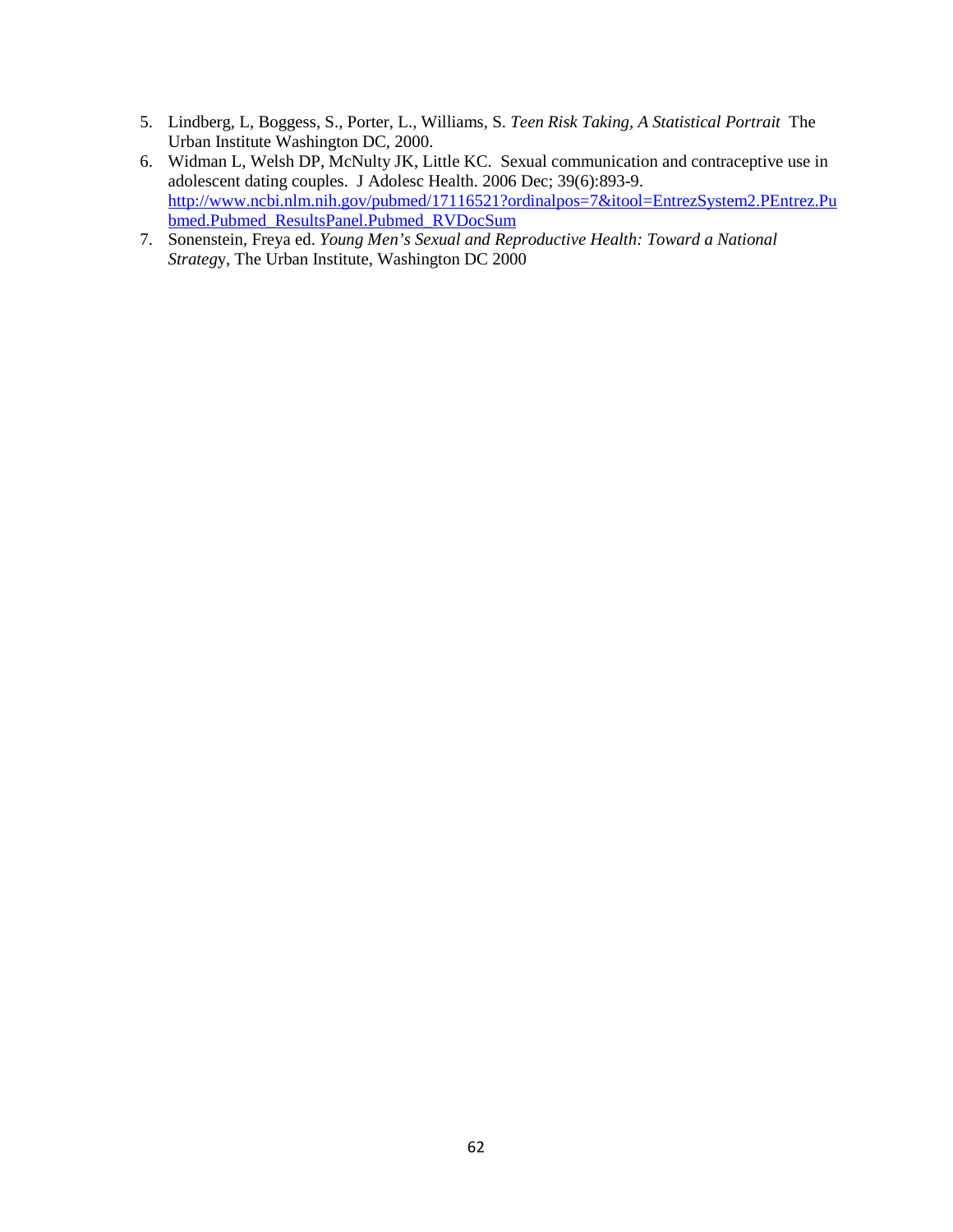# **Date Rape and Teen Violence**

Submitted by: Katie McMinn, Violence and Injury Prevention Program, Utah Department of Health

#### **Problem Statement and Background**

According to the 2009 Youth Risk Behavioral Surveillance System, 10.9% of Utah students indicated they were hit, slapped, or physically hurt on purpose by their boyfriend or girlfriend.<sup>1</sup> Dating violence encompasses verbal, emotional, psychological and sexual abuse. These types of abuse can escalate over time and may even lead to death. From 2005-2008, dating partners accounted for 10.5% of homicide victims in the state. <sup>2</sup>

### **Utah Data** \*

• National Incident-based Reporting System (NIBRS) data, which provide information on victim-offender relationship, shows a rising trend of violent crime committed by dating partners. In Utah, over the past eight years, incidents of assault and forcible sex involving dating partners have increased (49% and 147% respectively) while spousal violence trends have remained relatively stable.

#### **Assaults and Sex Offenses Committed in Utah by a Dating Partner or Spouse, All Ages,**  2001-2008

|                               | <b>Relationship</b>  | 2001   | 2002   | 2003   | 2004   | 2005   | 2006   | 2007   | 2008   |
|-------------------------------|----------------------|--------|--------|--------|--------|--------|--------|--------|--------|
| <b>Assault</b><br>(All Types) | <b>Overall NIBRS</b> | 17,381 | 19,563 | 20,245 | 19,987 | 20,371 | 22,212 | 24,306 | 24,513 |
|                               | Dating               | 2,359  | 2,390  | 2,508  | 2,468  | 2,835  | 3,079  | 3.396  | 3,518  |
|                               | Spousal              | 2,864  | 2,659  | 2,717  | 2,468  | 2,565  | 2,733  | 2,902  | 2,713  |
| <b>Sex</b>                    | <b>Overall NIBRS</b> | ,859   | 2,294  | 2,567  | 2,671  | 2,579  | 2,683  | 2,878  | 2,683  |
| <b>Offenses</b><br>(Forcible) | Dating               | 68     | 96     | 120    | 140    | 76     | 153    | 173    | 168    |
|                               | Spousal              | 32     | 32     | 40     | 38     | 33     | 41     | 48     | 35     |

NOTE: Incident-based reporting does not cover all offenses in the state, only those from reporting agencies (~75%).

#### *Homicide in Dating Relationships*

- A separate study by the Utah Commission for Criminal and Juvenile Justice for the years 2000-2008 showed that 13% of homicides in Utah were committed by spouses or exspouses and 6.7% by boyfriends/girlfriends or ex-boyfriends/girlfriends.
- From 2000-2004, dating partners accounted for 3.7% of homicide victims in Utah, whereas from 2005-2008, this percentage had grown to  $10.5\%$ .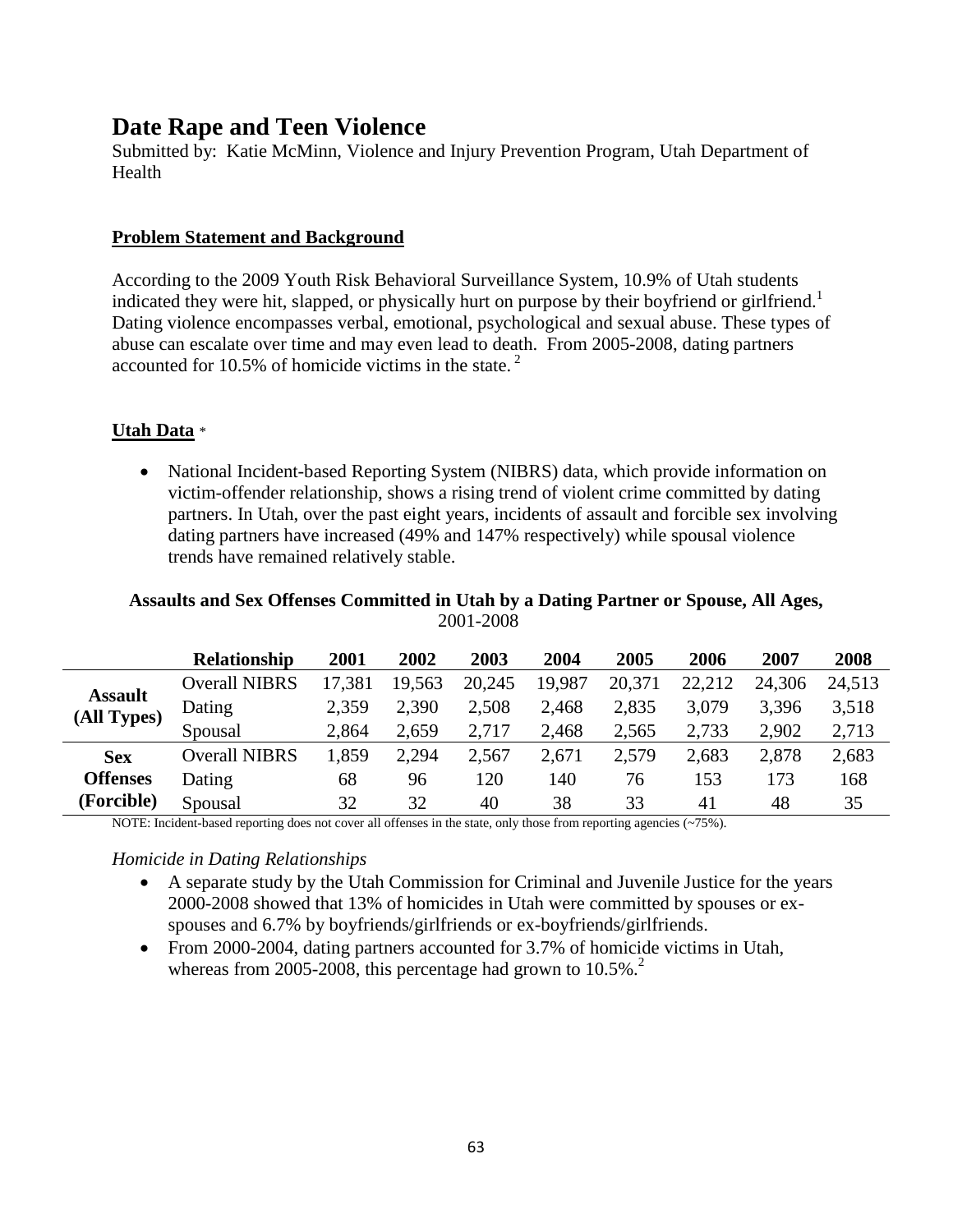

**Homicides Committed in Utah by a Dating Partner or Spouse 2000-2008**

#### *Sex Offenses in Dating Relationships*

• According to the 2007 Rape in Utah survey, 15.7% of rapes and 17.8% of attempted rapes (10.6% of overall sexual assaults) against Utah women are committed by boyfriends or ex-boyfriends.

#### **National Data**\*

- National data show that unmarried individuals experience non-lethal intimate partner violence (i.e., assault) at rates surpassed only by individuals who were separated or divorced from their partners.<sup>3</sup> In recent years, women were just as likely to be murdered by dating partners as spouses.<sup>4</sup>
- According to the 2009 Youth Risk Behavioral Surveillance System, 9.8% of U.S. students indicated they were hit, slapped, or physically hurt on purpose by their boyfriend or girlfriend during the 12 months before the survey.<sup>1</sup>
- Women ages 16 to 24 experience the highest per capita rates of intimate violence at nearly 20 per 1000 women.<sup>5</sup>

#### **Who is at Risk?**

Dating violence in the United States and Utah is experienced by adolescents, young adults, and older adults in dating relationships, though the dynamics may differ according to age group. Studies show that people who harm their dating partners are more depressed, have lower selfesteem, and are more aggressive than their peers. Other warning signs for dating violence include: use of threats or violence to solve problems; alcohol or drug use; inability to manage anger and conflict; poor social skills; association with violent friends; problems at school; lack of parental supervision, support, or discipline; and witnessing abuse at home.<sup>6</sup>

Source: Analysis of data from Utah NIBRS, FBI Supplemental Homicide Reports, and the Utah Domestic Violence Fatality Review Committee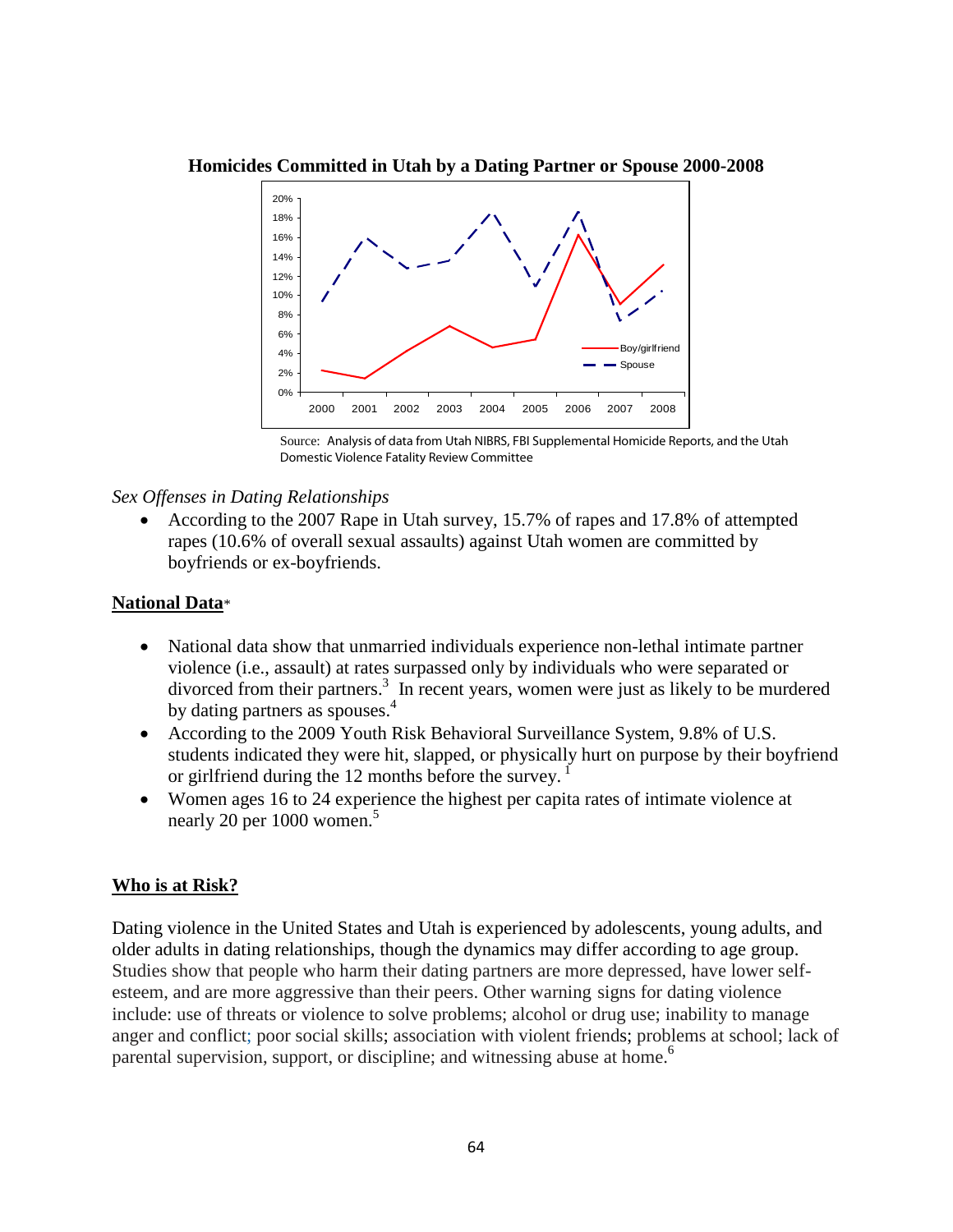## **What is Being Done?**

The Centers for Disease Control and Prevention funds a Rape Prevention and Education (RPE) Grant program through the Utah Department of Health Violence and Injury Prevention Program. The program goal is to strengthen sexual violence prevention efforts in states. Most RPE grant programs focus on teaching adolescents how to develop healthy relationships.

Primary prevention is the cornerstone of the RPE program. Program activities are guided by a set of prevention principles that include:

- Preventing first-time perpetration and victimization;
- Reducing modifiable risk factors while enhancing protective factors associated with sexual violence perpetration and victimization;
- Using the best available evidence when planning, implementing, and evaluating prevention programs;
- Incorporating behavioral and social change theories into prevention programs;
- Using population-based surveillance to inform program decisions and monitor trends; and
- Evaluating prevention efforts and using the results to improve future program plans.

In addition to the RPE program, advocates in Utah are also trying to pass legislation that would provide for the issuance, modification, and enforcement of protective orders between parties who are, or have been, in a dating relationship when:

- The parties are emancipated or 16 years of age or older;
- The parties are, or have been, in a dating relationship with each other; and
- A party commits abuse or dating violence against the other party.<sup>7</sup>

Currently, Utah law provides protective orders only to individuals who are or were married, and to individuals who have children together, regardless of marital status.

### **Local Resources**

- Utah Coalition Against Sexual Assault 801-746-0404 [info@ucasa.org](mailto:info@ucasa.org)
- Utah Department of Health Violence and Injury Prevention Program 801-538-6141 [www.utah.gov/vipp](http://www.utah.gov/vipp)
- Utah Domestic Violence Council 801-521-5544 [www.udvc.org/home](http://www.udvc.org/home)
- Utah Office on Domestic and Sexual Violence 801-538-1945 [nsearle@utah.gov](mailto:nsearle@utah.gov)
- Utah Men's Anti-violence Network [www.manutah.org](http://www.manutah.org/)

### **National Resources**

- Choose Respect [www.chooserespect.org](http://www.chooserespect.org/)
- Family Violence Prevention Fund<http://endabuse.org/section/programs/teens>
- Men Can Stop Rape [www.mencanstoprape.org](http://www.mencanstoprape.org/)
- My Strength [www.mystrength.org](http://www.mystrength.org/)
- National Sexual Violence Resource Center [www.nsvrc.org](http://www.nsvrc.org/)
- National Teen Dating Abuse Hotline <http://www.loveisrespect.org/>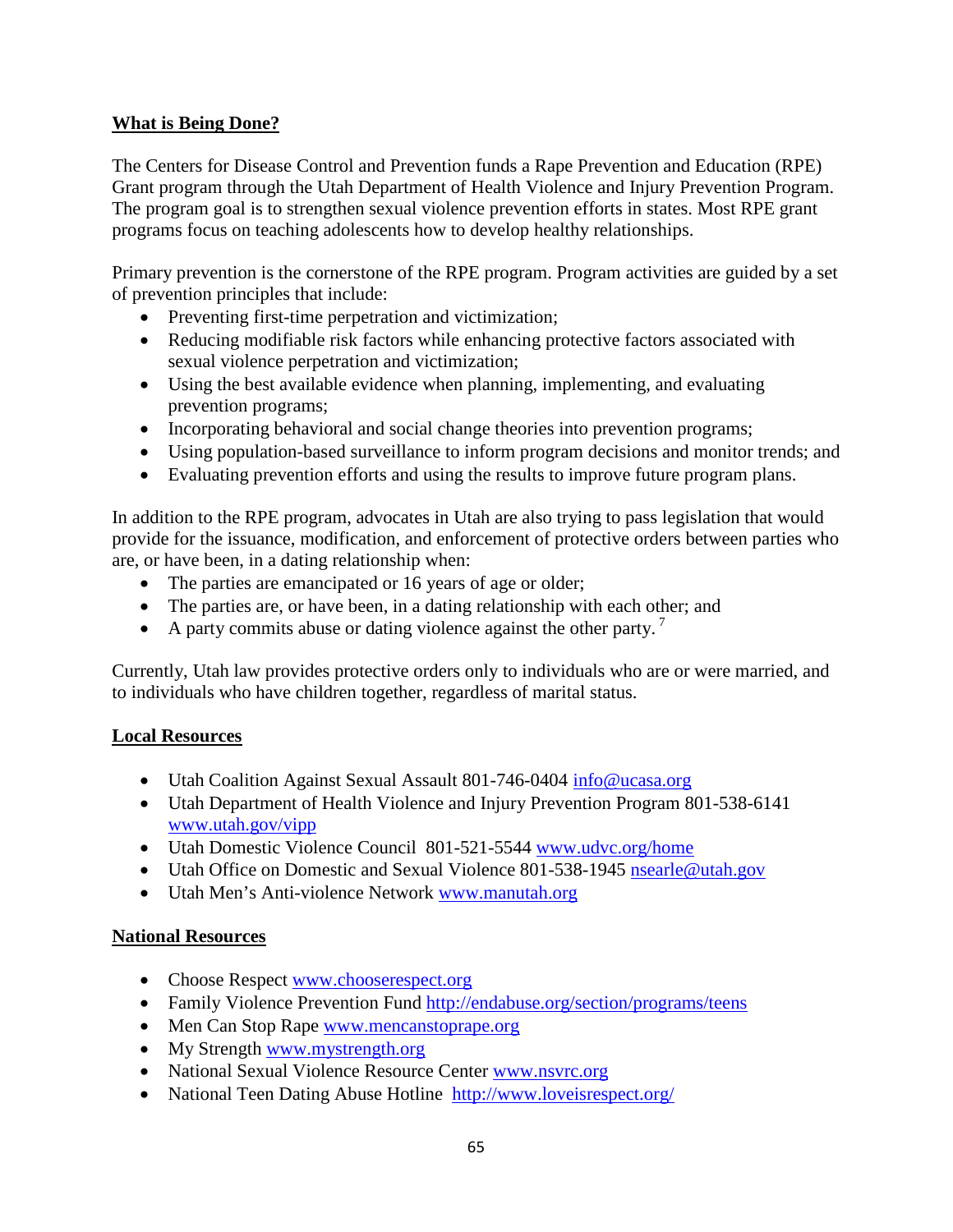#### **Recommendations**

- Continue to provide primary prevention and education in regard to dating and sexual violence.
- Redraft the protective order bill that will enable individuals who are in a dating relationship and are 18 years of age and older to obtain a protective order.

#### **References**

\*Prepared by Ben Peterson, PhD, and Chris Mitchell, PhD, Utah Commission on Criminal and Juvenile Justice

- 1. Youth Risk Behavior Surveillance System. National Center for Chronic Disease Prevention and Health Promotion. [www.cdc.gov/healthyyouth/yrbs/index.htm](http://www.cdc.gov/healthyyouth/yrbs/index.htm)
- 2. Analysis of data from Utah NIBRS, FBI's Supplemental Homicide Reports, and the Utah Domestic Violence Fatality Review Committee.
- 3. Bureau of Justice Statistics, National Crime Victimization Survey, IPV dataset [\(http://www.ojp.usdoj.gov/bjs/intimate/ipv.htm\)](http://www.ojp.usdoj.gov/bjs/intimate/ipv.htm)
- 4. Bureau of Justice Statistics, *Homicide trends in the U.S., 1976-2005* [\(http://www.ojp.usdoj.gov/bjs/homicide/intimates.htm\)](http://www.ojp.usdoj.gov/bjs/homicide/intimates.htm)
- 5. Bureau of Justice Special Report: Intimate Partner Violence, May 2000. <http://bjs.ojp.usdoj.gov/content/pub/pdf/ipv.pdf>
- 6. The Centers for Disease Control and Prevention, Understanding Dating Violence Fact sheet [\(http://www.cdc.gov/violenceprevention/pdf/TeenDatingViolence2009-a.pdf\)](http://www.cdc.gov/violenceprevention/pdf/TeenDatingViolence2009-a.pdf)
- 7. Utah Dating Violence Task Force, Domestic Violence and Dating Violence Amendments 2007 General Session State of Utah Draft [\(http://www.nomoresecrets.utah.gov/DatingViolence/DV%20Bill%202007.pdf\)](http://www.nomoresecrets.utah.gov/DatingViolence/DV%20Bill%202007.pdf)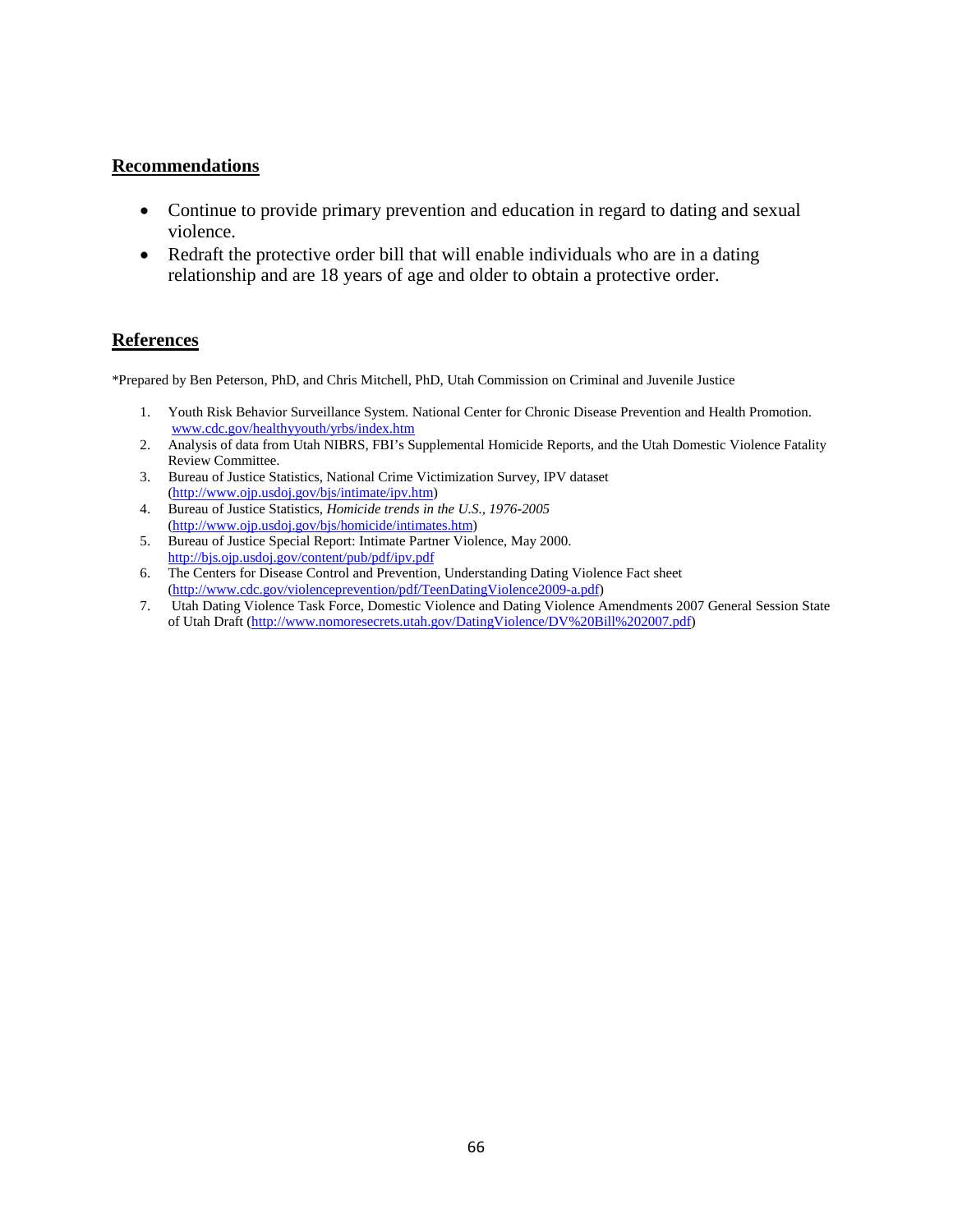# **Gang Involvement and Sexual Activity**

Submitted by: Ken Roach, Salt Lake County Youth Services

### **Problem Statement and Background**

Several studies suggest that teens who belong to gangs are more likely to have sex, have more sexual partners, and become pregnant. It is not clear whether these consequences are the result of gang membership or other risk factors.<sup>1</sup> What is clear, however, is that not enough is known about the problem. Some of the reasons for the lack of information are mentioned below.

Gang involvement is difficult to measure. <sup>6</sup> To the extent that there is a relationship between gang involvement and sexual activity, the research hasn't been able to determine what "dose" (or level) of gang involvement affects sexual activity.<sup>7</sup> Another reason it is difficult to measure gang involvement is that gang members may not always be trustworthy. Some gang members may exaggerate their antisocial behaviors to intimidate others. Other gang members may deny, or minimize, their gang involvement for fear of attracting the attention of anti-gang resources. Another difficulty is that research about gang members is potentially dangerous. Finally, it may be that the gang members who participate in research are different from other, more dangerous, gang members. Generalizations about gang members, when based on information gained from those who participate in research, may be skewed.

Notwithstanding the challenges, there is a growing body of research suggesting a relationship between gang involvement and sexual activity.<sup>7,8,9,10</sup> The findings of some of this research will be discussed in the national data section of this report.

### **Utah Data**

There may be more than 4,500 documented gang members in Utah. However, actual numbers may be higher, as documenting gang members has become more difficult in recent years.<sup>11, 12</sup> Some reports indicate that Utah gangs are more "mobile" than their counterparts elsewhere.<sup>12</sup> The average gang member in Utah is 18 to 24 years old.<sup>12</sup>

Gangs in Salt Lake County are influenced primarily by two areas of the country: Los Angeles and Chicago. The Salt Lake metropolitan area could be referred to as a "Secondary Gang City" because it has the same affiliations as these other influential gang cities, but with local adaptations. In fact, the gang culture found in Salt Lake is one of the most diverse in the western United States. Major California affiliations include the Surenos, Nortenos, Crips, and Bloods. Chicago affiliations include both the Folks and the People. Additionally, the Salt Lake metro area has Southeast Asian gangs, Polynesian gangs, racist and non-racist skinheads, motorcycle gangs, Straight Edgers, and other groups such as the Animal Liberation Front.<sup>22</sup>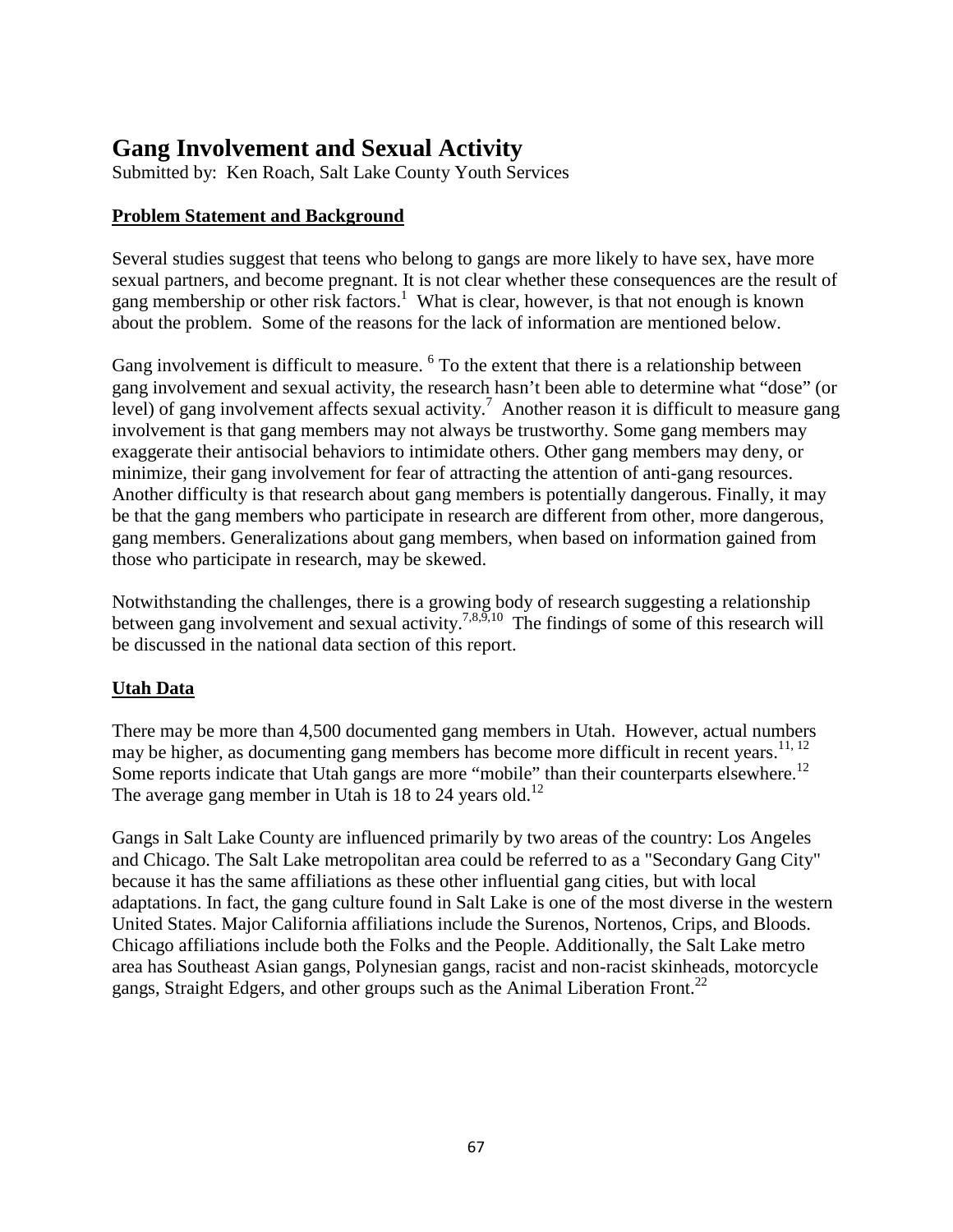The following chart shows the distribution of gang members by race in the Salt Lake City area for the 2008 calendar year.



Source: Salt Lake Area Gang Project, 2008 End of Year Statistics

## **National Data**

The Federal Bureau of Investigation (FBI) estimated in 2008 that there were at least 20,000 gangs in the United States with a total of 1 million members.<sup>11</sup> There is no agreement on how many youth gang members there are, in part because there is no accepted definition of youth gangs.<sup>2</sup> Some estimates are that half of all gang members are juveniles.<sup>17</sup> A 1998 study reported that Hispanics accounted for 46% of all gang members, Blacks 31%, Whites 13%, and Asians 7%. 3

A 2008 Seattle study of adolescent girls who worked as prostitutes concluded that many were either gang-involved or were being exploited by gang-involved pimps.<sup>13</sup> A 1999 New York Times story reported that gang-involved boys were forcing adolescent girls, some of whom were also gang-involved, to work as prostitutes to make money.<sup>14</sup>

A 2007 study in Los Angeles concluded that about half of the gang-involved adolescent boys in the study had engaged in unprotected sex or used drugs or alcohol during sex. About 25% had gotten someone pregnant. The mean number of sex partners was nine, and about 25% had engaged in group sex, usually involving multiple males and a single female.<sup>15</sup>

A 2008 study in San Francisco concluded that gang-involved girls (14-19 years old), three quarters of whom were Latinas, were about twice as likely as their non-gang involved peers to become pregnant if, but only if their partners were also gang-involved. On the other hand, ganginvolved girls whose partners were not gang-involved were no more likely to become pregnant.<sup>8</sup>

A large, well-controlled 2004 study involving detained adolescent males in Georgia found that gang-involved boys (14-18 years old) were 5.7 times more likely than their peers to have had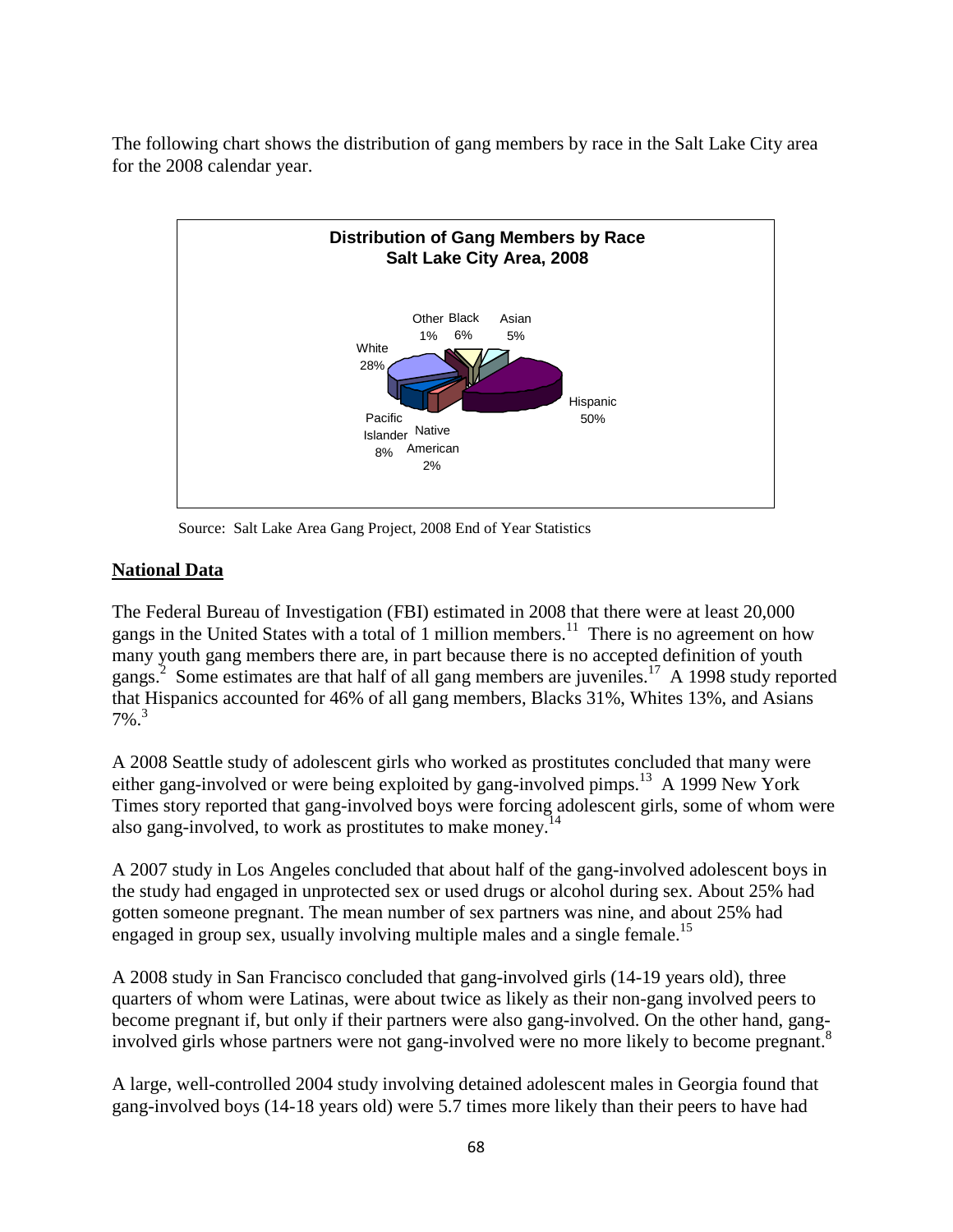sex, 3.2 times more likely to have impregnated a girl, and almost 4 times more likely to have been high on alcohol/other drugs during sex or have had sex with multiple partners.<sup>7</sup>

A 2002 study of African American adolescent females (14-18 years old) in the South concluded that gang-involved girls were more than twice as likely as their non-gang involved peers to have had a nonmonogamous sexual partner. The gang-involved girls also had significantly higher rates of sexually transmitted infections  $(STIs).$ <sup>10</sup>

There have been numerous allegations that gang membership for girls requires being "sexed in," or having sex with male gang members to demonstrate loyalty. <sup>3</sup> The reports of this practice are as convincing as the reports that deny the phenomenon<sup>16</sup>. In some gangs, girls are regarded as property, in other gangs the girls are genuine colleagues, and in yet other gangs the girls are the ones who actually run the gang. Some girls are undoubtedly "sexed in," others are not. 16 It is not clear how prevalent the practice is, nor are many of the characteristics of the gangs/girls who engage in the practice.

## **Who is at Risk?**

Some influences place both girls and boys at risk for gang involvement while others are genderspecific. For example, both girls and boys are more likely to become gang-involved if they experienced peer rejection, academic failure, and/or antisocial behavior. Other factors that predict gang involvement include delinquent peers, delinquent beliefs, lack of parental supervision, and negative life events. Additional risk factors are peer pressure, protection of one's status, the desire for acceptance, and problems at home; Such as, lack of parental warmth and higher levels of family conflict. Finally, a lack of maternal attachment, social isolation, impulsivity, risk-seeking, poor refusal skills, and low empathy also predict gang involvement. 17,18,19,20

Adolescent boys sometimes join gangs because they have a friend who is a gang member or because they're looking for friends. Other boys join to get away from their families. Still others join for attention and affection. 17,18,19,20

Adolescent females are more likely to become gang-involved if they are risk-seeking, have low school commitment, lack pro-social peers, experience neighborhood disorganization, have poor problem-solving skills, suffered from physical and/or sex abuse, witnessed domestic violence, or had a parent(s) with a substance abuse/mental health problem. The desire for friends and lack of a father affect girls more than boys. 17,18,19,20

Protective factors include college aspirations, teacher attachment, community sports, school successes (e.g., awards), and the presence of a caring adult.<sup>17,18,19,20</sup>

## **What is Being Done?**

Primary prevention programs focus on keeping adolescents out of gangs. Examples of primary prevention programs include parent education and school-based gang prevention programs.<sup>21</sup>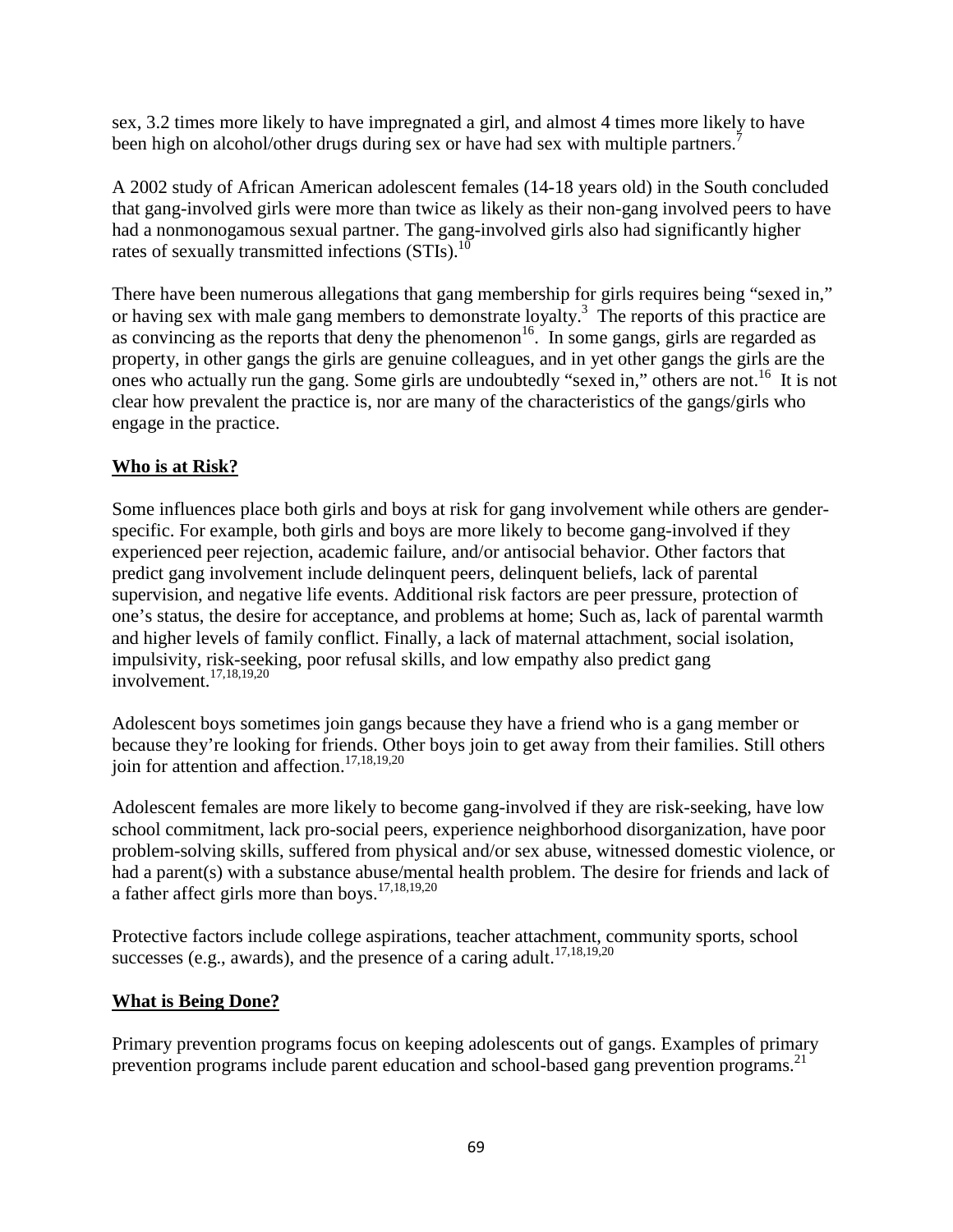Secondary prevention programs focus on keeping at-risk youth out of gangs. Examples include certain Juvenile Justice Services programs and school-based programs. 21

Tertiary prevention programs attempt to help gang-involved youth exit the gang, or reduce their level of involvement. <sup>21</sup> Examples of these programs include Colors of Success and Project 180.

Law enforcement also plays a significant role in trying to thwart gang activities.

Utah has also incorporated some of the Office of Juvenile Justice and Delinquency Prevention's (OJJDP) Best Practices in its programs. 21

## **Local Resources**

- Cedar City Police Department, 10 N. Main, Cedar City, UT 84720, 435-865-5139, <http://www.cedarcity.org/index.aspx?NID=136>
- Iron/Garfield County Narcotics Drug Task Force: 435-586-2651.
- Ogden Metro Gang Unit: Ogden City Police Dept. 801-395-8221 [http://www.ogdencity.com/en/public\\_safety/police\\_department/gangs.aspx](http://www.ogdencity.com/en/public_safety/police_department/gangs.aspx)
- Salt Lake Area Gang Project: 3365 S 900 W, Salt Lake City, UT 84119. 801-743-5864. <http://www.slsheriff.org/lawenforcement/investigations/metrogang/index.html>
- Salt Lake County Sheriff's Office: Admin. 801-468-3900, Gang Hotline 801-743-5864, <http://www.slsheriff.org/contactus.html>
- St. George Police Department,<http://www.sgcity.org/police/indexmain.php>
- Washington County Narcotics Drug Task Force, Sheriff's Office Main Number: 240-313-2100, <http://www.washcosheriff.com/ntf.html>
- Colors of Success: 1747 South 900 West, Ste 200, Salt Lake City, Utah 84104, 801-596-9081, [http://www.colorsofsuccess.com/,](http://www.colorsofsuccess.com/)
- Project 180, [http://www.westvalleycommunitycenter.com/project180.html,](http://www.westvalleycommunitycenter.com/project180.html) 801-654-0446

# **National Resources**

- National Gang Intelligence Center, [http://www.justice.gov/criminal/ngic/,](http://www.justice.gov/criminal/ngic/) 703-414-8600
- Federal Bureau of Investigation (FBI),<http://www.fbi.gov/>
- National Major Gang Task Force,<http://www.nmgtf.org/>
- National Gang Center,<http://www.nationalgangcenter.gov/>

# **Recommendations**

- Continue funding primary, secondary, and tertiary prevention programs
- Expand initiatives in schools to educate parents about signs of gang involvement, prevention strategies, and treatment resources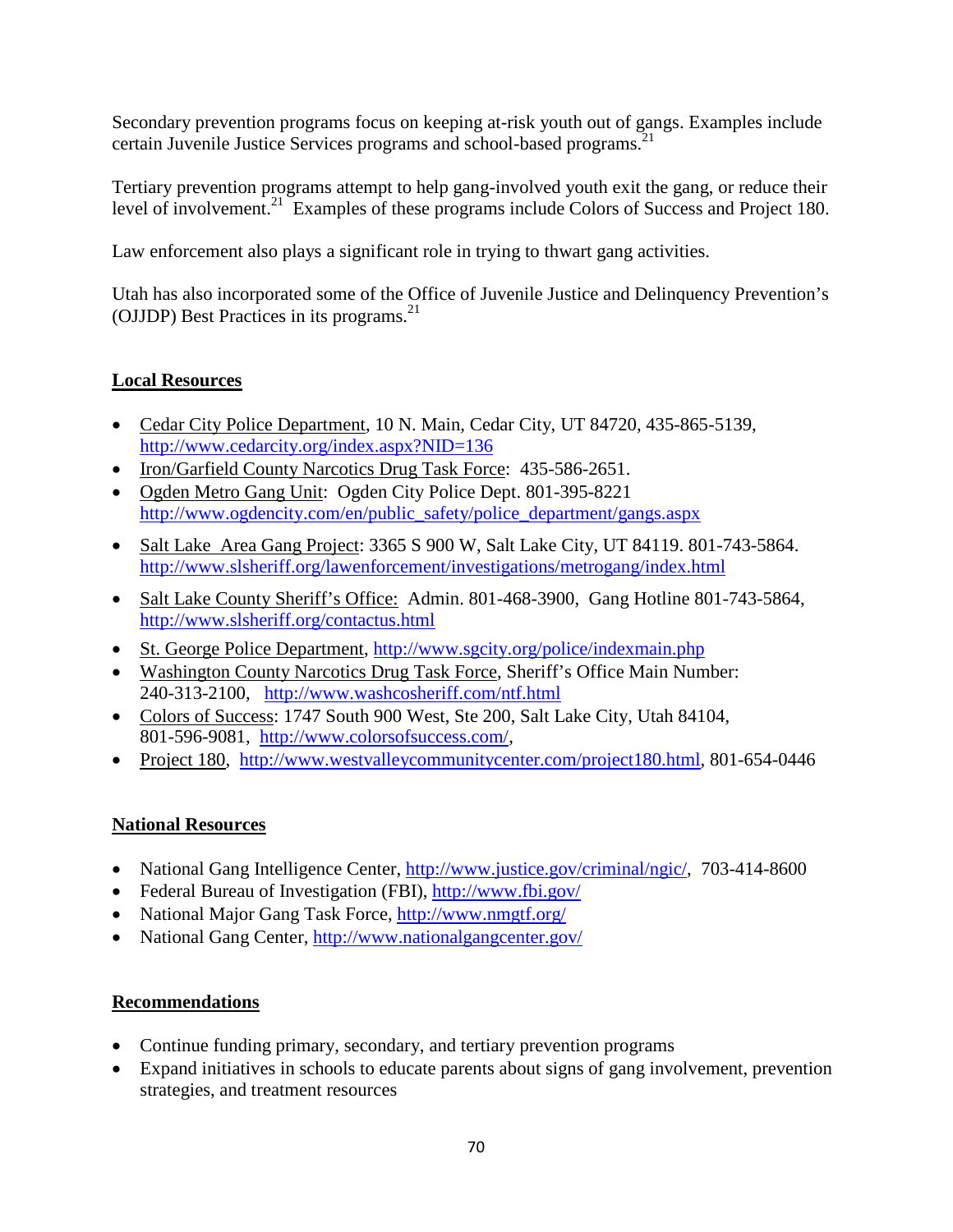- Expand the number/quality of treatment programs
- Endorse initiatives to make schools the "frontline" resource in identifying at-risk youth and intervening to the extent possible

#### **References**

- 1. US Department of Justice, Office of Community Oriented Policing Services. April 2008. <http://www.cops.usdoj.gov/Default.asp?Item=1593>
- 2. Youth Gangs: An Overview. August 1998. Office of Juvenile Justice and Delinquency Prevention, Juvenile Justice Bulletin. [http://www.ncjrs.gov/pdffiles/167249.pdf.](http://www.ncjrs.gov/pdffiles/167249.pdf)
- 3. Into the Abyss: A Personal Journey into the World of Street Gangs. 2002. [http://faculty.missouristate.edu/m/MichaelCarlie/what\\_I\\_learned\\_about/gangs/racial\\_composition.htm.](http://faculty.missouristate.edu/m/MichaelCarlie/what_I_learned_about/gangs/racial_composition.htm)
- 4. Straight Edge Online. [http://www.toefur-straightedge.com/x/straightedgefaq/.](http://www.toefur-straightedge.com/x/straightedgefaq/)
- 5. America's Most Dangerous Gang[. http://www.apfn.org/APFN/MS-13.HTM.](http://www.apfn.org/APFN/MS-13.HTM)
- 6. Public Enemy #1? Gang Crime Myths and Realities. [http://www.justicepolicy.org/images/upload/07-](http://www.justicepolicy.org/images/upload/07-07_Ch6_GangWars_GC-PS-AC-JJ.pdf) [07\\_Ch6\\_GangWars\\_GC-PS-AC-JJ.pdf](http://www.justicepolicy.org/images/upload/07-07_Ch6_GangWars_GC-PS-AC-JJ.pdf)
- 7. The association between gang involvement and sexual behaviors among detained adolescent males (2004). [http://www.ncbi.nlm.nih.gov/pmc/articles/PMC1744945/pdf/v080p00440.pdf.](http://www.ncbi.nlm.nih.gov/pmc/articles/PMC1744945/pdf/v080p00440.pdf)
- 8. Gang exposure and pregnancy incidence among female adolescents in San Francisco: evidence for the need to integrate reproductive health with violence prevention efforts (2008)[. http://aje.oxfordjournals.org/cgi/](http://aje.oxfordjournals.org/cgi/%20repreint/167/9/1102)  [repreint/167/9/1102.](http://aje.oxfordjournals.org/cgi/%20repreint/167/9/1102)
- 9. Women, Men and Gangs: The Social Construction of Gender in the Barrio (From Female Gangs in America: Essays on Girls, Gangs and Gender, P 232-244, 1999, Meda Chesny-Lind and John M. Hagedorn, eds.
- 10. Gang Involvement and the Health of African American Female Adolescents (2002)
- 11. National Gang Threat Assessment 2009. National Gang Intelligence Center. <http://www.justice.gov/ndic/pubs32/32146/32146p.pdf>
- 12. Gangs, Inc. 2003. [http://findarticles.com/p/articles/mi\\_qn4188/is\\_20031012/ai\\_n11421329/?tag=content;col1.](http://findarticles.com/p/articles/mi_qn4188/is_20031012/ai_n11421329/?tag=content;col1)
- 13. Who Pays the Price? Assessment of Youth Involvement in Prostitution in Seattle (2008). [http://www.seattle.gov/humanservices/domesticviolence/Report\\_YouthInProstitution.pdf.](http://www.seattle.gov/humanservices/domesticviolence/Report_YouthInProstitution.pdf)
- 14. Gangs Turn to New Trade: Young Prostitutes (1999). New York Times. <http://www.nytimes.com/1999/07/11/nyregion/gangs-turn-to-new-trade-young-prostitutes.html>
- 15. A Public Health Study of Gang Youth in Los Angeles: Preliminary Analysis (2007). [http://www.allacademic.com/meta/p\\_mla\\_apa\\_research\\_citation/1/8/3/9/7/p183976\\_index.html](http://www.allacademic.com/meta/p_mla_apa_research_citation/1/8/3/9/7/p183976_index.html)
- 16. Being in a Gang: The Background. March 2001. Office of Juvenile Justice and Delinquency Prevention. [http://www.ncjrs.gov/html/ojjdp/jjbul2001\\_3\\_3/page3.html](http://www.ncjrs.gov/html/ojjdp/jjbul2001_3_3/page3.html)
- 17. Perceptions of Risk Factors for Female Gang Involvement among African American and Hispanic Women (2001). Youth and Society V. 23, No 3. 303-336.
- 18. The Adolescent Girl Gang Involvement Phenomenon (2008)
- 19. Predicting Early Adolescent Gang Involvement from Middle School Adaptation (2005)
- 20. The relationship between dimensional self-concept and juvenile gang involvement: implications for prevention, intervention, and court referred diversion programs (1997).
- 21. Best Practices to Address Community Gang Problems: OJJDP's Comprehensive Gang Model[. http://www.ncjrs.gov/pdffiles1/ojjdp/222799.pdf.](http://www.ncjrs.gov/pdffiles1/ojjdp/222799.pdf)
- 22. Salt Lake Area Gang Project: Salt Lake City, UT <http://www.slsheriff.org/lawenforcement/investigations/metrogang/index.html>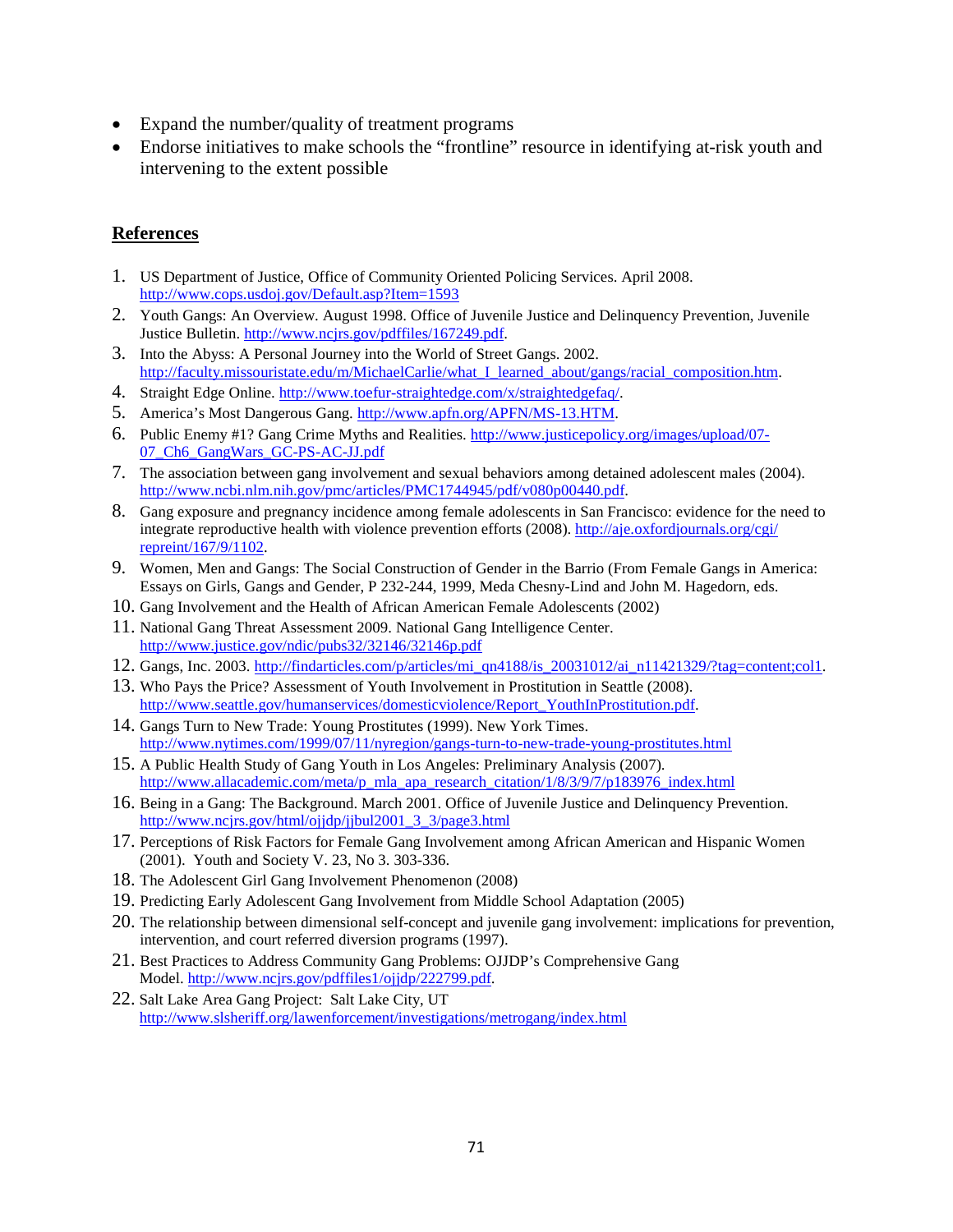# **Substance Abuse Among Young Adults**

Submitted by: Ben Reeves, Utah Division of Substance Abuse and Mental Health

## **Problem Statement**

Alcohol use and binge drinking among young adults is a public health concern across the nation. While Utah has the lowest alcohol use rates compared to other states, these rates have an impact on the increasing rates of high-risk behavior associated with drinking. National and state data show a correlation between rates of alcohol use and the increase in sexually transmitted diseases (STDs), the practice of unsafe sex, and unplanned pregnancies.

### **Background**

Young adults who engage in sex when making high-risk choices are more likely to have unprotected sex, and as a result, experience higher rates of sexually transmitted diseases and infections such as genital warts, herpes, and hepatitis. It has long been known that young men are more likely to engage in aggressive behavior when impaired. Young men also seek predatory opportunities to seduce young women during these high-risk drinking episodes. Research now shows that on days when women have five or more drinks, their risk for experiencing sexual aggression increases nine times; their risk for experiencing physical aggression increases seven  $time<sub>1</sub>$ 

When looking at binge drinking among young adults from 1979-2006, Gruzca et al found that the risk of binge drinking had increased among young women overall. Furthermore, binge drinking had increased most dramatically among 21- to 23-year-old female college students compared to their non-student counterparts. Gruzca et al also reported that during this time period, the risk of binge drinking among 18-20 year old non-student males had declined; however this decrease was not seen among college students the same age. $<sup>2</sup>$ </sup>

### **Utah Data: How is Utah Doing?**

Data from the Utah Behavioral Risk Factor Surveillance System (BRFSS) indicate that 14.0% of males aged 18-20 reported binge drinking one or more times during the past 30 days compared to 5.7% of females ages 18-20. Binge drinking rates increased dramatically for both males and females ages 21-24 compared to 18- to 20-year-olds.<sup>3</sup> (See Graph 1)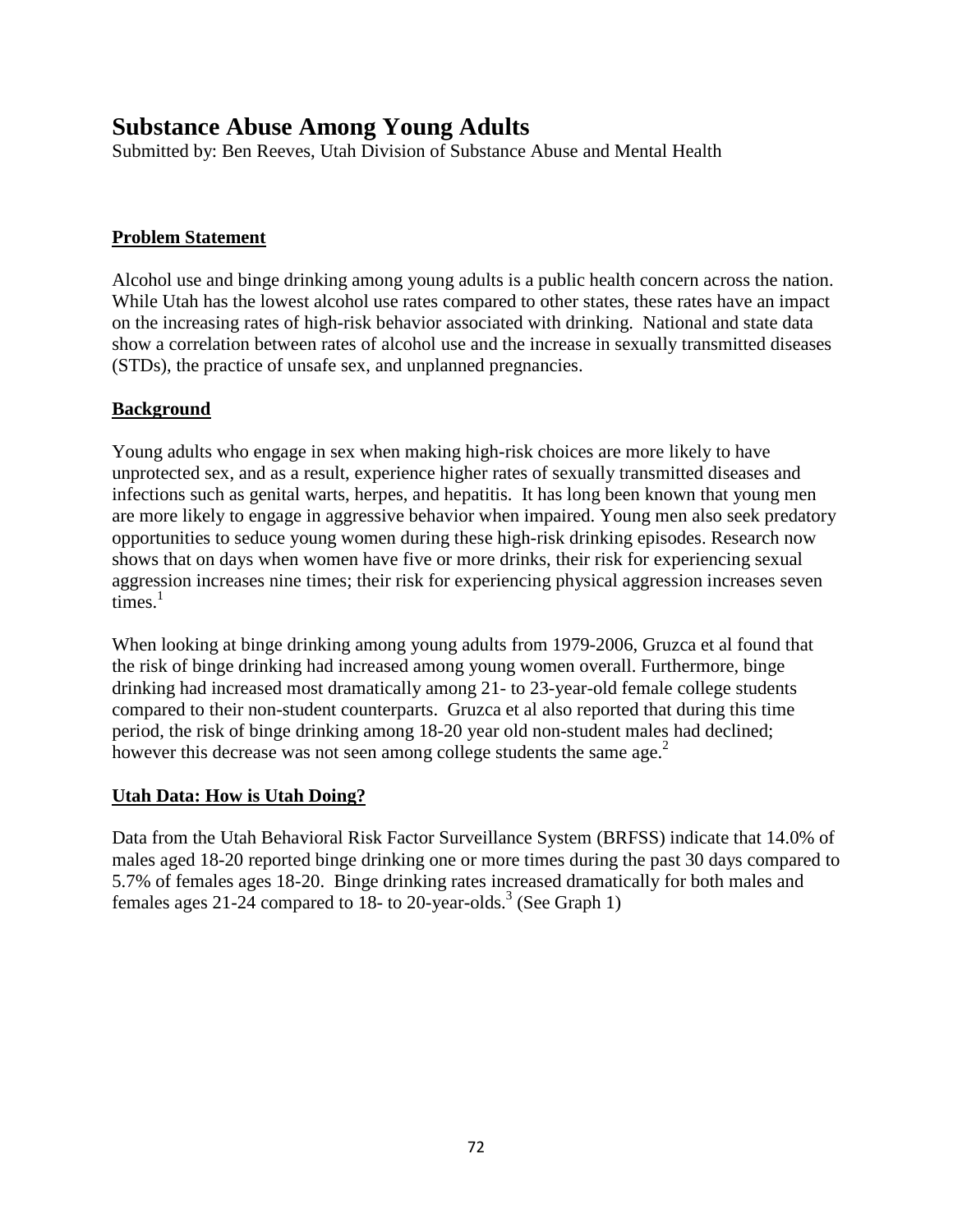## **Graph 1**



While the data presented in Graph 2 do not depict current college student status among young adults who report binge drinking, it illustrates that those with a high school education or less report higher rates of binge drinking in Utah.<sup>3</sup>

# **Graph 2**

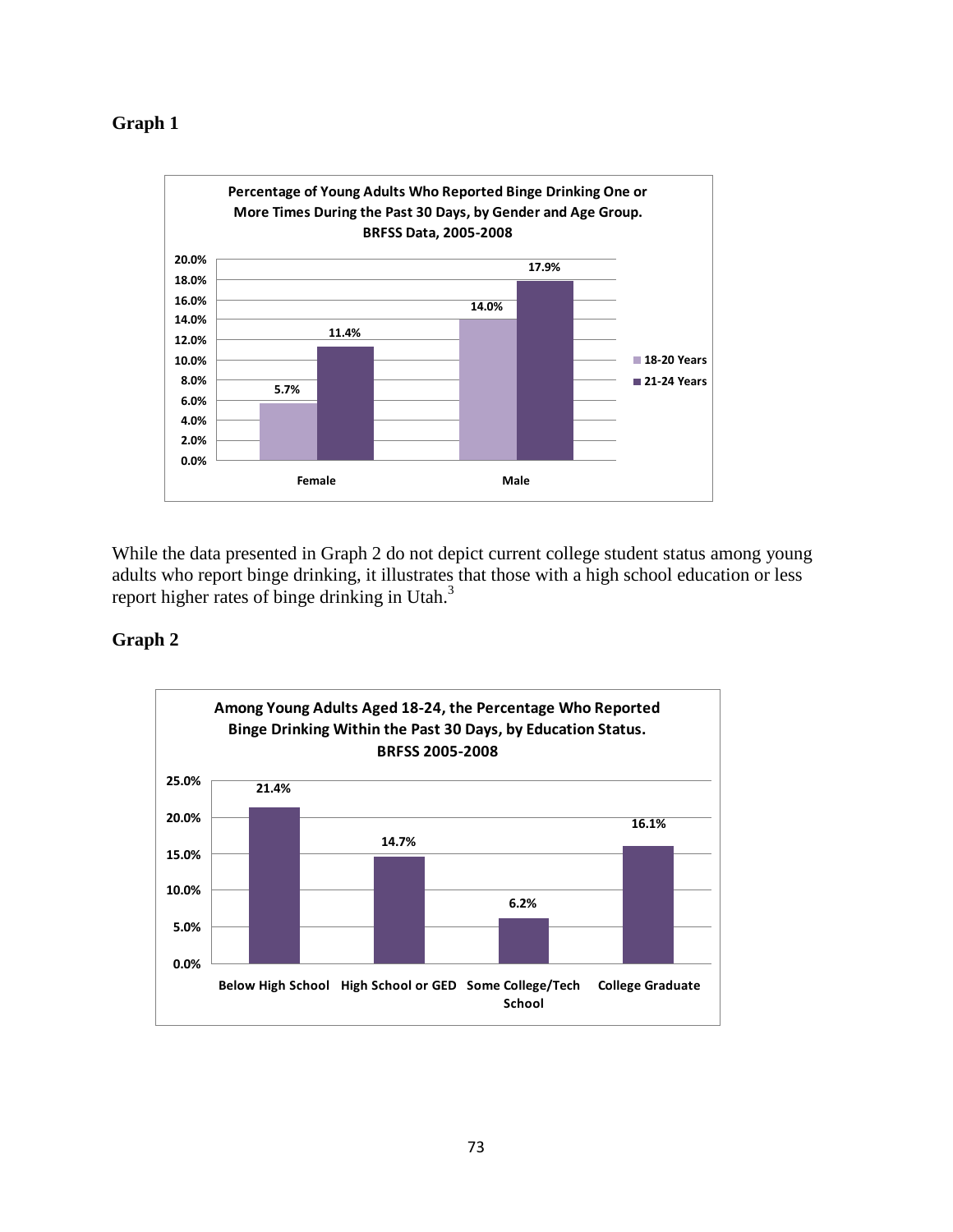# **National Data**

Results from the 2007 National Survey on Drug Use and Health show that 35.7% of 18 to 20 year-olds reported binge drinking, as did 45.9% of young adults aged 21-25.4

Findings from this survey also suggested that full time college students aged 18-22 were more likely to use alcohol in the past month, binge drink, and drink heavily compared to their counterparts not enrolled in college. Specifically, 43.6% of college students (aged 18-22) reported binge drinking compared to 38.4% of non-students from the same age group.<sup>4</sup>

# **Who is at Risk?**

Risk factors are characteristics of individuals, their families, schools, and community environments that are associated with increases in alcohol and other drug use. The following factors increase the likelihood that young adults may develop the above mentioned problem and may include:

-Availability of alcohol/other drugs

-Transitions and mobility

-Low neighborhood attachment and community disorganization

-Extreme economic deprivation

-Family history of the problem behavior

-Family management problems

-Family conflict

-Favorable parental attitudes and involvement in problem behaviors

-Academic failure beginning in late elementary school

-Lack of commitment to school

-Early and persistent antisocial behavior

-Rebelliousness

-Friends who engage in the problem behavior

-Favorable attitudes toward the problem behavior (including low perceived risk of harm)

-Early initiation of the problem behavior

-Gang involvement

-Constitutional factors (a type of mental disadvantage or learning disability)

#### **What is Being Done?**

Many of the colleges and universities in Utah provide substance abuse prevention and/or awareness services for their students. The following is a brief description of a few of those programs and services:

University of Utah: The University of Utah has a number of activities related to high-risk drinking. The campus is "dry" and violations of policy are not tolerated. There are also very few alcohol outlets along the perimeter of campus, which one might call environmental management. The school offers an evidence based curriculum for students who feel their drinking is high-risk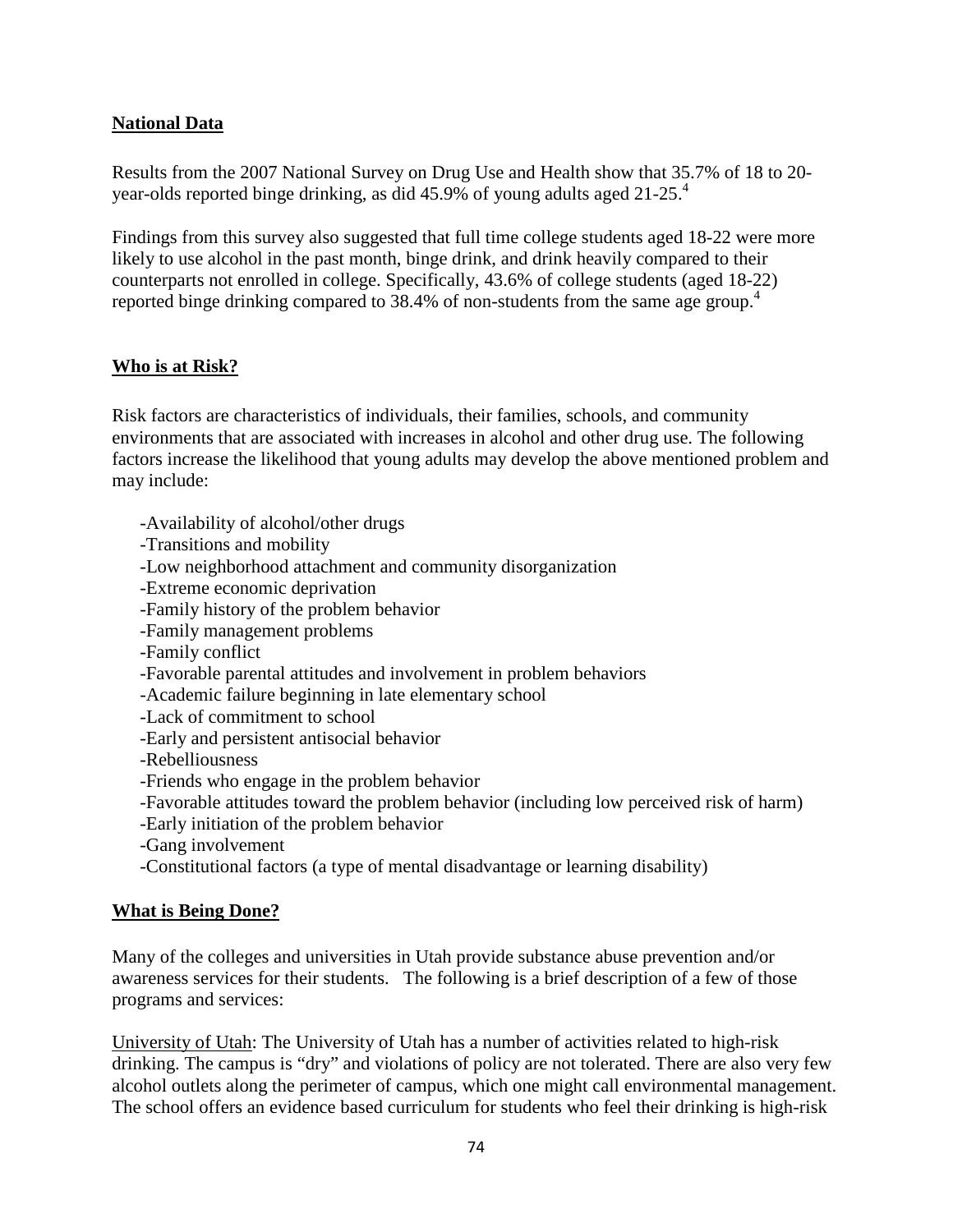or for students who have been sanctioned because of a policy violation. Since research shows parents have a significant effect on choices students make with respect to drinking, a letter and information booklet is sent to the parents of incoming first year students who reside on campus and are under 21. They also offer, by request, lectures and presentations related to high-risk drinking <sup>6</sup>. Additional information about the University's prevention services can be found on the following website: [http://www.wellness.utah.edu/wellness\\_as\\_prevention.htm](http://www.wellness.utah.edu/wellness_as_prevention.htm)

Weber State University (WSU): The Health Education/Drug and Alcohol Office at Weber State University established the ATOD (Alcohol, Tobacco, and Other Drug) Advisory Board. This board has developed the Code 411 campaign to keep WSU students informed about substances that impact their lives. Informational ads have been placed in the school newspaper and are available for viewing at<http://departments.weber.edu/heda/><sup>7</sup>.

#### Utah State University:

The Student Wellness Center at Utah State University (USU) provides access to health and wellness educational programs and presentations to all student organizations around such topics as decision-making, conflict resolution, coping techniques, relationship and people skills, alcohol and other drug use/abuse, sexuality, sexual assault, date/acquaintance rape, HIV/AIDS and STDs. Substance abuse messages, services and programs are also offered through student peer education and mentoring groups, referral services, support groups, and in-service training for students, faculty and staff. Each year, the college sponsors various programs and awareness campaigns including National Collegiate Alcohol & Drug Awareness Week, National Drunk and Drugged Driving Week, National Safe Spring and Summer Breaks, National Red Ribbon Week, and National AIDS Day<sup>8</sup>. Additional information about the USU Wellness Center can be found at: [http://www.usu.edu/health/services/.](http://www.usu.edu/health/services/)

# **Local Resources**

- **The Utah Division of Substance Abuse and Mental Health (DSAMH)** is the State agency responsible for ensuring that prevention and treatment services for substance abuse and mental health are available statewide. If you, a friend, or family member is struggling with a mental health problem or a problem with alcohol, tobacco, or other drugs there is help available. Hope and recovery are possible. For more information: <http://www.dsamh.utah.gov/>
- **NAMI Utah**: The National Alliance on Mental Illness. NAMI Utah's mission is to ensure the dignity and improve the lives of those who live with mental illness and their families through support, education and advocacy. For more information: <http://www.namiut.org/>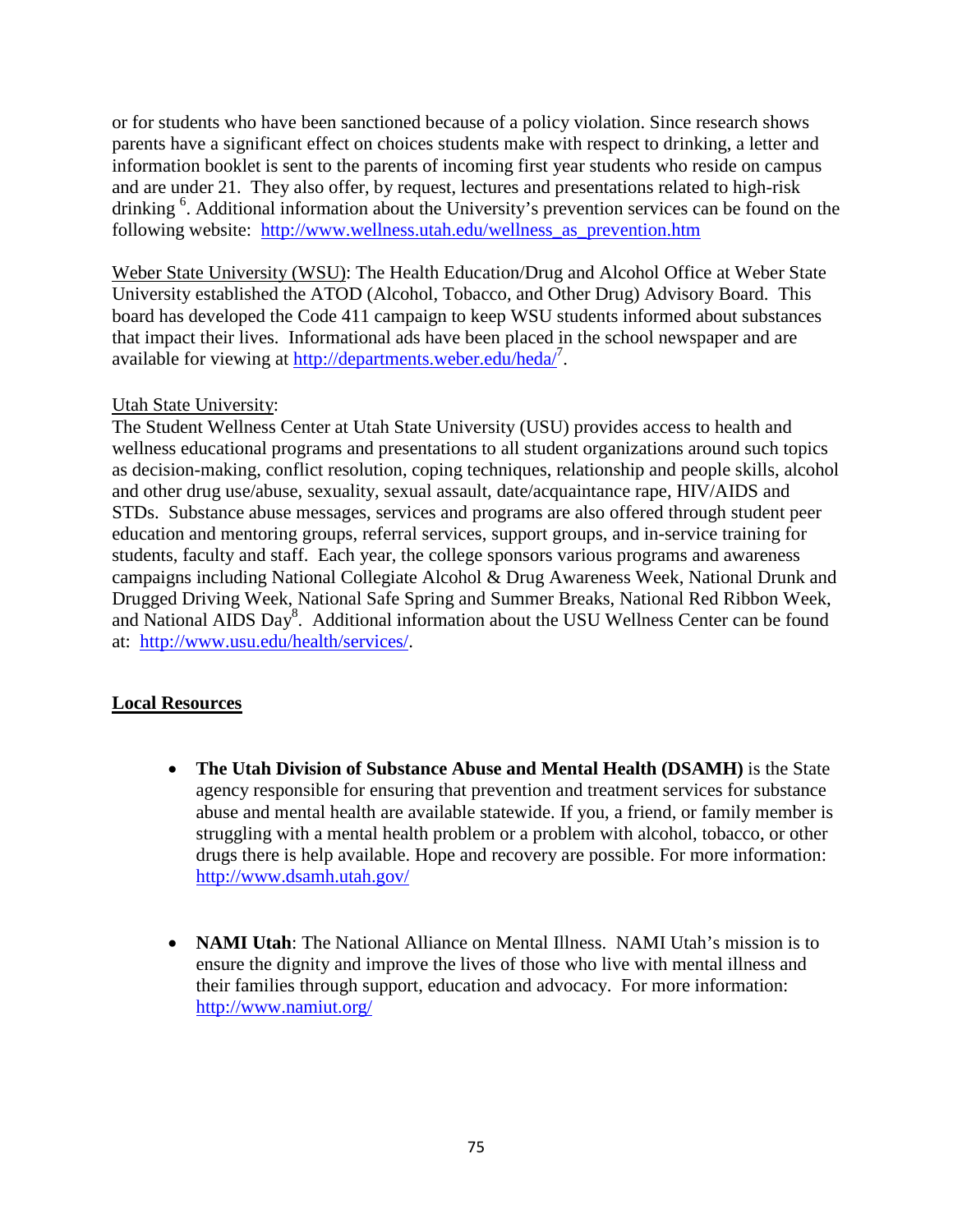#### **National Resources**

- The National Institutes of Health,<http://www.nih.gov/>
- The National Institute of Drug Abuse and Health,<http://www.drugabuse.gov/>
- Department of Health And Human Services, Substance Abuse and Mental Health Services Administration, Center for Substance Abuse Prevention, <http://prevention.samhsa.gov/>

#### **References**

- *1. Daughtery, Ray and O'Bryan, Terry Prime For Life, Instructor manual, A Risk Reduction program, Copyright 1983-2004, Prevention Research Institute*
- 2. Grucza, R., Norberg, K., Bierut, L. Bing Drinking Among Youths and Young Adults in the United States: 1979- 2006. *J Am Acad Child Adolesc. Psychiatry*. 48:7, July 2009
- 3. Utah Department of Health, Center for Health Data, Indicator-Based Information System for Public Health (IBIS). Behavioral Risk Factor Surveillance System Data (2005-2008) Queried in December, 2009. <http://ibis.health.utah.gov/home/Welcome.html>
- 4. Substance Abuse and Mental Health Services Administration, Office of Applied Studies (2008). Results from the 2007 National Survey on Drug Use and Health: National Findings (NSDUH series H-34, DHHS Publication No. SMA 08-4343. Rockville, MD. Available from:<http://www.oas.samhsa.gov/NSDUH/2k7NSDUH/2k7results.cfm>
- 5. Substance Abuse and Mental Health Services Administration, Center for Application of Prevention Technologies, (2006), Prevention and Research, Module Two Retrieved December 2009 from [http://captus.samhsa.gov//central/resources/SAPSTparticipantandouts.cfm](http://captus.samhsa.gov/central/resources/SAPSTparticipantandouts.cfm)
- 6. Brad Linn, Prevention Coordinator, Center for Student Wellness, University of Utah, Personal Communication, December 17, 2009
- 7. Weber State University, Health Education and Drug and Alcohol Office, Retrieved February 2, 2010 from <http://departments.weber.edu/heda/>
- 8. Utah State University, Student Health Services, Retrieved February 2, 2010 from <http://www.usu.edu/health/services/>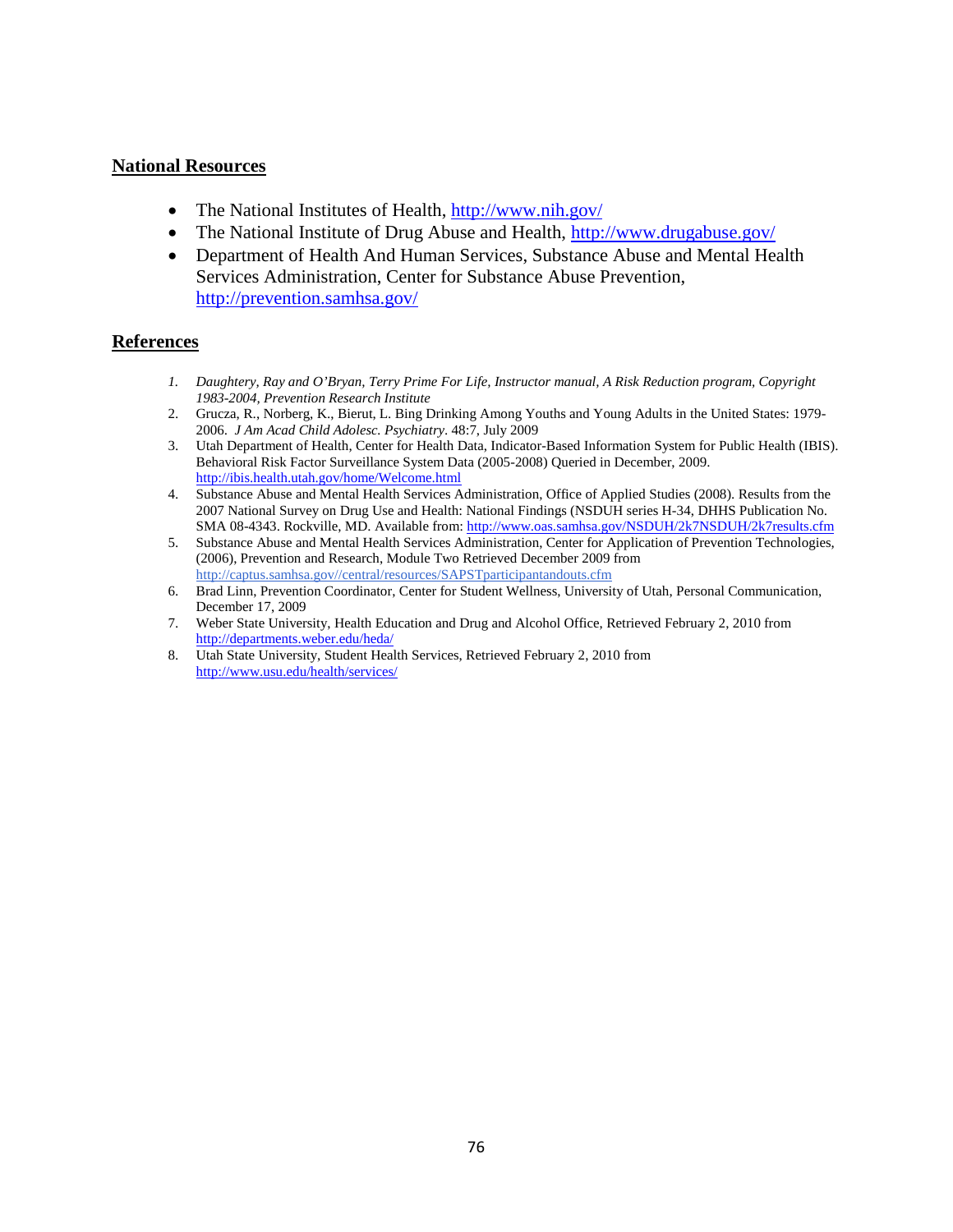# **Adolescent Mental Health in Utah**

Submitted by: Lori Smith, LCSW, Utah Department of Health, and Kristen Reisig, LCSW, Utah Department of Human Services

## **Problem and Background**

Research has shown that an estimated 21% of children and adolescents (11 million) in the United States have a diagnosable mental health or substance abuse disorder (U.S. Department of Health and Human Services, 1999). Further, it is estimated that 1 in 5 children and adolescents has a mental health disorder and that 1 in 10 (about 6 million) people has a serious emotional disturbance (Office of the Surgeon General, 2000). Unfortunately, nearly 80% of children and adolescents with mental health problems do not receive behavioral health services and only 21% of children needing a mental health evaluation received services (Kataoka, Zhang & Wells, 2002). Other estimates indicate that fewer than one in five children and adolescents receive needed treatment (Office of the Surgeon General, 2000) which is often provided by a variety of systems including school, primary health care, human services and juvenile justice. This emphasizes the need for strong interagency collaboration which can offer a vehicle for combining expertise and resources as well as program coordination among partners throughout a state.

#### **Utah Data**

According to 2009 Youth Risk Behavior Survey (YRBS) data, which is representative of  $9<sup>th</sup>$ through  $12<sup>th</sup>$  grade students in public schools in Utah, 26% of students reported symptoms of depression. According to Utah Department of Health Office of Vital Records and Statistics data, the rate of suicide deaths among adolescents aged 12-19 years of age declined from 9.8 to 7.5/100,000 population between 2003 and 2008. However, while the rates may have declined, Utah continues to rank among the highest in the nation, at 12th highest from 2003 to 2006 (CDC, WISQARS).

In Utah the use of alcohol and other drugs of abuse is typically low. However, there is some concern about adolescent use of alcohol and other drugs and the relationship to antisocial behavior. The Utah Prevention Needs Assessment (PNA) Survey, conducted by the Student Health and Risk Prevention (SHARP) Project under the direction of the State Office of Education, queries students in grades 6, 8, 10 and 12 in all Utah public schools. The 2009 survey found little increase in the use of substances over the last two-year period and that  $11.2\%$  of  $12<sup>th</sup>$ grade students reported binge drinking behaviors. The study also found a high correlation between substance use and antisocial behavior among boys and girls and a strong link between students who report depression and use of alcohol and other drugs of abuse. For example, students who report being depressed are five times more likely to have used drugs within the past 30 days than students who are not depressed (Utah SHARP Report, 2009).

The 2008 U.S. Census Bureau population estimate for Utahns aged 11 to 20 is 426,749. Utah Medicaid records indicate that there are currently 124,373 children aged birth to 17 enrolled in Medicaid (data are not broken down by age and children age out of Medicaid at age 20), 40,028 enrolled in the Children's Health Insurance Program (CHIP) and 18,827 families enrolled in CHIP. Of these, 69% are from the Wasatch Front and 34% are residents of the remaining counties, 27% of the families have at least one other child enrolled in Medicaid and 22% have a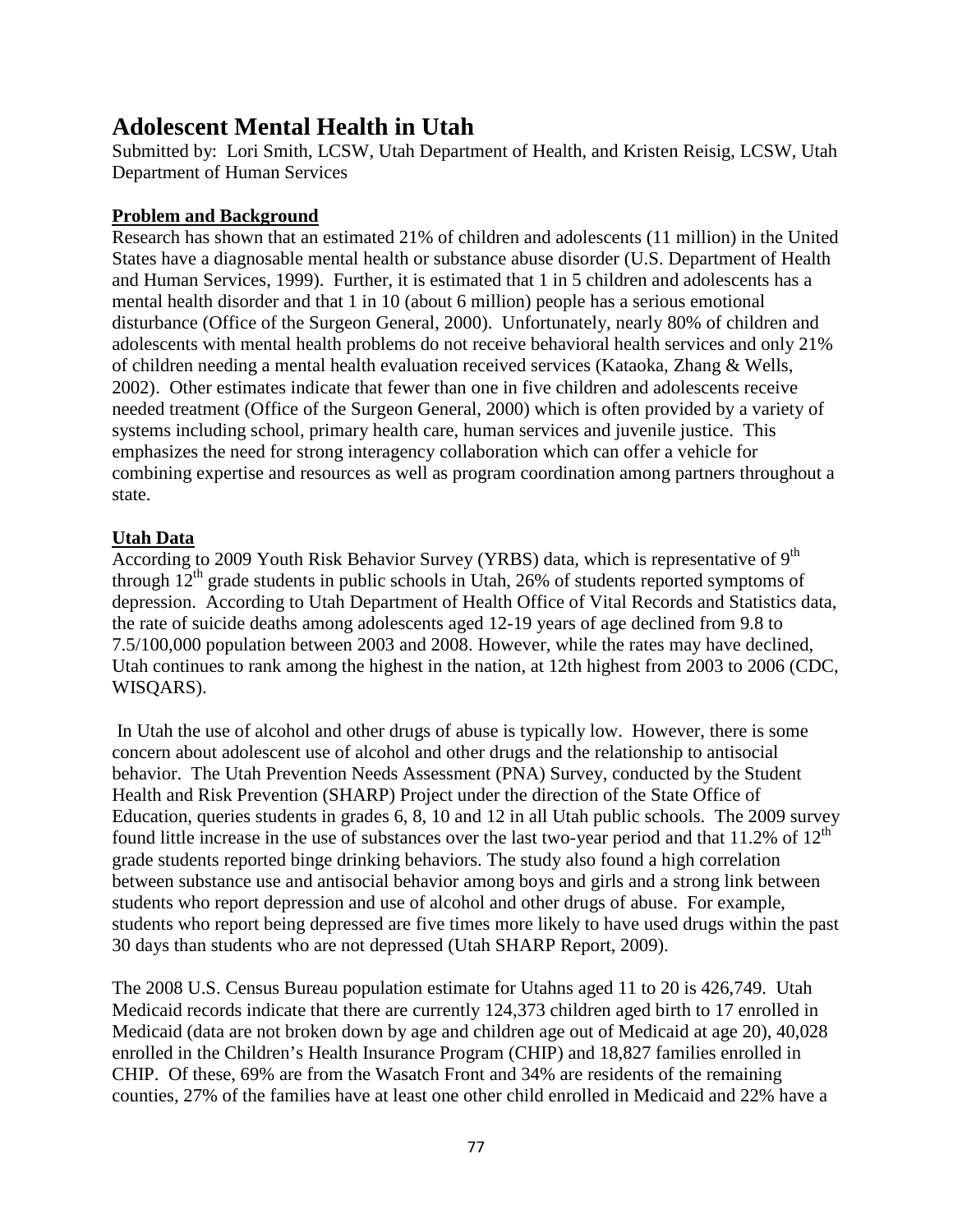parent enrolled in the Primary Care Network (PCN), an entitlement program for families who would not otherwise qualify for Medicaid or who have no employer-provided health care. (Source: Utah Department of Health Medicaid Data Warehouse).

## **U.S. Data**

2009 YRBS data indicate that:

- Nationally, 24.2% of youth report having had five or more drinks of alcohol in a row on at least one day during the past 30 days compared to 11.5% of Utah youth;
- Nationally, 26.1% of youth reported feeling depressed vs. 26.0% of Utah youth;
- Nationwide, 6.3% of youth had attempted suicide one or more time during the past 12 months compared to 9.6% of Utah youth, and;
- Nationally, 4.8 per 100,000 12- to 19-year-olds committed suicide (2007 WISOARS data) compared to 7.6 per 100,000 Utah youth (2008 Utah Vital Statistics data).

#### **Risk Factors**

The following table provides a list of mental health and substance abuser risk factors (Source: Utah DSAMH 2008 Annual Report, 2008):

| <b>Communities That Care</b>                                                                                                                                    | <b>Adolescent Problem Behaviors</b> |                  |                                         |                   |                                                   |                           |
|-----------------------------------------------------------------------------------------------------------------------------------------------------------------|-------------------------------------|------------------|-----------------------------------------|-------------------|---------------------------------------------------|---------------------------|
| <b>Risk Factors</b>                                                                                                                                             | Substance<br>Abuse                  | Delinquency      | Teen<br>Pregnancy                       | School<br>Dropout | Violence                                          | Depression<br>and Anxiety |
| <b>Community</b>                                                                                                                                                |                                     |                  |                                         |                   |                                                   |                           |
| Availability of Drugs<br>Availability of Firearms<br>Community Laws and Norms Favorable<br>Toward Drug Use, Firearms, and Crime<br>Media Portrayals of Violence | $\overline{\checkmark}$<br>✓        | ✓                |                                         |                   | $\checkmark$<br>$\checkmark$<br>✓<br>$\checkmark$ |                           |
| <b>Transitions and Mobility</b>                                                                                                                                 | $\checkmark$                        | ✓                |                                         |                   |                                                   | ✓                         |
| Low Neighborhood Attachment and                                                                                                                                 | ✓                                   |                  |                                         |                   | $\checkmark$                                      |                           |
| Community Disorganization                                                                                                                                       |                                     |                  |                                         |                   |                                                   |                           |
| <b>Extreme Economic Deprivation</b>                                                                                                                             | ✓                                   | ✓                | $\checkmark$                            | ✓                 | $\checkmark$                                      |                           |
| <b>Family</b>                                                                                                                                                   |                                     |                  |                                         |                   |                                                   |                           |
| Family History of the Problem Behavior<br><b>Family Management Problems</b><br><b>Family Conflict</b><br><b>Favorable Parental Attitudes and</b>                | ✓<br>✓<br>✓<br>✓                    | ✓<br>✓<br>✓<br>✓ | ✓<br>$\checkmark$<br>$\checkmark$       | ✓                 | ✓<br>$\checkmark$<br>$\checkmark$<br>$\checkmark$ | ✓                         |
| Involvement in the Problem Behavior<br><b>School</b>                                                                                                            |                                     |                  |                                         |                   |                                                   |                           |
| Academic Failure Beginning in Late<br><b>Elementary School</b><br>Lack of Commitment to School                                                                  | ✓<br>✓                              | ✓<br>✓           | ✓<br>$\checkmark$                       | ✓<br>✓            | ✓<br>✓                                            | ✓                         |
| <b>Individual/Peer</b>                                                                                                                                          |                                     |                  |                                         |                   |                                                   |                           |
| Early and Persistent Antisocial Behavior<br>Alienation and Rebelliousness<br>Friends Who Engage in the Problem<br>Behavior                                      | $\checkmark$<br>✓<br>✓              | ✓<br>✓<br>✓      | $\overline{\checkmark}$<br>$\checkmark$ | ✓<br>✓            | $\overline{\checkmark}$<br>$\checkmark$           |                           |
| Gang Involvement<br>Favorable Attitudes Toward the Problem<br><b>Behavior</b>                                                                                   | ✓<br>✓                              | ✓                | $\checkmark$                            |                   | $\checkmark$                                      |                           |
| Early Initiation of the Problem Behavior<br><b>Constitutional Factors</b>                                                                                       | ✓<br>$\checkmark$                   | ✓<br>✓           | $\checkmark$                            | ✓                 | ✓<br>$\checkmark$                                 |                           |

#### 78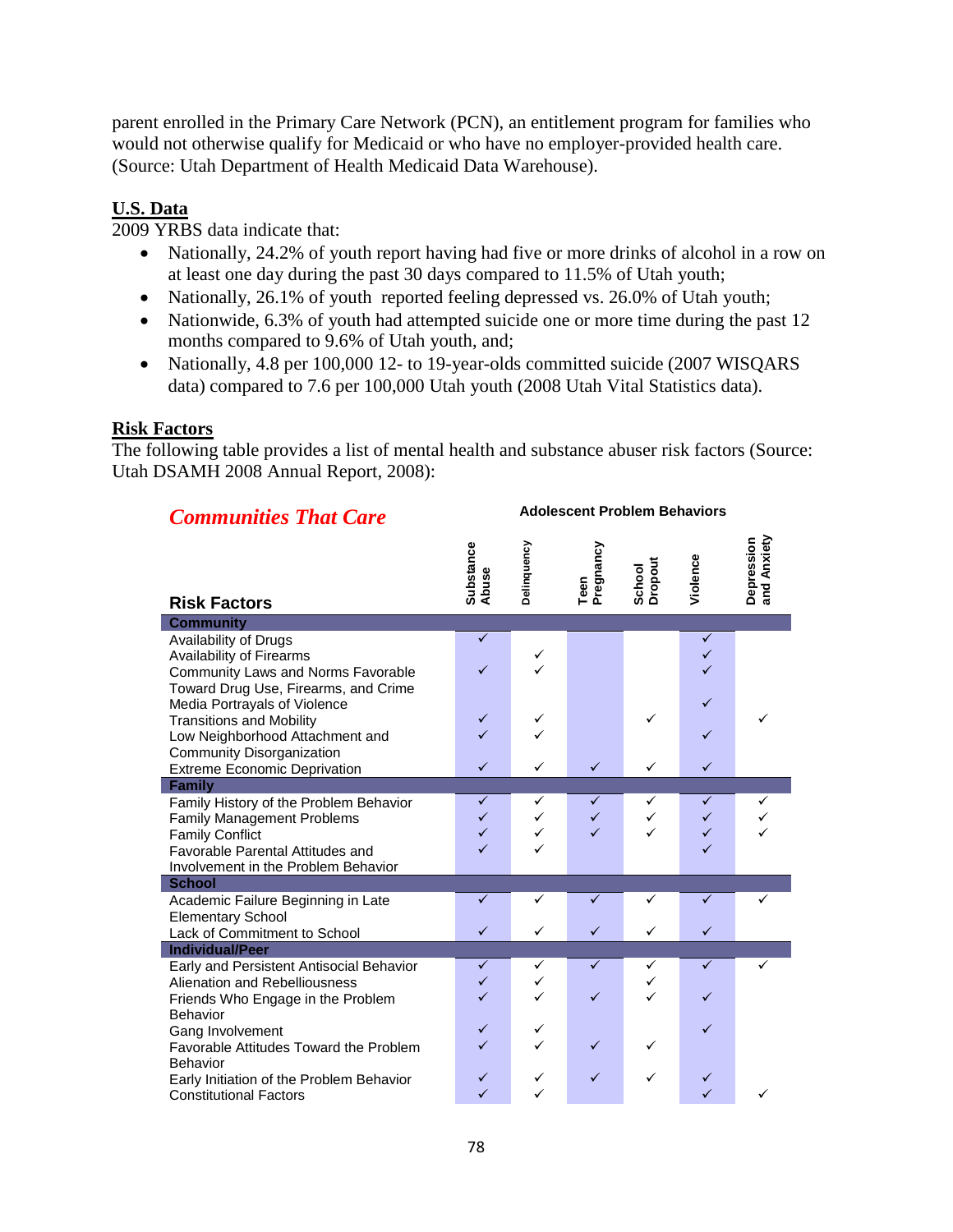## **Utah's Mental Health System**

Mental health services in Utah may be provided through contract with private medical insurance, private pay or fee-for-services. Utah Medicaid enrollees living in specific counties are required to obtain services from a community mental health center under contract with Utah Medicaid. Nine community mental health centers contract through a Prepaid Mental Health Plan (PMHP) and two fee-for-service centers provide services to Utah Medicaid enrollees throughout the state. Of the nine pre-paid plans, four provide services in the large urban areas along the Wasatch Front and the remaining five are in the rural or frontier areas in eastern, central and southern Utah. The two fee-for-service centers provide care to children in a small northern county and the southeastern counties surrounded by the Navajo and Ute Indian Reservations.

The Division of Substance Abuse and Mental Health (DSAMH) is the Single State Authority for public substance abuse and mental health programs in Utah and is charged with ensuring that prevention and treatment services are available throughout the State. As part of the Utah Department of Human Services (DHS), DSAMH receives policy direction from the State Board of Substance Abuse and Mental Health, which is appointed by the Governor and approved by the Utah State Senate. DSAMH contracts with the local county governments statutorily designated as local substance abuse authorities and local mental health authorities to provide prevention and treatment services. The Board of Substance Abuse and Mental Health and DSAMH provide oversight and policy direction to these local authorities. DSAMH monitors and evaluates mental health services and substance abuse services through an annual site review process, the review of local area plans, and the review of program outcome data. DSAMH also provides technical assistance and training to the local authorities, evaluates the effectiveness of prevention and treatment programs, and disseminates information to stakeholders. In addition, DSAMH supervises administration of the Utah State Hospital.

Under Utah law, local substance abuse and mental health authorities are responsible for providing services to their residents. A local authority is generally the governing body of a county. Some counties have joined together to provide services for their residents. There are 29 counties in Utah, and 13 local authorities. By legislative intent, no substance abuse or community mental health center is operated by the State. Some local authorities contract with community substance abuse centers and mental health centers, which provide comprehensive substance abuse and mental health services. Local authorities not only receive state and federal funds to provide comprehensive services, they are also required by law to match a minimum of 20% of the state general funds. However, counties statewide overmatch and contribute approximately 44% for substance abuse and mental health combined.

#### **Utilization of Mental Health Services in Utah**

Data obtained from the DSAMH indicate that the number of Medicaid enrolled children birth to 21 who have received mental health services has increased by over 900 from 2007 (15,462) to 2008 (16,373). Further breakdown indicates that the number of youth and young adults who have received services has increased by over 700 (8809 in 2007 and 9562 in 2008). The following graph provides a snapshot of the increase over the past two years. (Source: Utah Division of Substance Abuse and Mental Health data records).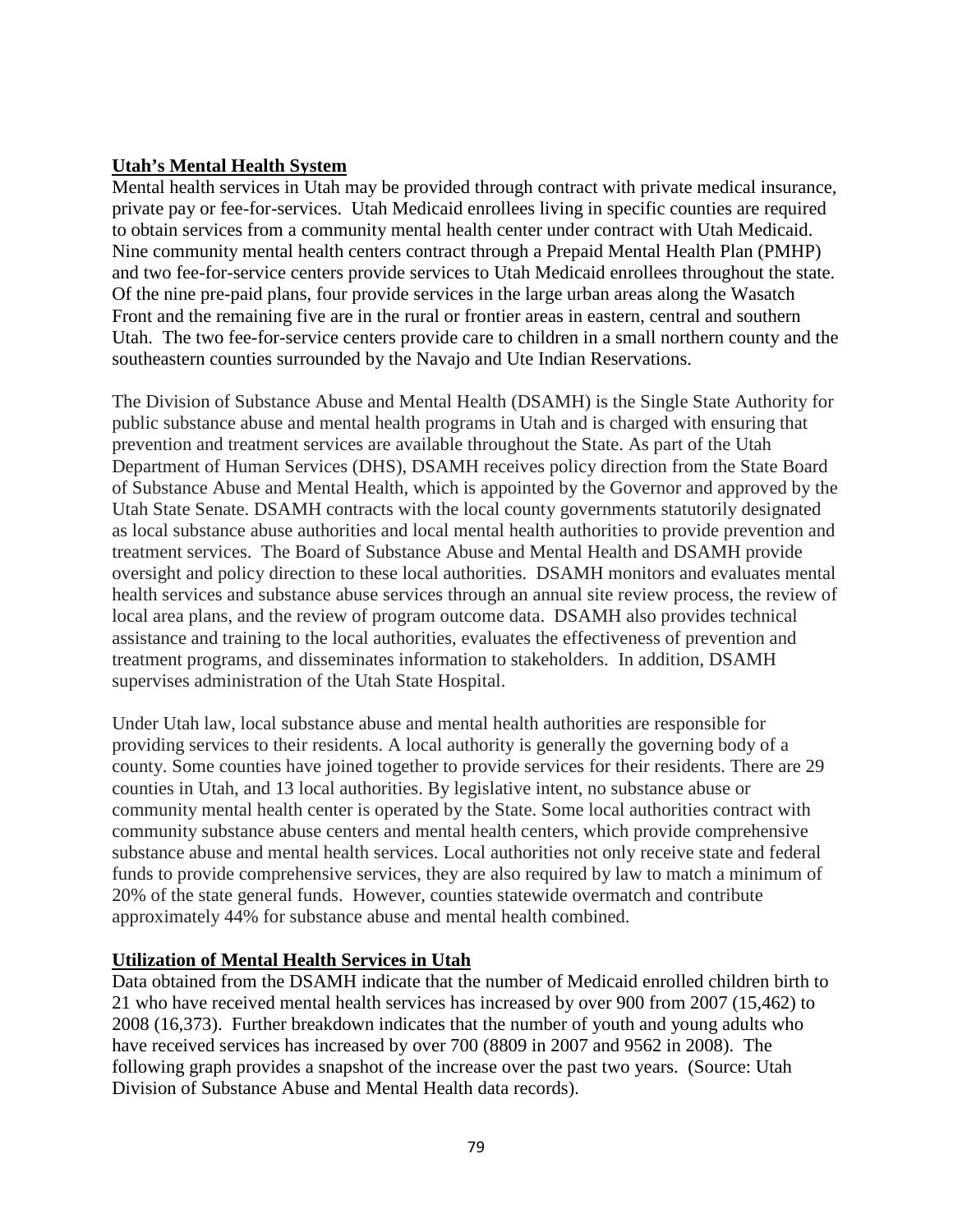The following graph reflects the age at admission of adolescents and young adults during 2007 and 2008 (Source: DSAMH 2008 Annual Report):



# **Age Grouping at Admission to Medicaid of People Served**

# **What are we doing?**

The Division of Substance Abuse and Mental Health (DSAMH) is committed to the principles of recovery, systems of care, and full integration of family involvement at all levels of service and policy delivery. To promote these principles, DSAMH, through the Utah's Transformation of Child and Adolescent Network (UT CAN) project, created and developed a program that would: 1) have at least one Family Resource Facilitator (FRF); and 2) at least one clinician trained in assessing and treating youth at each of the 13 community mental health centers (CMHCs) throughout Utah. The primary job components of each FRF are:

- Resource Coordination: Provide local resource information to any family requesting assistance.
- Family Advocate/Advisor: Develop working partnership with CMHC staff, to represent the family voice at the service delivery, administration, and policy levels.
- Develop local Family Support & Information Group: This group will provide information and support to all families regardless of funding.